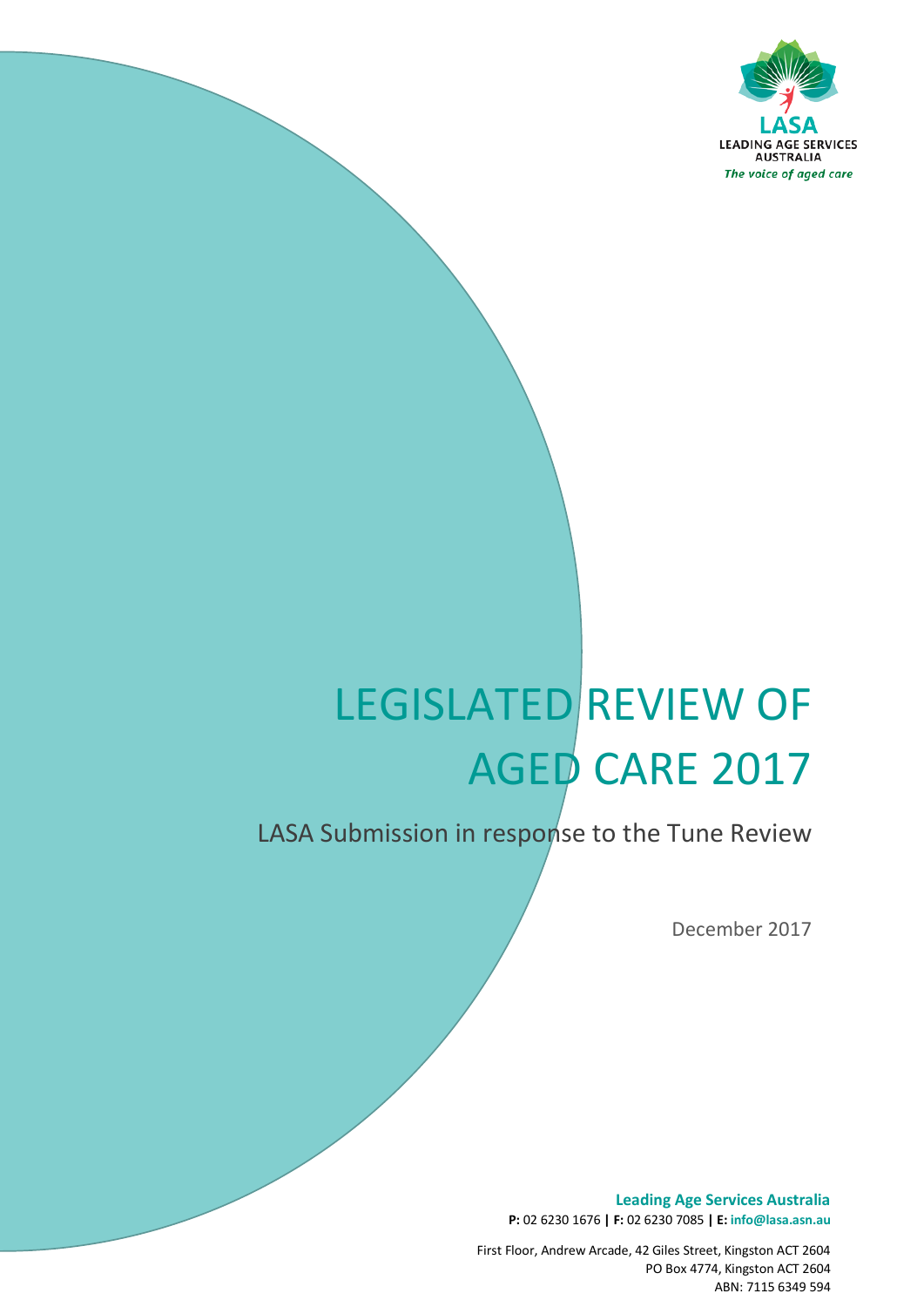Leading Age Services Australia (LASA) is the national peak body representing and supporting providers of age services across residential care, home care and retirement living. Our purpose is to enable a high performing, respected and sustainable age services industry delivering affordable, accessible, quality care and services for older Australians. We represent our Members by advocating their views on issues of importance and we support our Members by providing information, services, training and events that enhance performance and sustainability.

LASA's membership base is made up of organisations providing care, support and services to older Australians. Our Members include private, not-for-profit, faith-based and government operated organisations providing age services across residential aged care, home care and retirement living. Our diverse membership base provides LASA with the ability to speak with credibility and authority on issues of importance to older Australians and the age services industry.

LASA is pleased to provide comment on the Legislated Review of Aged Care. Should you have any questions regarding this submission, please don't hesitate to contact Kate Lawrence-Haynes (General Manager – Policy & Advocacy) on telephone 02-62301676 or email: katel@lasa.asn.au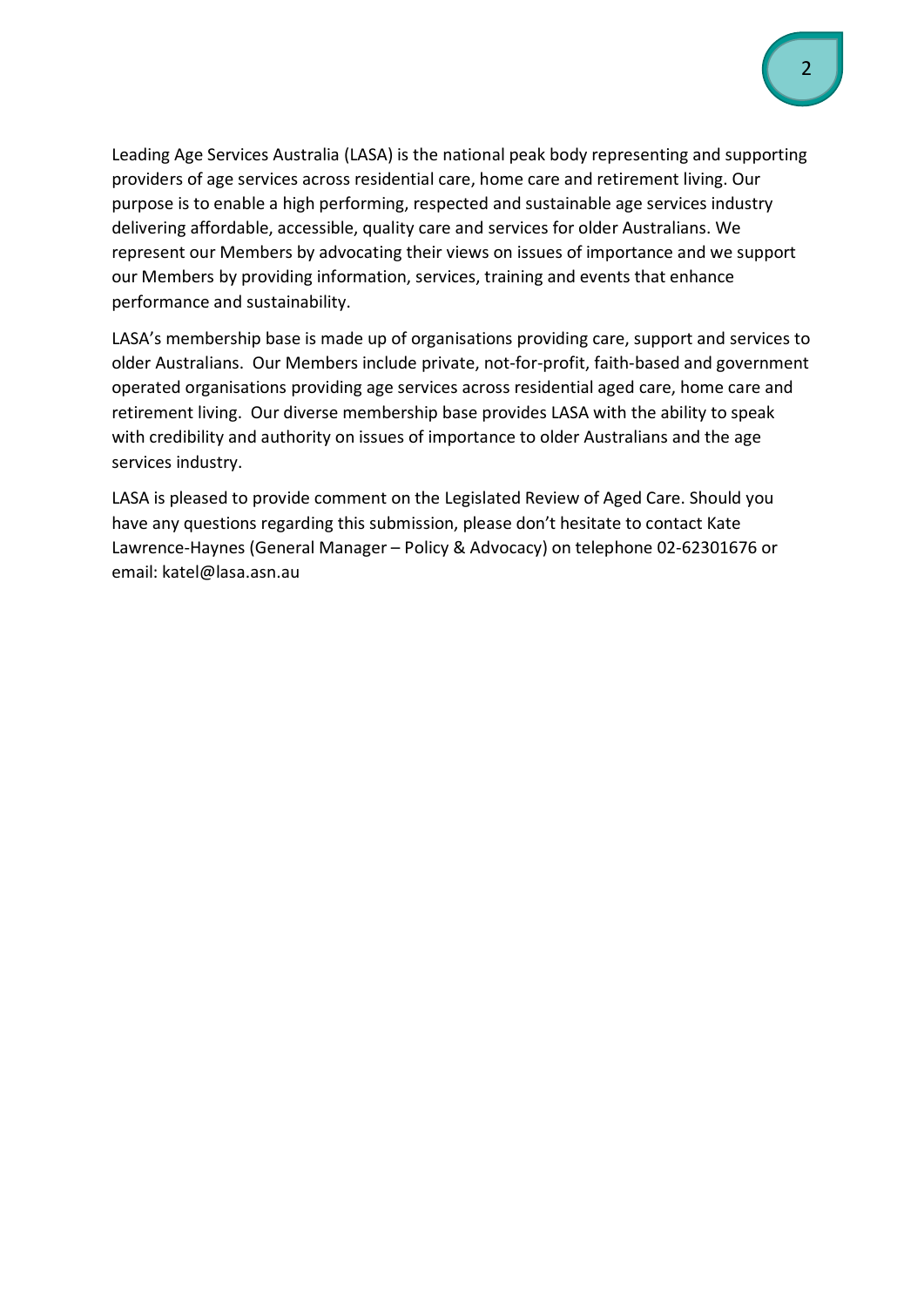# Introduction

LASA consulted extensively with its Members on the Report on the Legislated Review of Aged Care 2017 (the Tune Review). Feedback from LASA Members was received from a mix of non-profit and for-profit providers offering residential care, home care and providers delivering care in both settings. V

Overall, the view of LASA Members is that the Tune Reviews findings are a fair representation of the state of the reform agenda in the industry and that the Review's recommendations generally align with proposals set out in the Aged Care Roadmap. As such, LASA supports or conditionally supports many of the recommendations.

As general feedback on the Review, LASA Members noted that across the board insufficient attention is paid to issues specific to regional and remote Australia and the lack of IT capabilities in the sector is not addressed.

# Recommendations

The table below lists on the left-hand side the Recommendations made in the Legislated Review of Aged Care Report and LASA's statement and/or new recommendations on the right-hand side.

With supported Recommendations LASA often adds a proposal on how the Review Recommendation could be strengthened. For conditionally supported Recommendations, LASA identifies the changes or additions to the Recommendations, which would cause LASA to give full support. If LASA does not support a Review Recommendation, then an alternative Recommendation is offered.

| <b>Tune Report Recommendation</b>                                                                                                                                                                                            | <b>LASA Recommendation</b>                                                                                                                                   |
|------------------------------------------------------------------------------------------------------------------------------------------------------------------------------------------------------------------------------|--------------------------------------------------------------------------------------------------------------------------------------------------------------|
| R1 That the government review the<br>management policy regarding offline                                                                                                                                                     | LASA supports Recommendation 1                                                                                                                               |
| residential care places and, if required,<br>implement changes that maximize their<br>availability to consumers.                                                                                                             | Further, LASA recommends that the<br>government allocate 'approved in principle<br>places' to providers who have an ability to<br>immediately activate them. |
| R2 That the government, in the medium term,<br>continue to maintain control over the number<br>and mix of aged care places (residential care<br>and home care), in line with the<br>improvements detailed in Recommendations | LASA conditionally supports Recommendation<br>2, provided LASA's advice for<br>Recommendations 3 to 10 is taken into<br>account.                             |
| $3 - 10.$                                                                                                                                                                                                                    | Further, LASA recommends that block funding<br>be maintained for services where this funding<br>approach is most efficient.                                  |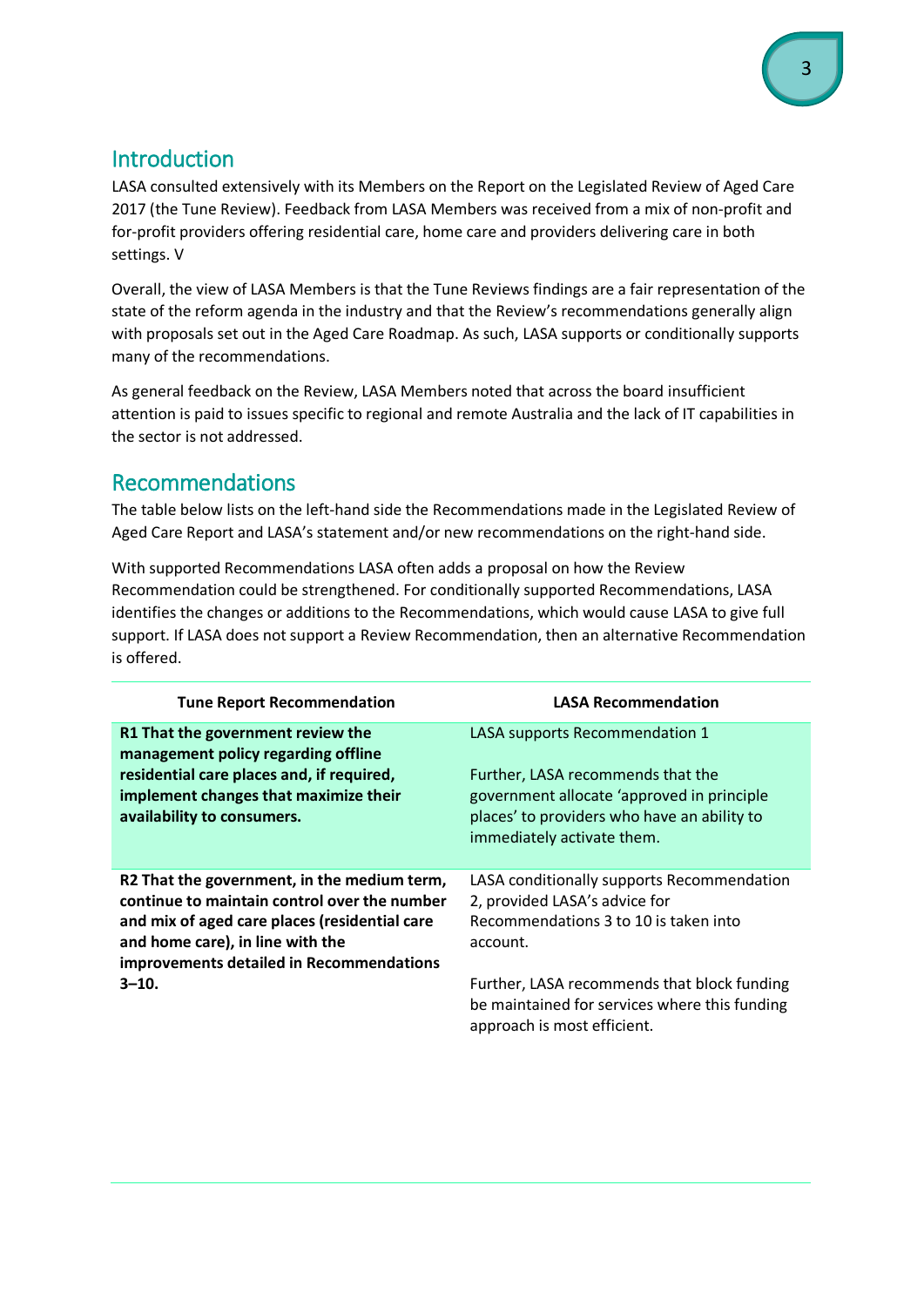| <b>Tune Report Recommendation</b>                                                                                                                                                                                                                                                                 | <b>LASA Recommendation</b>                                                                                                                                                                                                                                                                                                                                                                                                                                                                                                                                                                                                                                                                                                                                                                                                                               |
|---------------------------------------------------------------------------------------------------------------------------------------------------------------------------------------------------------------------------------------------------------------------------------------------------|----------------------------------------------------------------------------------------------------------------------------------------------------------------------------------------------------------------------------------------------------------------------------------------------------------------------------------------------------------------------------------------------------------------------------------------------------------------------------------------------------------------------------------------------------------------------------------------------------------------------------------------------------------------------------------------------------------------------------------------------------------------------------------------------------------------------------------------------------------|
| R3 That, as soon as possible, the government<br>discontinue the Aged Care Approvals Round<br>for residential care places, instead assigning<br>places directly to the consumers within the<br>residential care cap, with changes to take<br>effect two years after announcement by<br>government. | LASA conditionally supports Recommendation 3<br>However, LASA recommends that the<br>government take a staged approach with the<br>implementation of directly assigning places to<br>consumers. This reform should initially be<br>introduced in regions with mature and<br>functioning markets only. Such a staged<br>approach to implementation would enable<br>industry and government to observe the effects<br>of this reform and to address serious<br>unintended consequences in a timely manner.<br>Structural adjustment support may be<br>necessary to assist some providers to adjust to<br>a consumer directed care environment e.g.<br>support with adaption of systems, consumer<br>information and assistance with placing new<br>offerings to the market and dealing with any<br>issues with government systems such as My<br>Aged Care. |
| R4 That a government announcement on<br>discontinuation of Aged Care Approvals Round<br>(Recommendation 3) be accompanied by<br>appropriate provisions to ensure continuing<br>supply of residential care services in areas<br>with limited choice and competition.                               | LASA supports Recommendation 4<br>However, LASA stresses the importance of<br>government accompanying this reform with<br>sufficient provision for residential aged care<br>providers to continue operating in thin<br>markets.<br>Further, LASA considers it important that<br>reforms ensure adequate supply of aged care<br>for more vulnerable groups.                                                                                                                                                                                                                                                                                                                                                                                                                                                                                               |
| R5 That the government re-balance the<br>distribution of home care packages, by<br>increasing the proportion that are high care<br>packages, without a change in the overall<br>home care ratio.                                                                                                  | LASA conditionally supports Recommendation 5<br>A number of further adjustment are required to<br>deal with the national queue for home care of<br>over 101,000 people at 30 September 2017.<br>LASA estimates that there are unspent funds of<br>between \$200 - \$350 million that might be<br>partly directed to new packages as long as this<br>does not remove funds that, in fact, need to be<br>spent on existing packages. This will not<br>resolve the queue and investment is likely to be<br>need to meet at least the highest priority needs<br>in the queue.                                                                                                                                                                                                                                                                                |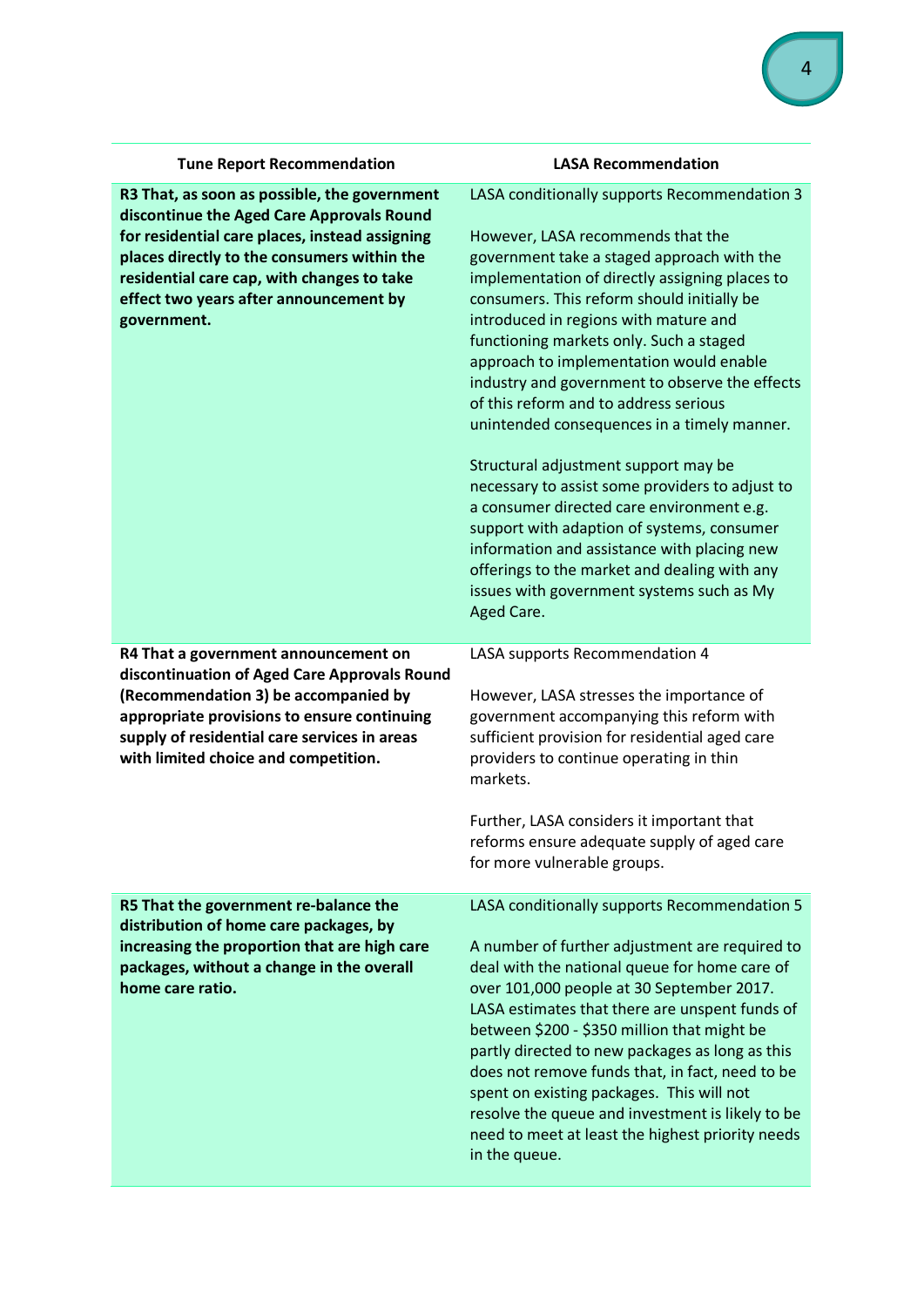| <b>Tune Report Recommendation</b>                                                                                                                                                                                                                                                                                                                                               | <b>LASA Recommendation</b>                                                                                                                                                                                                                                                                                                                                                                                                                                                                                                   |
|---------------------------------------------------------------------------------------------------------------------------------------------------------------------------------------------------------------------------------------------------------------------------------------------------------------------------------------------------------------------------------|------------------------------------------------------------------------------------------------------------------------------------------------------------------------------------------------------------------------------------------------------------------------------------------------------------------------------------------------------------------------------------------------------------------------------------------------------------------------------------------------------------------------------|
|                                                                                                                                                                                                                                                                                                                                                                                 | Over time, levers such as adjustment to the<br>Medicare levy may need to be looked at, as<br>well as reform of consumer contributions, as<br>noted in recommendations 12, 15 and 16.<br>If lower packages are to be reduced, this may<br>require more availability of Commonwealth<br>Home Support Packages (CHSP). But CSHP will<br>be reformed and integrated in some way with<br>the home care packages from 2020.                                                                                                        |
| R6 That the government further increase<br>access to high level home care packages to<br>better reflect current demand by allowing for<br>the temporary allocation of a home care<br>package where there is a residential care place<br>that is not being used.                                                                                                                 | LASA conditionally supports Recommendation 6<br>- note points above.<br>How this would be implemented in practice<br>needs to be looked it and it should not<br>complicate providers planning for residential<br>aged care beds or impact on residential aged<br>care provider viability. LASA recommends that<br>the government integrate CHSP with HCP<br>services before introducing a Flexible Model to<br>Manage Supply. Any responses need to<br>manage demand for both home care and<br>residential aged care places. |
| R7 That the government introduce a level 5<br>home care package to allow people with<br>higher care needs to stay at home longer, with<br>the level of assistance being no higher than<br>the average costs of care in residential care.                                                                                                                                        | LASA supports Recommendation 7. However,<br>this needs to be implemented in a way that<br>does not impact residential aged care viability<br>or reduce access to residential aged care where<br>this is most appropriate for the client.                                                                                                                                                                                                                                                                                     |
| R8 That the government:<br>in the short-term, review the existing<br>a)<br>respite arrangements to ensure that<br>its objectives are being met.<br>in the medium term, in discontinuing<br>b)<br>the Aged Care Approvals Round for<br>residential care (Recommendation 3),<br>review how best to ensure adequate<br>supply and equitable access to<br>residential respite care. | LASA conditionally supports Recommendation<br>8a<br>LASA further recommends that the<br>Government include in its review of existing<br>respite arrangements the needs of frail aged<br>carers and investigate the implementation of<br>better respite supports for this emerging carer<br>cohort.<br>LASA conditionally supports Recommendation<br>8b                                                                                                                                                                       |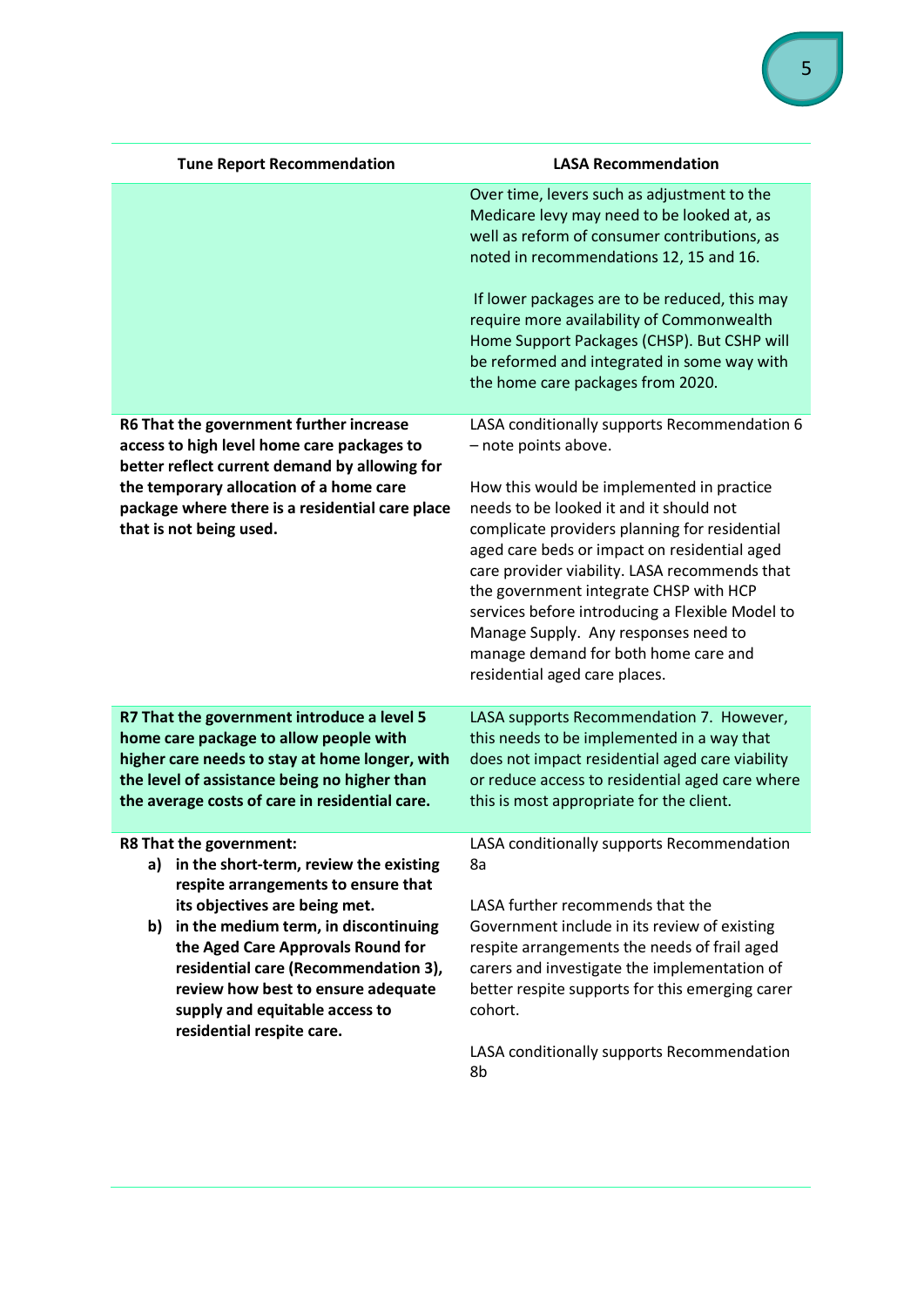| <b>Tune Report Recommendation</b>                                                                                                                                                                         | <b>LASA Recommendation</b>                                                                                                                                                                                                                                                                                                                |
|-----------------------------------------------------------------------------------------------------------------------------------------------------------------------------------------------------------|-------------------------------------------------------------------------------------------------------------------------------------------------------------------------------------------------------------------------------------------------------------------------------------------------------------------------------------------|
|                                                                                                                                                                                                           | LASA recommends that prior to discontinuing<br>the ACAR the government review the funding<br>for RACF based respite care with view to<br>minimizing the financial risk to providers when<br>offering complex respite care.                                                                                                                |
|                                                                                                                                                                                                           | Further, LASA recommends that some respite<br>places and/or unused occupancy be<br>complimented with a restorative/respite<br>package for older people post discharge from<br>acute hospital care.                                                                                                                                        |
|                                                                                                                                                                                                           | In both cases the funding for respite care<br>should match demand and the real costs of the<br>provision of best practice care.                                                                                                                                                                                                           |
| R9 That the government change the Aged Care<br>Provision Ratio to the population cohort aged<br>75 years and over, following achievement of<br>the 125 Ratio in 2021-22, to better meet<br>future demand. | LASA supports Recommendation 9 in principle.<br>However, LASA recommends that the Federal<br>Government when changing the Aged Care<br>Provision Ratio ensure (1) adequate provision<br>for population cohorts that age early and (2)<br>specifically consider geographical areas with a<br>high population density of older Australians. |
| R10 That the government, in implementing<br>Recommendation 9, consider whether a                                                                                                                          | LASA supports Recommendation 10 in<br>principle.                                                                                                                                                                                                                                                                                          |
| change in the mix of places within the new<br>Ratio is required to better reflect demand, and<br>that it consider further opportunities for<br>removing supply controls.                                  | However, LASA recommends that the Federal<br>Government undertake periodic modelling and<br>monitoring or the demand/supply situation for<br>the industry to be well placed to (1) continue to<br>meet demand and (2) operate in a more open<br>market environment.                                                                       |
| R11 That government and providers work<br>together to determine how to ensure                                                                                                                             | LASA supports Recommendation 11 in<br>principle.                                                                                                                                                                                                                                                                                          |
| comparability of home care pricing for<br>consumers and how best to publish on My<br><b>Aged Care.</b>                                                                                                    | However, LASA recommends that the Federal<br>Government consider developing a simple set<br>of parameters for price comparison for<br>consumers, taking care that the choice of<br>parameters does not stifle innovation.                                                                                                                 |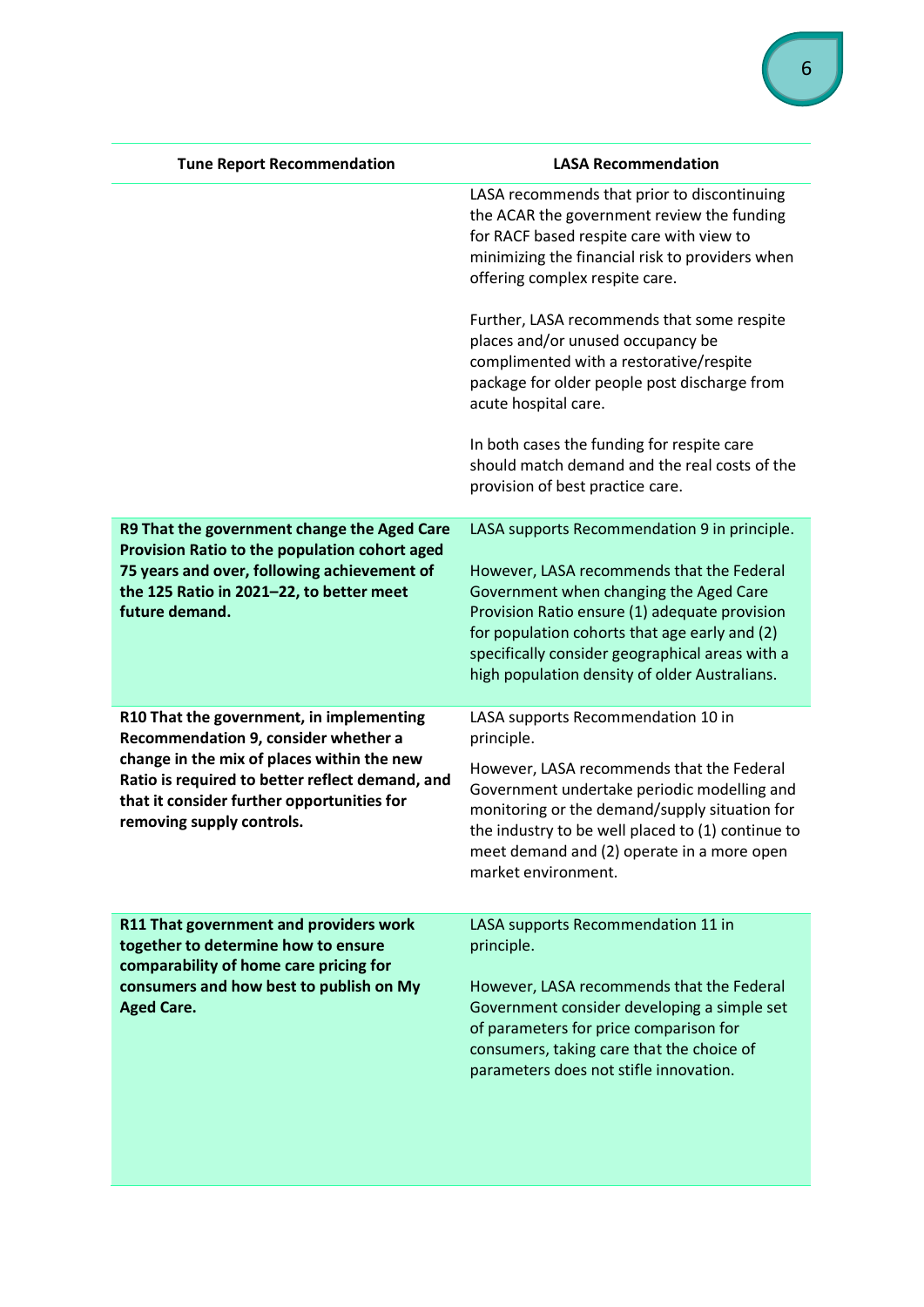| <b>Tune Report Recommendation</b>                                                                                                                                                | <b>LASA Recommendation</b>                                                                                                                                                                                                                                                                                                                                                                                                                                                                                                                              |
|----------------------------------------------------------------------------------------------------------------------------------------------------------------------------------|---------------------------------------------------------------------------------------------------------------------------------------------------------------------------------------------------------------------------------------------------------------------------------------------------------------------------------------------------------------------------------------------------------------------------------------------------------------------------------------------------------------------------------------------------------|
| R12 That the government should revise the<br>naming and structure of fees to:                                                                                                    | LASA supports Recommendation 12 a.                                                                                                                                                                                                                                                                                                                                                                                                                                                                                                                      |
| a) Rename the 'basic daily fee' as a 'basic care<br>fee' in home care.                                                                                                           | LASA does not support Recommendations 12<br>b and c                                                                                                                                                                                                                                                                                                                                                                                                                                                                                                     |
| b) Require that providers charge the 'basic<br>care fee' in home care.                                                                                                           | LASA recommends that providers should have a<br>choice whether they charge the 'basic care fee'<br>or the income-tested care fee in home care.                                                                                                                                                                                                                                                                                                                                                                                                          |
| c) Require that providers charge the income-<br>tested care fee in home care.                                                                                                    | LASA supports Recommendation d but<br>considers that this approach to calculating                                                                                                                                                                                                                                                                                                                                                                                                                                                                       |
| d) Make the value of the basic care fee<br>proportionate to the value of the home care<br>package, retaining an upper limit relating to<br>the value of the single aged pension. | consumer contributions should be modelled so<br>any financial impact on providers can be<br>understood.                                                                                                                                                                                                                                                                                                                                                                                                                                                 |
|                                                                                                                                                                                  |                                                                                                                                                                                                                                                                                                                                                                                                                                                                                                                                                         |
| R13 That the government include the full value                                                                                                                                   | Despite the Government not supporting this                                                                                                                                                                                                                                                                                                                                                                                                                                                                                                              |
| of the owner's home in the means test for                                                                                                                                        | recommendation, LASA supports                                                                                                                                                                                                                                                                                                                                                                                                                                                                                                                           |
| residential care when there is no protected                                                                                                                                      | Recommendation 13 as essential towards                                                                                                                                                                                                                                                                                                                                                                                                                                                                                                                  |
| person in that home.<br>R14 That the government:                                                                                                                                 | sustainable residential aged care. Milder<br>alternatives include increasing the current fixed<br>amount of the family home asset that is<br>included in the asset test (linked to property<br>price movements) or resetting the system so<br>that a fixed part of the value of the family home<br>(e.g. equivalent to a small apartment) is not<br>included in the asset test. The value of the<br>home above this limit would be included so<br>that consumers with valuable family homes<br>contribute more.<br>LASA supports Recommendations 14 a-d |
| a) Require that providers charge the minimum<br>basic daily fee in residential care;                                                                                             |                                                                                                                                                                                                                                                                                                                                                                                                                                                                                                                                                         |
| b) Retain the cap on the value of the basic<br>daily fee in residential care for low means<br>(fully and partially supported) residents;                                         |                                                                                                                                                                                                                                                                                                                                                                                                                                                                                                                                                         |
| c) Allow providers to charge a higher basic<br>daily fee to non-low means residents, with<br>amounts over \$100 to be approved by the<br><b>Aged Care Pricing Commissioner;</b>  |                                                                                                                                                                                                                                                                                                                                                                                                                                                                                                                                                         |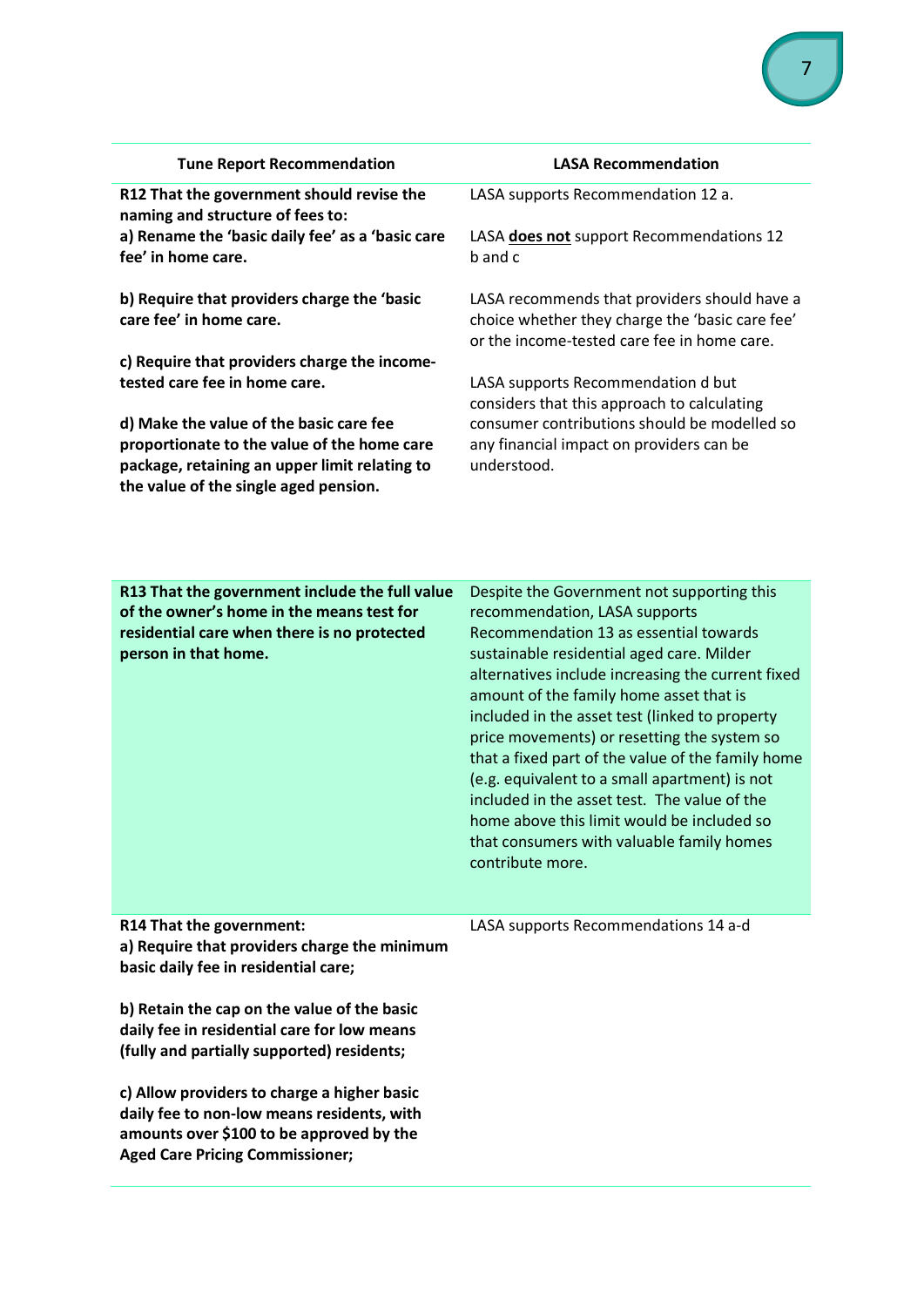| <b>Tune Report Recommendation</b>                                                                                                                                                                                                                        | <b>LASA Recommendation</b>                                                                                                                                                                                                                                                                                                    |
|----------------------------------------------------------------------------------------------------------------------------------------------------------------------------------------------------------------------------------------------------------|-------------------------------------------------------------------------------------------------------------------------------------------------------------------------------------------------------------------------------------------------------------------------------------------------------------------------------|
| d) Require that the maximum basic daily fee<br>be published on the My Aged Care website,<br>the provider's website and in written<br>materials to be given to prospective residents.                                                                     |                                                                                                                                                                                                                                                                                                                               |
| R15 That the government abolish the annual<br>and lifetime caps on income-tested care fees<br>in home care and means-tested care fees in<br>residential care.                                                                                            | Despite the Government not supporting this<br>recommendation, LASA supports<br>Recommendation 15 as essential towards<br>sustainable aged care. If the Government<br>continues to reject this recommendation, then<br>it is essential that the caps are at least<br>increased, and/or removed for higher income<br>consumers. |
| R16 That the government introduce<br>mandatory consumer contributions for<br>services under the Commonwealth Home<br><b>Support Program (CHSP). Consumer</b><br>contributions should be standardized<br>according to an individual's financial capacity. | LASA supports Recommendation 16 and further<br>detail on this is provided in LASA's pre-budget<br>submission.                                                                                                                                                                                                                 |
| R17 That the government inform consumers of<br>the value of the subsidy that is provided for<br>their care.                                                                                                                                              | LASA supports Recommendation 17                                                                                                                                                                                                                                                                                               |
| R18 That the government improve the<br>transparency of fees for residents by requiring<br>providers to publish information on My Aged<br>Care in a way that assists informed choice by<br>consumers.                                                     | LASA supports Recommendation 18<br>However, LASA further recommends that the<br>Federal Government collaborate with the<br>sector to develop tools for the comparison of<br>care fees in the residential care sector on My                                                                                                    |

Aged Care.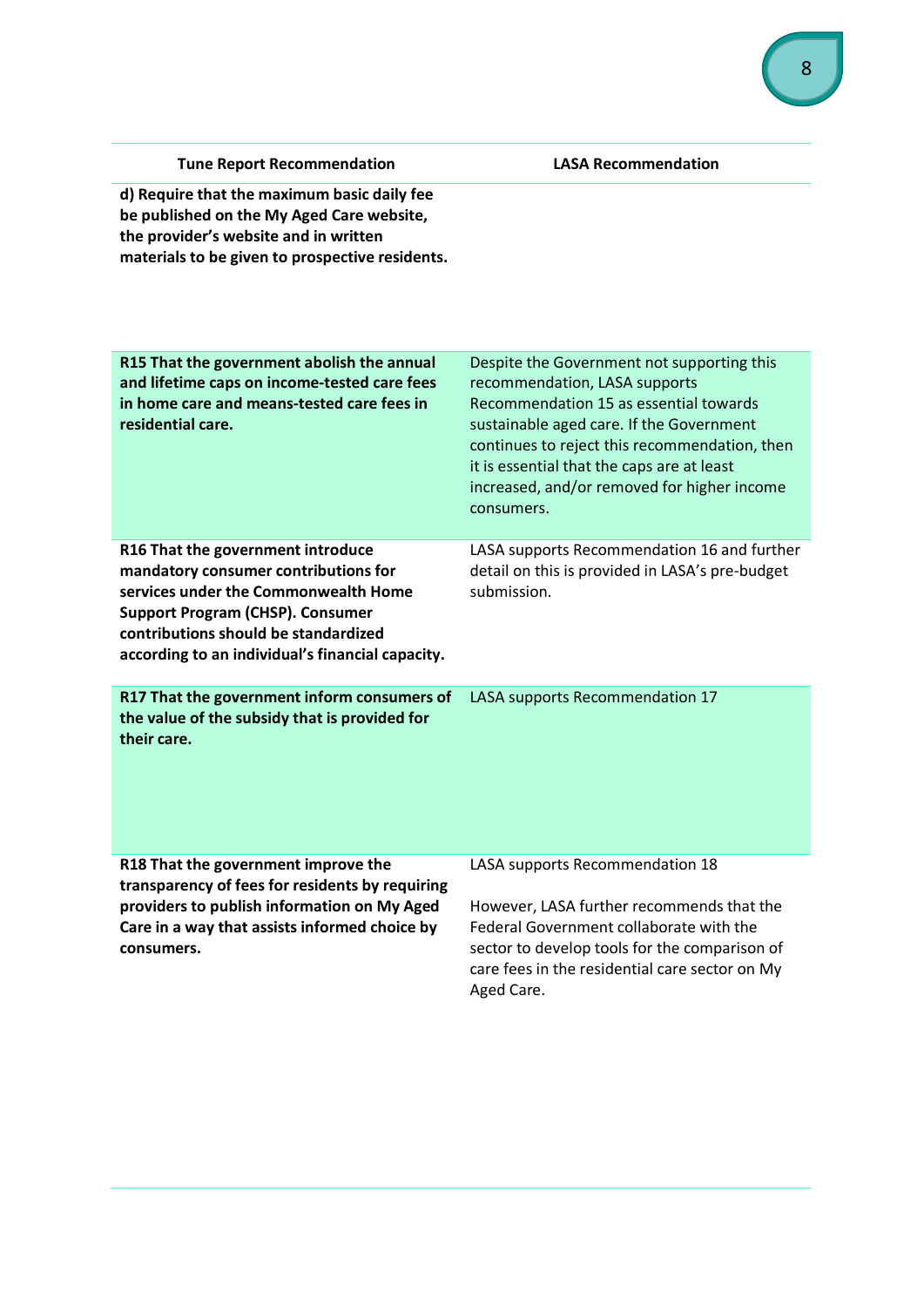| <b>Tune Report Recommendation</b>            | <b>LASA Recommendation</b>                      |
|----------------------------------------------|-------------------------------------------------|
| R19 That the government retain and reform    | LASA supports Recommendation 19a                |
| the role of the Aged Care Pricing            |                                                 |
| <b>Commissioner by:</b>                      | LASA conditionally supports Recommendation      |
| a) increasing the maximum accommodation      | 19b but the impact of these needs to be         |
| payment, above which approval by the Pricing | investigated, particularly in regional areas    |
| Commissioner must be sought, from a          | where this link may not provide adequate        |
| refundable deposit of \$550,000 to \$750,000 | funding. A number of other options of this sort |
| (or equivalent daily payment);               | could be looked at.                             |
| b) implement an automatic link between the   | LASA recommends that regular modelling be       |
| future maximum accommodation payment         | undertaken to set the right bond limits in      |
| and median house prices; and                 | regional areas should the Federal Government    |
|                                              | introduce some form of Recommendation 19b.      |
| c) Expand the Pricing Commissioner's role to |                                                 |
| include providing independent assessment of  | LASA does not support Recommendation 19c.       |
| other fees, e.g. additional service fees and |                                                 |
| uncapped basic daily fees (see               | LASA recommends that prices should be           |
| <b>Recommendation 8).</b>                    | determined by the market with the               |
|                                              | Government acting as a safety net.              |
|                                              | Further, LASA recommends that the Federal       |
|                                              | Government discontinue the Aged Care Pricing    |
|                                              | Commissioner's role, as it constitutes an       |
|                                              | unnecessary impediment to the development       |
|                                              | of the aged care market.                        |
|                                              |                                                 |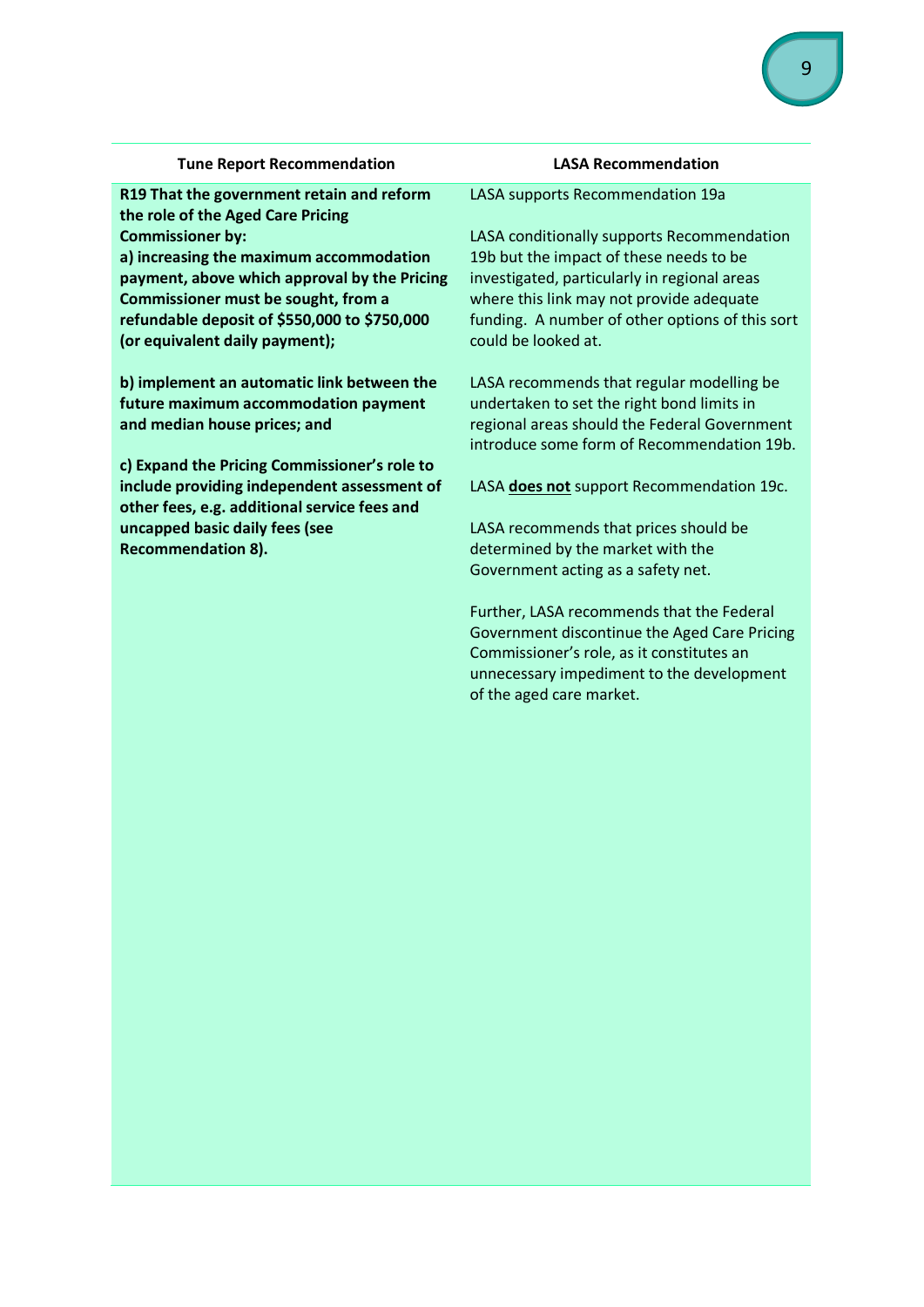| <b>Tune Report Recommendation</b>                                                                                                                                                                                                                                                                                                                                                                                                   | <b>LASA Recommendation</b>                                                                                                                                                                                                                                                                                                                                                                                                                                                                                                                                                                                                                            |
|-------------------------------------------------------------------------------------------------------------------------------------------------------------------------------------------------------------------------------------------------------------------------------------------------------------------------------------------------------------------------------------------------------------------------------------|-------------------------------------------------------------------------------------------------------------------------------------------------------------------------------------------------------------------------------------------------------------------------------------------------------------------------------------------------------------------------------------------------------------------------------------------------------------------------------------------------------------------------------------------------------------------------------------------------------------------------------------------------------|
| R20 That the government maintain the Bond<br>Guarantee Scheme, but reform it to improve<br>certainty and to ensure that aged care<br>providers make contributions where the<br>benefits outweigh the costs. This would<br>include that the government:                                                                                                                                                                              | LASA does not support Recommendation 20.<br>LASA recommends that the Federal<br>Government retain the current Bond scheme<br>unchanged.                                                                                                                                                                                                                                                                                                                                                                                                                                                                                                               |
| a) announce a date after which it will require<br>that non-government residential aged care<br>providers be levied to recoup all of the costs of<br>default events, where the total amount of<br>those events exceeds, say, \$5 million in any<br>fiscal year                                                                                                                                                                       |                                                                                                                                                                                                                                                                                                                                                                                                                                                                                                                                                                                                                                                       |
| b) introduce a formal process for notifying the<br>sector of defaults that have occurred that<br>exceed that threshold, and the cost of the levy<br>that will be applied                                                                                                                                                                                                                                                            |                                                                                                                                                                                                                                                                                                                                                                                                                                                                                                                                                                                                                                                       |
| c) declare that the costs to the Scheme of<br>provider insolvency events that were triggered<br>prior to the reform commencement date will<br>not be recouped.                                                                                                                                                                                                                                                                      |                                                                                                                                                                                                                                                                                                                                                                                                                                                                                                                                                                                                                                                       |
| R21 That the government reform prudential<br>standards and oversight, taking account of the<br>recommendations in the independent review<br>of prudential standards conducted by Ernst<br>and Young (EY) to:<br>• correct gaps in prudential information<br>received by the government<br>• strengthen the standards to improve<br>liquidity, capital adequacy and disclosure<br>requirements<br>• strengthen governance standards. | LASA has concerns about Recommendation 21<br>and Appendix 1 is a more detailed analysis of<br>the Ernst and Young recommendations.<br>LASA does not support the Recommendations<br>I1 and I2 relating to Discretionary Trusts<br>proposed in the Prudential Standards Review.<br>Further, LASA recommends that the<br>government consider undertaking prudential<br>support that<br>• includes guidance on minimum policies and<br>procedures for prudential management<br>• improves governance and risk management<br>practices<br>• enhances disclosure of financial information<br>• provides clear guidance on any liquidity levels<br>required. |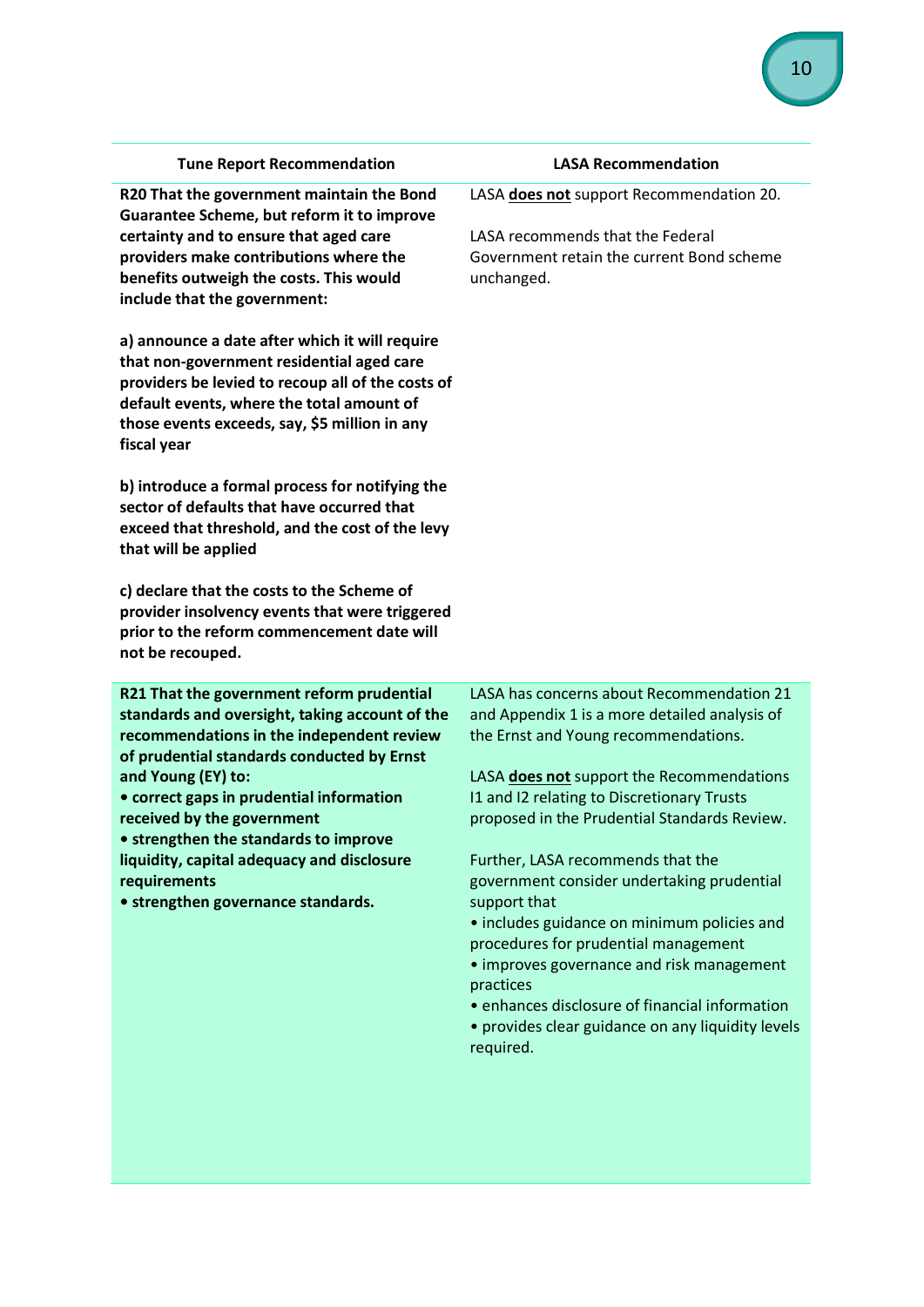| <b>Tune Report Recommendation</b>                                                                                                                                                                                                                                                                                                              | <b>LASA Recommendation</b>                                                                                                                                                                                                                                                                                                      |
|------------------------------------------------------------------------------------------------------------------------------------------------------------------------------------------------------------------------------------------------------------------------------------------------------------------------------------------------|---------------------------------------------------------------------------------------------------------------------------------------------------------------------------------------------------------------------------------------------------------------------------------------------------------------------------------|
| R22 That the government improve the<br>functionality and performance of the My Aged<br>Care ICT platform with particular emphasis on<br>improving information-sharing between My<br>Aged Care and other government agency and<br>provider ICT systems.                                                                                         | LASA supports Recommendation 22<br>Further, LASA recommends that the Federal<br>Government maintain access to the My Aged<br>Care gateway for people unable to use the ICT<br>platform, for example through the existing<br>1800 phone number.                                                                                  |
| R23 That the government introduce aged care<br>system navigator and outreach services to<br>assist consumers who have difficulty engaging<br>through the existing channels to effectively<br>engage with My Aged Care. The services<br>should be funded by the government and not<br>be delivered by the government or aged care<br>providers. | LASA supports Recommendation 23 in principle<br>but more need to be done to reduce the<br>complexity of the system, rather than adding<br>more complexity and cost.                                                                                                                                                             |
| R24 That the government invest in regular<br>advertising and awareness activities for<br>My Aged Care, to explain the process for<br>accessing government-funded aged care<br>services.                                                                                                                                                        | LASA supports Recommendation 24<br>Further, LASA recommends that regular<br>advertising for My Aged care target the primary<br>health care sector in particular.                                                                                                                                                                |
| R25 That the government continues to<br>improve the My Aged Care website for<br>consumers and providers by making the design<br>and layout easier to use and providing<br>information in more accessible, plain-English<br>formats.                                                                                                            | LASA supports Recommendation 25                                                                                                                                                                                                                                                                                                 |
| R26 That the government trial a simplified My<br>Aged Care assessment process for consumers<br>seeking a short-term single, simple service.                                                                                                                                                                                                    | LASA supports Recommendation 26<br>LASA recommends that direct referrals to CHSP<br>be guided by clear rules and supported by<br>training and appropriate ICT infrastructure.                                                                                                                                                   |
| R27 That the government integrate the RAS<br>and ACAT assessment workforces.                                                                                                                                                                                                                                                                   | LASA supports Recommendation 27<br>Further, LASA recommends that the Federal<br>Government, on integrating the RAS and ACAT<br>assessment workforces, fundamentally review<br>the model of assessment for aged care. This<br>review should consider the inclusion of a re-<br>ablement component in the model of<br>assessment. |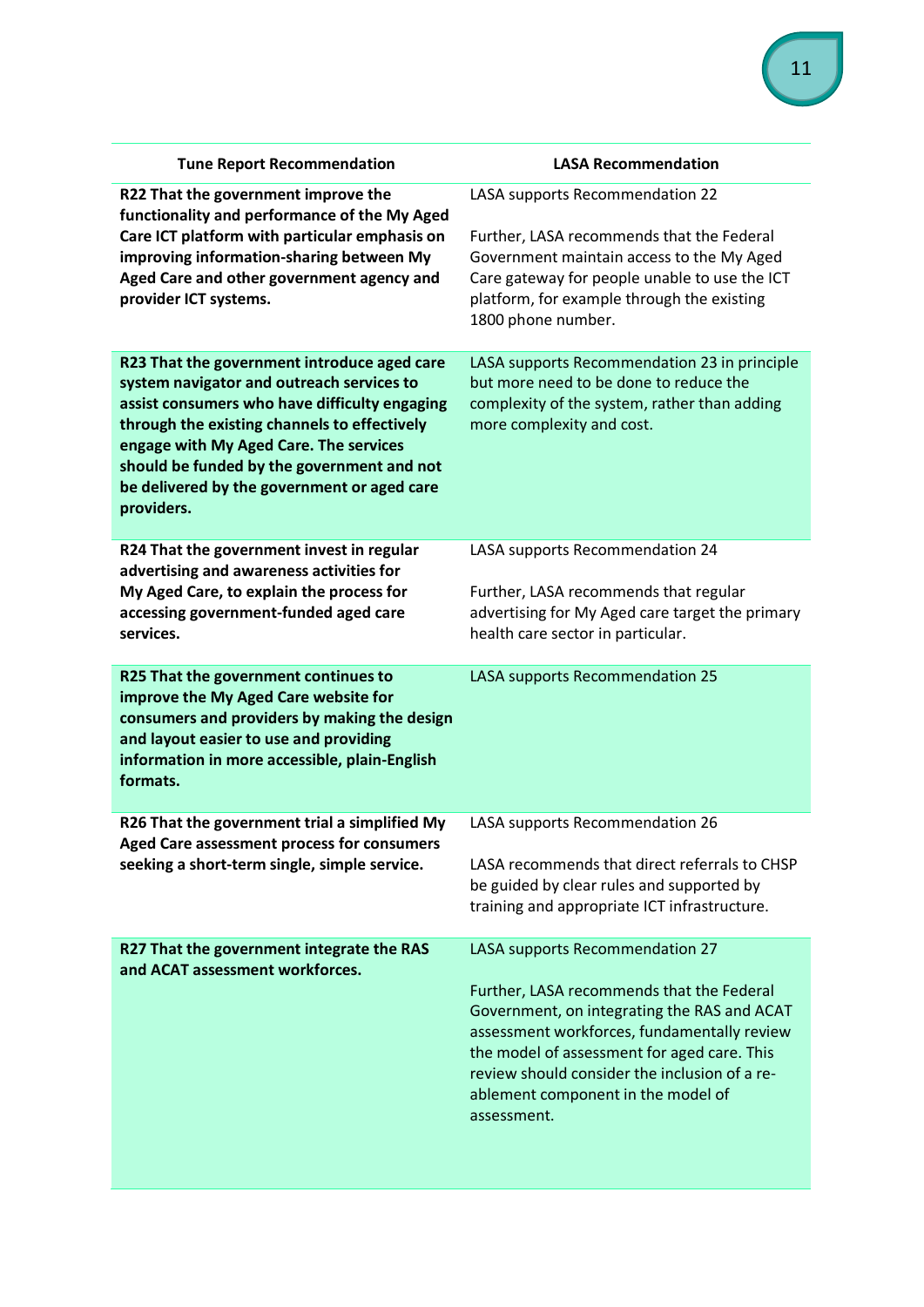| <b>Tune Report Recommendation</b>                                                                                                                                                                                                                                                                                                                                                                                                                                                                                                                                                                                                                                                                                                                                                                   | <b>LASA Recommendation</b>                                                                                                                                                                                                                                                                                                                                                                                                                  |
|-----------------------------------------------------------------------------------------------------------------------------------------------------------------------------------------------------------------------------------------------------------------------------------------------------------------------------------------------------------------------------------------------------------------------------------------------------------------------------------------------------------------------------------------------------------------------------------------------------------------------------------------------------------------------------------------------------------------------------------------------------------------------------------------------------|---------------------------------------------------------------------------------------------------------------------------------------------------------------------------------------------------------------------------------------------------------------------------------------------------------------------------------------------------------------------------------------------------------------------------------------------|
| R28 That, following review of ACFI, the<br>government integrate residential aged care<br>funding assessment with the combined RAS<br>and ACAT functions, independent of aged care<br>providers.                                                                                                                                                                                                                                                                                                                                                                                                                                                                                                                                                                                                     | LASA does not support Recommendation 28<br>LASA recommends that the Federal<br>Government retain the current practice that<br>providers of residential aged care undertake<br>their residents' ACFI assessment.                                                                                                                                                                                                                             |
| R29 That the government and providers work<br>to improve access to wellness and reablement<br>activities to provide greater choice and better<br>support for consumers to live independently,<br>including by:<br>• increasing access to short-term reablement<br>supports and/or episodic care, rather than the<br>provision of ongoing care, including an<br>increased focus on the use of assistive<br>technology<br>• enabling better integration with other<br>available support systems such as the health<br>care system and community-based support<br>• supporting staff and consumers to better<br>understand and access information about<br>wellness, reablement and restorative care<br>• providing aged care assessors with training<br>on wellness, reablement and restorative care. | LASA supports Recommendation 29.<br>Further, LASA recommends that the<br>government also<br>• undertake steps to establish evidence-based<br>funding for wellness and reablement services<br>• support cost-benefit studies for assistive<br>technologies<br>• phase in wellness and reablement services in<br>a stepwise process<br>• Financially support aged care staff's<br>education and training needs in wellness and<br>reablement. |
| R30 That the government immediately review<br>the National Screening and Assessment Form.                                                                                                                                                                                                                                                                                                                                                                                                                                                                                                                                                                                                                                                                                                           | LASA supports Recommendation 30<br>Further, LASA recommends that the Federal<br>Government in reviewing the National<br>Screening and Assessment Form include<br>considerations of evidence, quality and red<br>tape reduction.                                                                                                                                                                                                             |
| R31 The government expand the NATSIFACP<br>to better support Aboriginal and Torres Strait<br>Islander people.                                                                                                                                                                                                                                                                                                                                                                                                                                                                                                                                                                                                                                                                                       | LASA supports Recommendation 31                                                                                                                                                                                                                                                                                                                                                                                                             |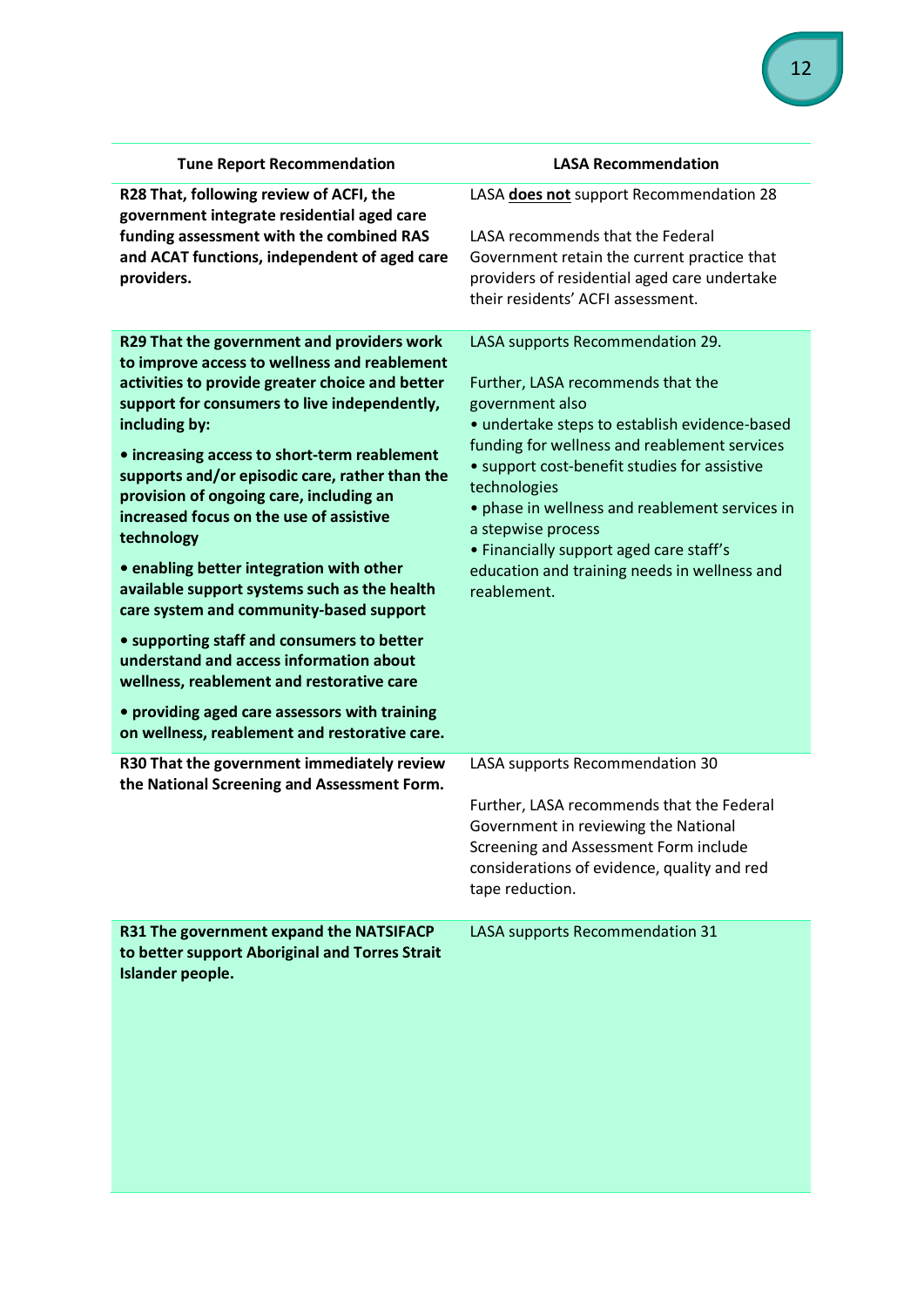| <b>Tune Report Recommendation</b>                                                                                                                                                                                                                                                                                                                                                                                                                    | <b>LASA Recommendation</b>                                                                                                                                                                                                                                 |
|------------------------------------------------------------------------------------------------------------------------------------------------------------------------------------------------------------------------------------------------------------------------------------------------------------------------------------------------------------------------------------------------------------------------------------------------------|------------------------------------------------------------------------------------------------------------------------------------------------------------------------------------------------------------------------------------------------------------|
| R32 That the government engage with state<br>and territory governments and service<br>providers to review the Multi-Purpose Services<br>(MPS) Program to better align its service<br>delivery model with mainstream aged care<br>programs, where appropriate, to ensure<br>greater consistency of services for aged care<br>consumers and providers, and to consider the<br>location of services to ensure that MPS<br>funding is properly targeted. | LASA supports Recommendation 32<br>Further, LASA recommends that MPS funding<br>arrangements and other pertinent rules and<br>regulations be reviewed so MPS providers<br>deliver their services under similar conditions<br>to other aged care providers. |
| R33 That the government review whether<br>further ways of assisting in the delivery of<br>improved services to homeless people are<br>needed in the context of reform to home<br>care and residential care.                                                                                                                                                                                                                                          | LASA supports Recommendation 33<br>Further, LASA recommends that funding<br>models be devised that support providers to<br>deliver outreach services to homeless people.                                                                                   |
| R34 That the Australian, state and territory<br>governments work together to resolve current<br>issues with the provision of aids and<br>equipment for older people.                                                                                                                                                                                                                                                                                 | LASA supports Recommendation 34                                                                                                                                                                                                                            |
| R35 That the government give consumers the<br>opportunity to identify as belonging to a<br>population group with special needs as part of<br>their client record.                                                                                                                                                                                                                                                                                    | LASA supports Recommendation 35                                                                                                                                                                                                                            |
| R36 That the government enhance the<br>capacity of My Aged Care to provide<br>information that meets consumers' special<br>needs by:<br>a) allowing 'pre-qualified' providers to indicate<br>that they have expertise in delivering services<br>to particular population groups; and<br>b) adding a search function on My Aged Care<br>to allow consumers to search providers by                                                                     | LASA supports Recommendation 36                                                                                                                                                                                                                            |
| population group.                                                                                                                                                                                                                                                                                                                                                                                                                                    |                                                                                                                                                                                                                                                            |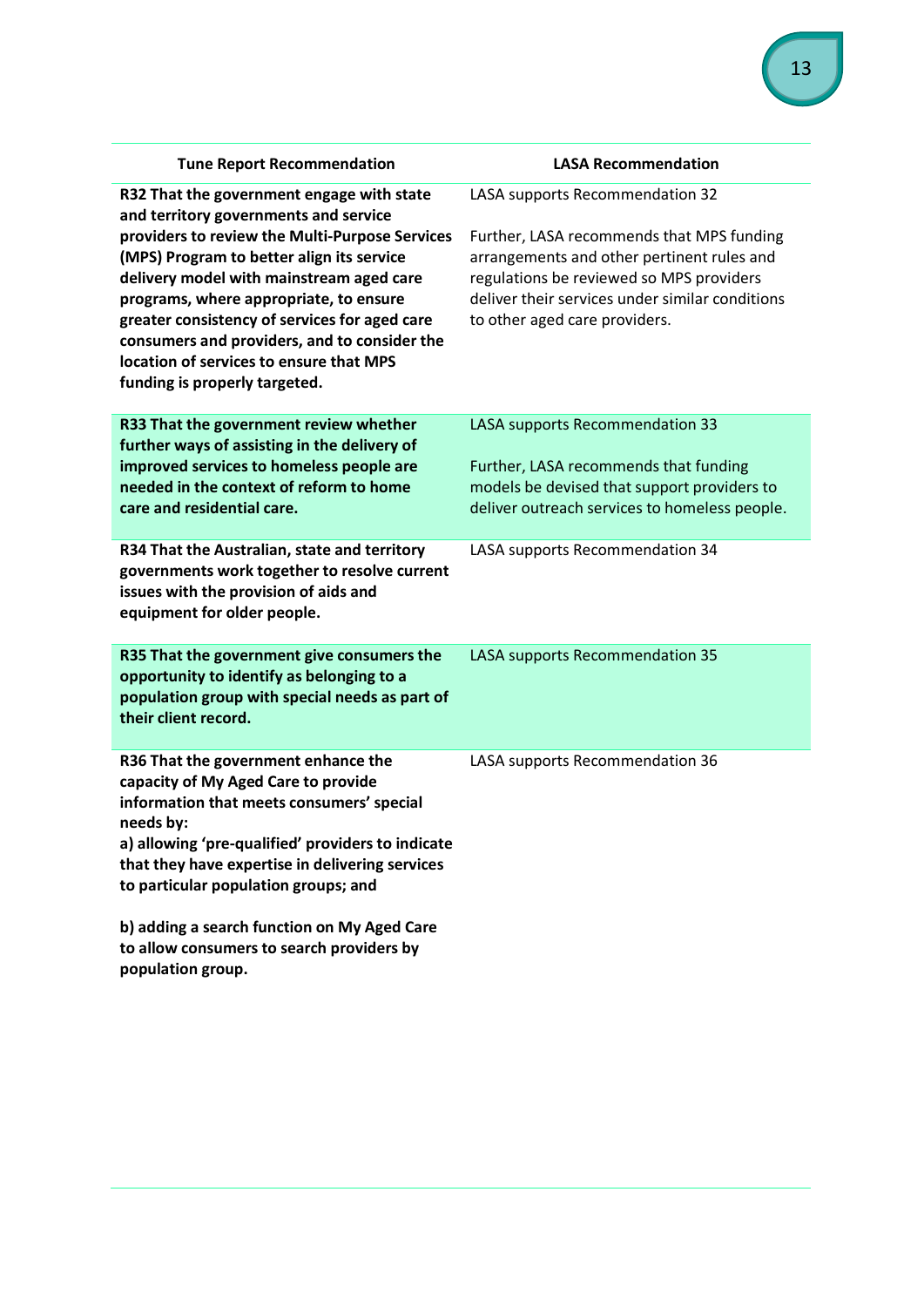| <b>Tune Report Recommendation</b>                                                                                                                                                                                                                                                                                                                                                | <b>LASA Recommendation</b>                                                                                                                                                       |
|----------------------------------------------------------------------------------------------------------------------------------------------------------------------------------------------------------------------------------------------------------------------------------------------------------------------------------------------------------------------------------|----------------------------------------------------------------------------------------------------------------------------------------------------------------------------------|
| R37 That the aged care sector, in collaboration<br>with the vocational education and training,<br>and tertiary education sectors, should act to<br>ensure education and training is responsive to<br>the sector's needs including:<br>a) identifying the scope of training required for<br>on the-job training, continuing professional<br>development, and specialised training | LASA supports Recommendation 37                                                                                                                                                  |
| b) exploring a range of options to deliver what<br>is required, e.g. partnerships, cooperative<br>models or arrangements with existing non-<br>aged-care training providers                                                                                                                                                                                                      |                                                                                                                                                                                  |
| c) promoting and encouraging ageing and aged<br>care as a specialisation in nursing education                                                                                                                                                                                                                                                                                    |                                                                                                                                                                                  |
| d) making effective use of allied health<br>workers.                                                                                                                                                                                                                                                                                                                             |                                                                                                                                                                                  |
| R38 That the aged care sector, in developing a<br>workforce strategy, ensure that the strategy:                                                                                                                                                                                                                                                                                  | LASA conditionally supports Recommendation<br>38 a.                                                                                                                              |
| a) reflects that primary responsibility for<br>workforce rests with providers, with<br>government providing support                                                                                                                                                                                                                                                              | However, LASA considers that government<br>continues to have a role in the development of<br>policies and programs relating to the aged care                                     |
| b) draws on engagement with relevant sector<br>and interest groups to ensure that all<br>workforce groups are included                                                                                                                                                                                                                                                           | workforce.<br>LASA supports Recommendation 38 b.                                                                                                                                 |
| c) results in actions that can be sustained by<br>the sector, including particular focus on the<br>areas of pay, education and training,<br>developing retention, recruitment and<br>workforce growth, improving the sector's<br>image, and considering cross-sectoral<br>workforce linkages.                                                                                    | LASA supports Recommendation 38 c, noting<br>that providers' capacity and capability to<br>address the issues is constrained by a range of<br>factors (including funding issues) |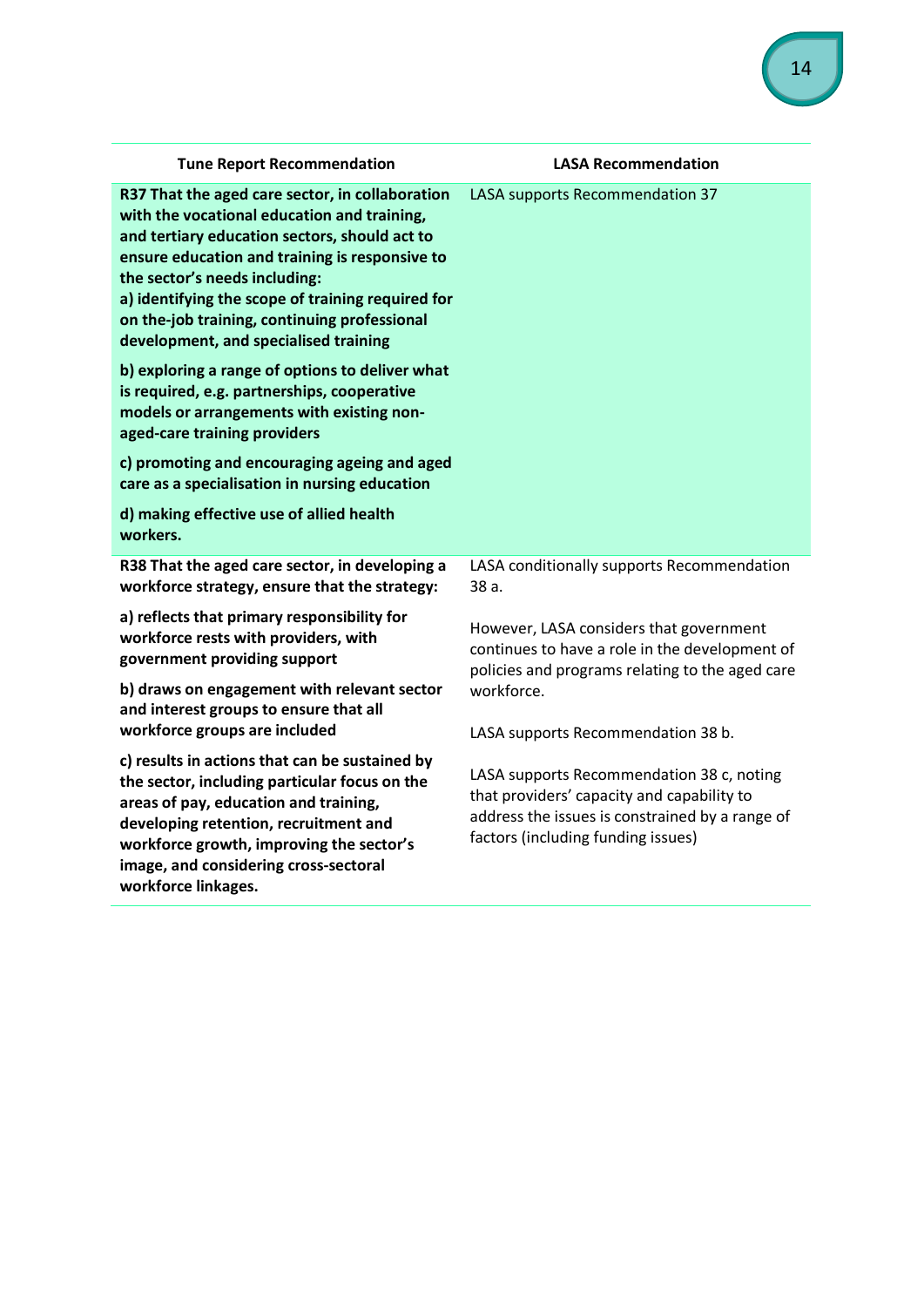That the government review the management policy regarding offline residential care places and, if required, implements changes that maximize their availability to consumers.

There are structural, legislative and funding reasons for residential care places being off-line. LASA Members are of the view that these causes for off-line beds should be considered on a case-by case basis.

Residential care places may be off-line as providers restructure their bed mix to better reflect consumer preferences, which may require significant refurbishment or a new build. A new build takes three years at a minimum from planning, building approval through to project completion.

Another reason contributing to off-line beds is that the higher accommodation supplement (fully supported) falls behind costs for newly build facilities. Funding issues contributing to beds remaining off-line can be addressed by better indexation of the higher accommodation supplement and by consumers who have capacity to pay contributing more.

Private providers propose that 'approved in principle places' be allocated to providers who have an ability to immediately activate them i.e. through expanded capacity but with no approved bed licenses to fill the capacity with residents.

#### **LASA supports Recommendation 1**

**Further, LASA recommends that the government allocate 'approved in principle places' to providers who have an ability to immediately activate them.**

# Recommendation 2

That the government, in the medium term, continue to maintain control over the number and mix of aged care places (residential care and home care), in line with the improvements detailed in Recommendations 3–10.

For providers to operate viable businesses the residential aged care facility (RACF) sector's financial and operational underpinnings need to be maintained. The sector is concerned that an early shift to a fully market-driven supply of aged care may result in an oversupply of RAFC places with the associated negative sequelae for residents, staff, suppliers and providers if facilities fail to achieve required occupancy rates and fail.

LASA Members consider the availability of data on current and prospective demand for aged care (residential and home) to be fundamental to the sector successfully transitioning to a demand driven supply of aged care. Is My Aged Care data available for demand modelling purposes if research ethics conditions are met?

Protection from an oversupply of residential aged care places is also a key consideration for capital development, for accessing development capital from banks and the prevention of capital flight from the sector. Too early a shift may cause a 'halt' to capital development.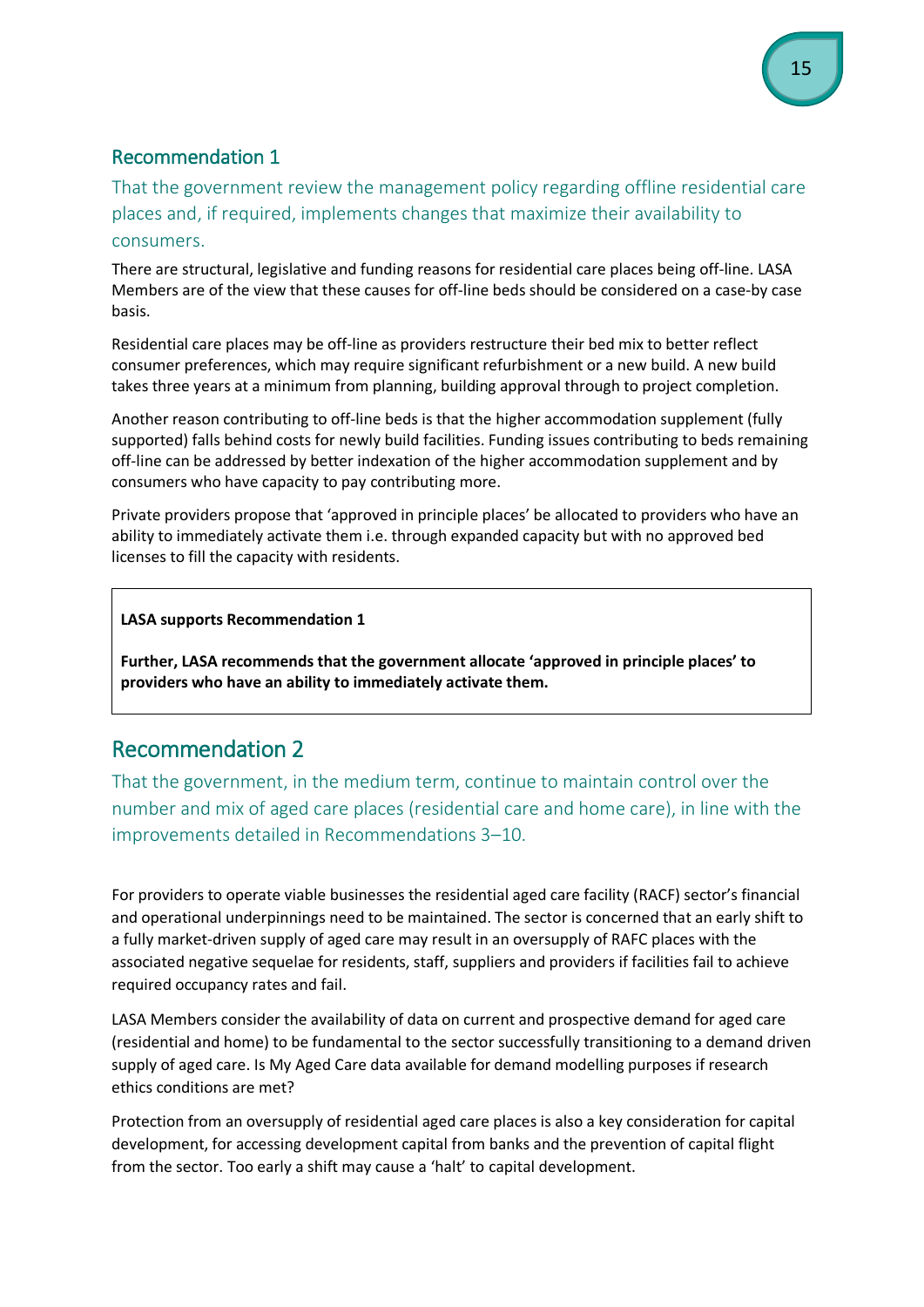Members asked:

#### *"How will banks assess and value loans in a non-ACAR environment?"*

Further economic modelling and input from Members is required, but an initial view is that for lowlevel care and in regional areas, block funding rather than consumer driven funding may be more appropriate. Block funding can help ensure that key services that may struggle to be viable in an open market have enough certainty to enter into financial commitments such as employing staff and securing volunteers.

**LASA conditionally supports Recommendation 2, provided LASA's advice for Recommendations 3 to 10 is taken into account.**

**Further, LASA recommends that block funding be maintained for services where this funding approach is most efficient.**

### Recommendation 3

That, as soon as possible, the government discontinue the Aged Care Approvals Round for residential care places, instead assigning places directly to the consumers within the residential care cap, with changes to take effect two years after announcement by government.

LASA supports in principle the discontinuation of the Aged Care Approval Round and implementation of assignment of places directly to consumers. However, LASA believes that the introduction should initially be confined to mature and functioning markets. This way the effects of this reform can be observed and course correction undertaken, if necessary.

LASA takes this stance because Members continue to express concern that this reform may result in an oversupply of RACF places and/or change the mix of providers.

Small or regional operators are concerned that directly assigning places to consumers may make their residential care business no longer viable because many tend to operate on tight margins.

Some individual owners of smaller RACFs express serious concern that the implementation of Recommendation 3 may consolidate the profile of approved providers, resulting in market dominance by a few big entities. This development would diminish the choices available now due to the presence of small, private providers.

A Member said:

*"Small, private providers generally have long standing proprietors, are mature businesses, have significant industry experience, maintain close and caring interests with and in local communities, have long and enduring relationships with their staff, and are generally satisfied with existing returns on capital".*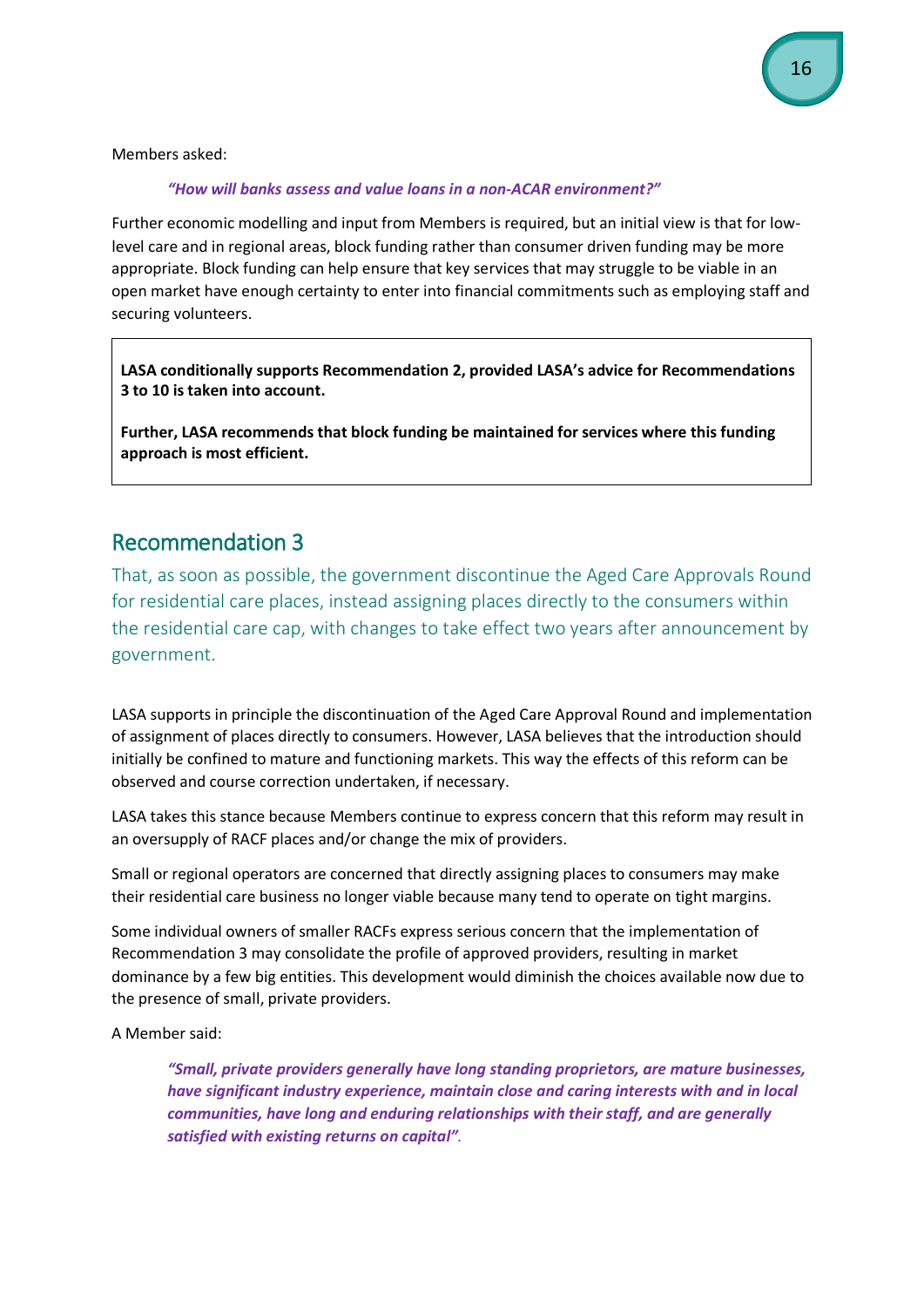Some private providers prefer to see the allocation of licenses under ACAR continued for another five years with bed licenses assigned on a merit basis.

Members strongly support the advance notice of at least two years to enable the sector to prepare for places being directly assigned to consumers.

LASA believes that this reform needs to be done with care and in close consultation with the industry. LASA proposes that a staged approach be taken with places directly assigned to consumers in regions with mature and functioning markets. Such a staged approach would enable industry and government to observe the effects of this reform and to address serious unintended consequences. And structural adjustment support may be needed as mentioned below.

#### **LASA conditionally supports Recommendation 3**

**However, LASA recommends that the government take a staged approach with the implementation of directly assigning places to consumers. This reform should initially be introduced in regions with mature and functioning markets only. Such a staged approach to implementation would enable industry and government to observe the effects of this reform and to address serious unintended consequences in a timely manner.**

**Structural adjustment support may be necessary to assist some providers to adjust to a consumer directed care environment e.g. support with adaption of systems, consumer information and assistance with placing new offerings to the market and dealing with any issues with government systems such as My Aged Care.** 

# Recommendation 4

That a government announcement on discontinuation of Aged Care Approvals Round (Recommendation 3) be accompanied by appropriate provisions to ensure continuing supply of residential care services in areas with limited choice and competition.

LASA supports provisions that ensure the supply of aged care service where markets are likely to have weakness such as in some regional areas. To be effective, these provisions need to offer sufficient support for the operational and financial underpinnings for providers. Increased supplements may stimulate investment in regions with limited aged care choices.

It is important that any reforms ensure adequate supply for more vulnerable groups such as Aboriginal people and homeless people.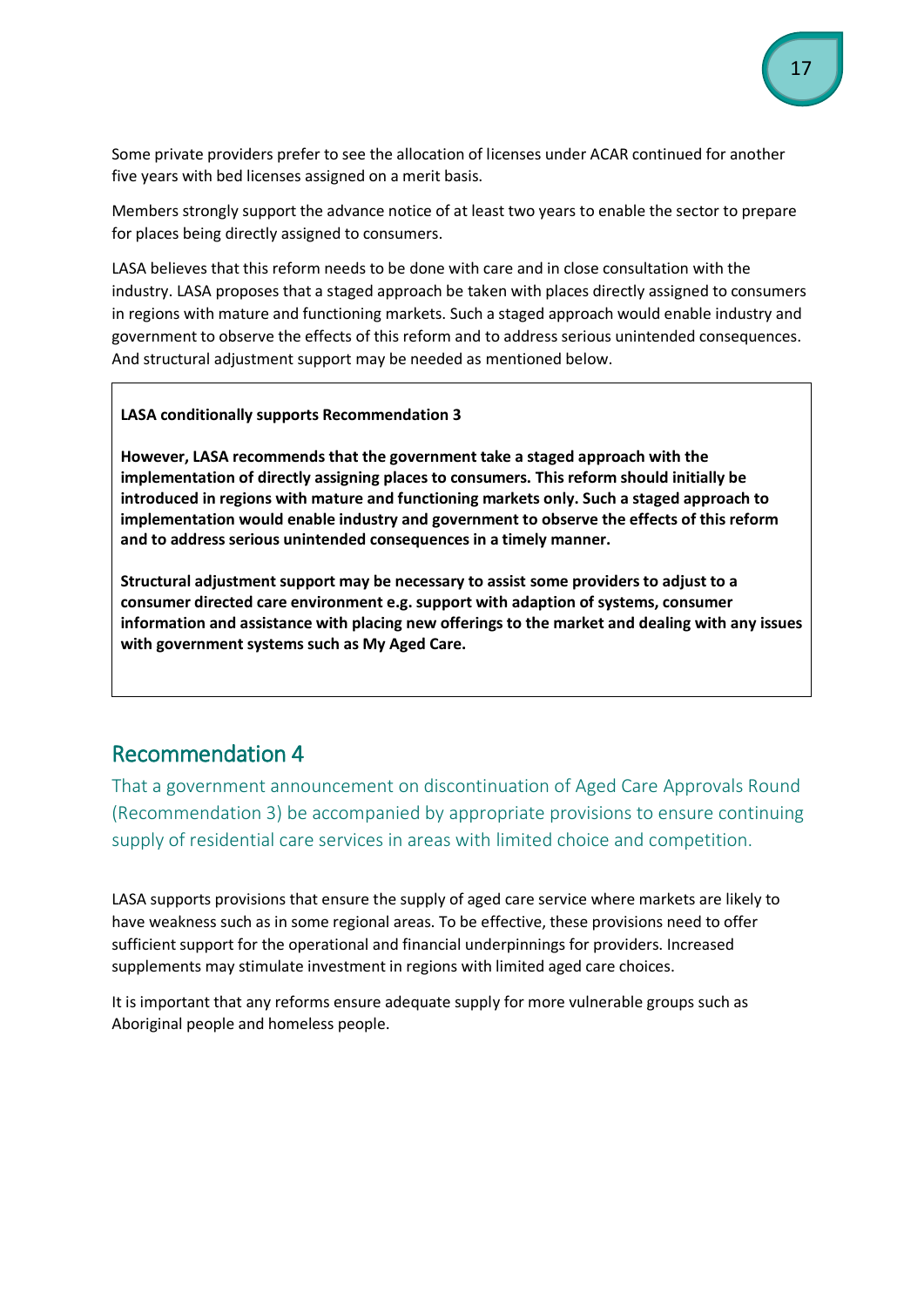**LASA supports Recommendation 4**

**However, LASA stresses the importance of government accompanying this reform with sufficient provision for RACF providers to continue operating in thin markets. Further, LASA considers it important that reforms ensure adequate supply of aged care for more vulnerable groups.** 

# Recommendation 5

That the government re-balance the distribution of home care packages, by increasing the proportion that are high care packages, without a change in the overall home care ratio.

LASA supports Recommendation 5 given that demands for higher level home care packages has been demonstrated but overall supply of packages also needs to be improved. Premature exits from home care into residential care due to lack of adequate home support are occurring. The *LASA second home care provider survey report (November 2017)* indicated a rate of 2.7 per cent of premature admissions in the sample of providers surveyed (sample: 5 per cent of all providers). This rate amounted to 2[1](#page-17-0)7 individuals entering residential care early in the 6 months survey period<sup>1</sup>.

Transparent and timely data is necessary for the efficient planning and delivery of home care services. This data needs to include: (1) wait lists and wait time for ACAT assessments (2) wait-time to allocation and (3) wait time to activation. Real time data is also needed on the number of packages at each level funded and those coming into the system in response to demand. The 15 September 2017 release of wait time data on My Aged Care is not comprehensive enough for industry to understand the market for home care.

Further, Members inform LASA that the number of high care packages can be increased only if sufficient Commonwealth Home Support Package (CHSP) capacity exists in the region to accept Home Care Package 2 (HCP) clients. Overall, Members report unmet demand for both, CHSP and HCP2 services. Members consider that an increase in the proportion of high care packages is feasible only in regions with CHSP capacity to deliver services to clients who would otherwise receive HCP2 services. However, many regions lack a sufficient supply of CHSP services to support HCP2 clients.

#### *'Increasing high level packages will work in some areas where the capacity of CHSP providers allows for care to be provided to clients who would otherwise need a HCP2.'*

Overall LASA prefers that the number of higher-level packages be increased and access to CHSP services be reserved for consumers who cannot afford to pay. LASA also refers to its September 2017 submission of its issues paper to the Federal Government *LASA response to Implementation of Increasing Choice in Home Care[2](#page-17-1)* .

<span id="page-17-0"></span> <sup>1</sup> The *LASA Second Home Care Provider Survey Report* can be accessed on LASA's website through this link

<span id="page-17-1"></span>Home Care Provider Survey Report - November 2017<br><sup>2</sup> The *LASA response to Implementation of Increasing Choice in Home Care* can be accessed on LASA's website through this link: [https://lasa.asn.au/wp-content/uploads/2017/06/LASA\\_ICHC\\_Implementation\\_Issues\\_Paper\\_September\\_2017.pdf](https://lasa.asn.au/wp-content/uploads/2017/06/LASA_ICHC_Implementation_Issues_Paper_September_2017.pdf)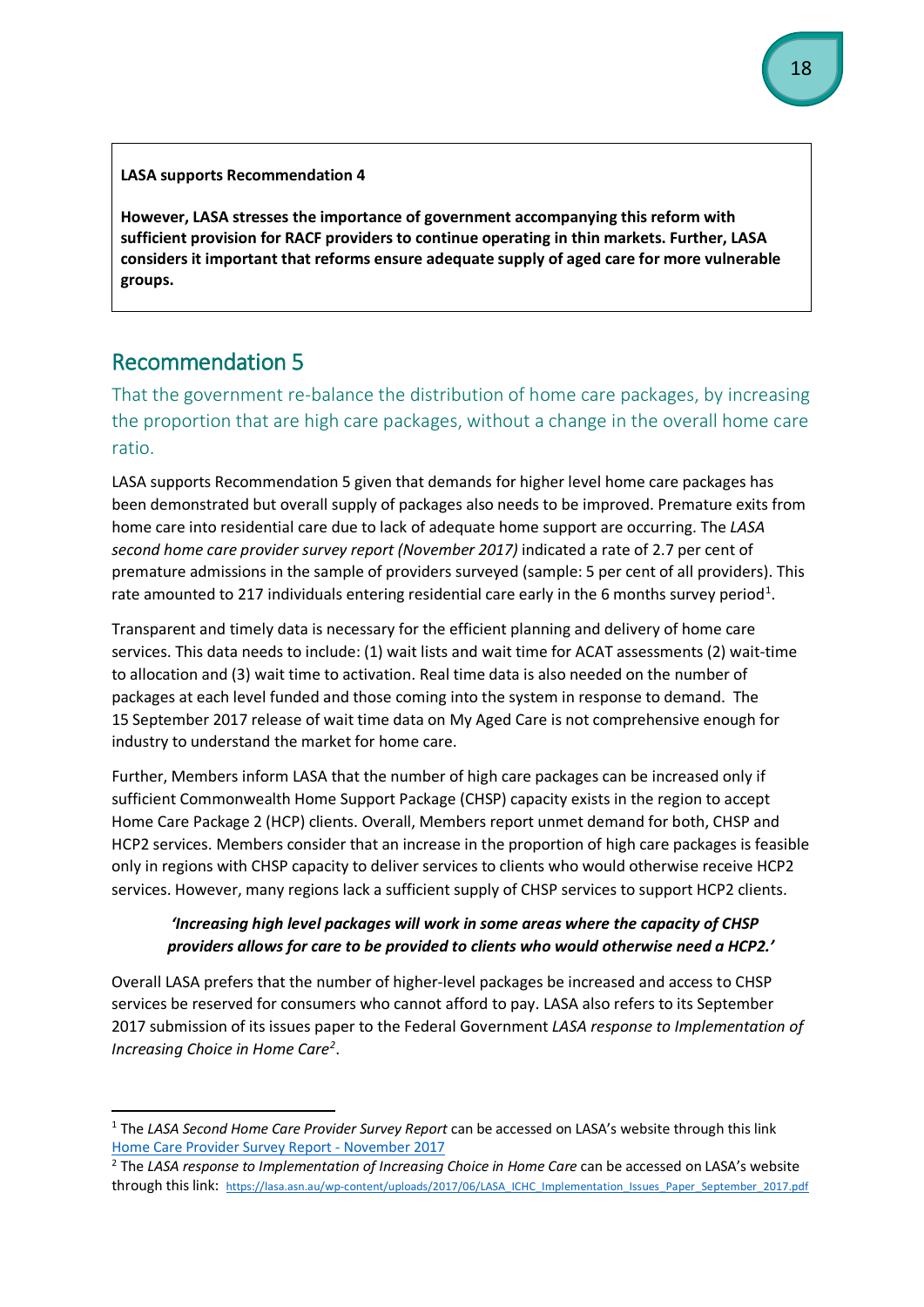#### **LASA supports Recommendation 5**

**LASA conditionally supports Recommendation 5**

**A number of further adjustment are required to deal with the national queue for home care of over 101,000 people at 30 September 2017. LASA estimates that there are unspent funds of between \$200 - \$350 million that might be partly directed to new packages as long as this does not remove funds that, in fact, need to be spent on existing packages. This will not resolve the queue and investment is likely to be need to meet at least the highest priority needs in the queue – over time, levers such as adjustment to the Medicare levy may need to be looked at, as well as reform of consumer contributions, as noted in recommendations 12, 15 and 16.** 

**If lower packages are to be reduced, this may require more availability of Commonwealth Home Support Packages (CHSP). But CSHP will be reformed and integrated in some way with the home care packages from 2020.** 

### Recommendation 6

That the government further increase access to high level home care packages to better reflect current demand by allowing for the temporary allocation of a home care package where there is a residential care place that is not being used.

LASA conditionally supports Recommendation 6 noting that this approach may be difficult for providers to implement. A Member says:

#### *"Seems ad hoc and complex to manage."*

Members observed that this arrangement would only work for providers offering both, RACF and home care services. For these providers Members could see the positives as consumers can transfer across service types with one provider who can better plan for the management of funds.

Members consider that the integration of CHSP with HCP (Recommendation 5) should be undertaken as a first step, prior to considering introduction of a Flexible Model to Manage Supply.

LASA Members caution that the proposed Flexible Model to Manage Supply proposed in the Tune report may negatively affect the business model of RACF operators. The Flexible Model proposes that unoccupied RACF places trigger the government to release more high-level home care packages within the overall allocation of operational aged care places (section 4.150 and Box 4.4). This reallocation to high-level home care packages would delay older peoples' entry into residential aged care, leaving operators of RACFs with vacancies and thus reduced income but a still considerable component of the fixed costs. Members consider that implementation of this arrangement should be supported by data demonstrating a lack of RACF places.

Overall, a more sustainable response to unmet demand in home care packages is required.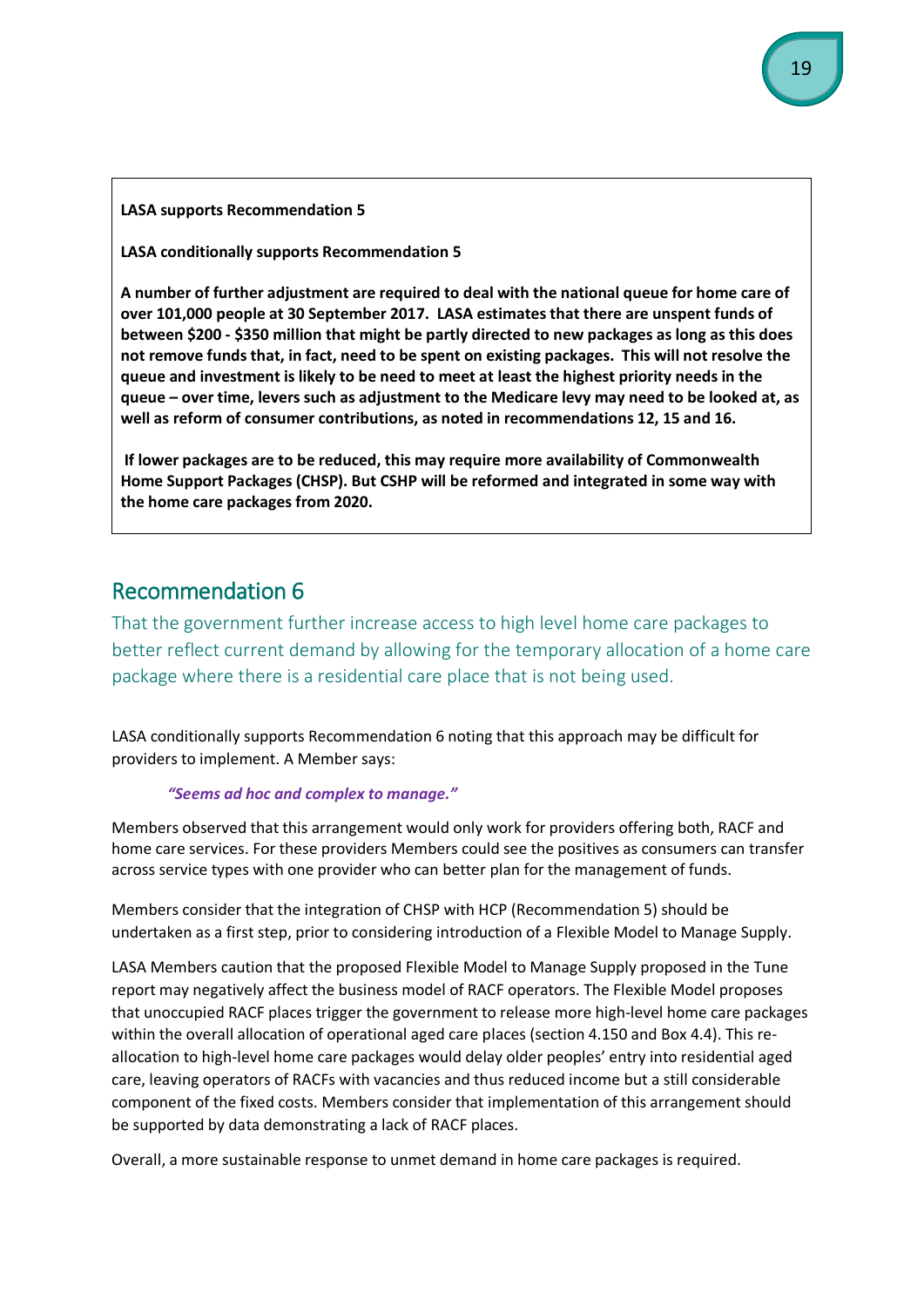**LASA conditionally supports Recommendation 6 – note above comments.**

**LASA recommends that the government integrate CHSP with HCP services prior to introducing a Flexible Model to Manage Supply where data indicate a lack of RACF places.**

# Recommendation 7

That the government introduce a level 5 home care package to allow people with higher care needs to stay at home longer, with the level of assistance being no higher than the average costs of care in residential care.

LASA Members consider it important that funding for a level 5 home care package is equivalent to the financial support received for a RACF placement.

Members support that quality standards are common to both settings. A Member said:

*"We support this as many of our clients require twice daily medication administration which is difficult to achieve on a HCP4"*

LASA further refers to the 21 August 2017 LASA Discussion Paper: *Future reform – an integrated care at home program to support older Australians* submitted to the Federal Government. As noted in this submission on the next tranche of home care reforms, the level 1 packages might be dropped and subsumed into the CHSP. This would result in four more highly funded levels. Any level 5 package needs to be set at the right level of funding, also accounting for additional costs such as absorbing higher insurance premiums.

The viability of residential aged care and availability of residential aged care places needs to be ensured under implementation of this recommendation. A concern for providers of residential aged care is that introducing a level 5 home care package is likely to delay peoples' entry into RACF, further shortening residents' length of stay.

**LASA supports Recommendation 7, subject to consideration and management of any impacts on residential aged care viability.**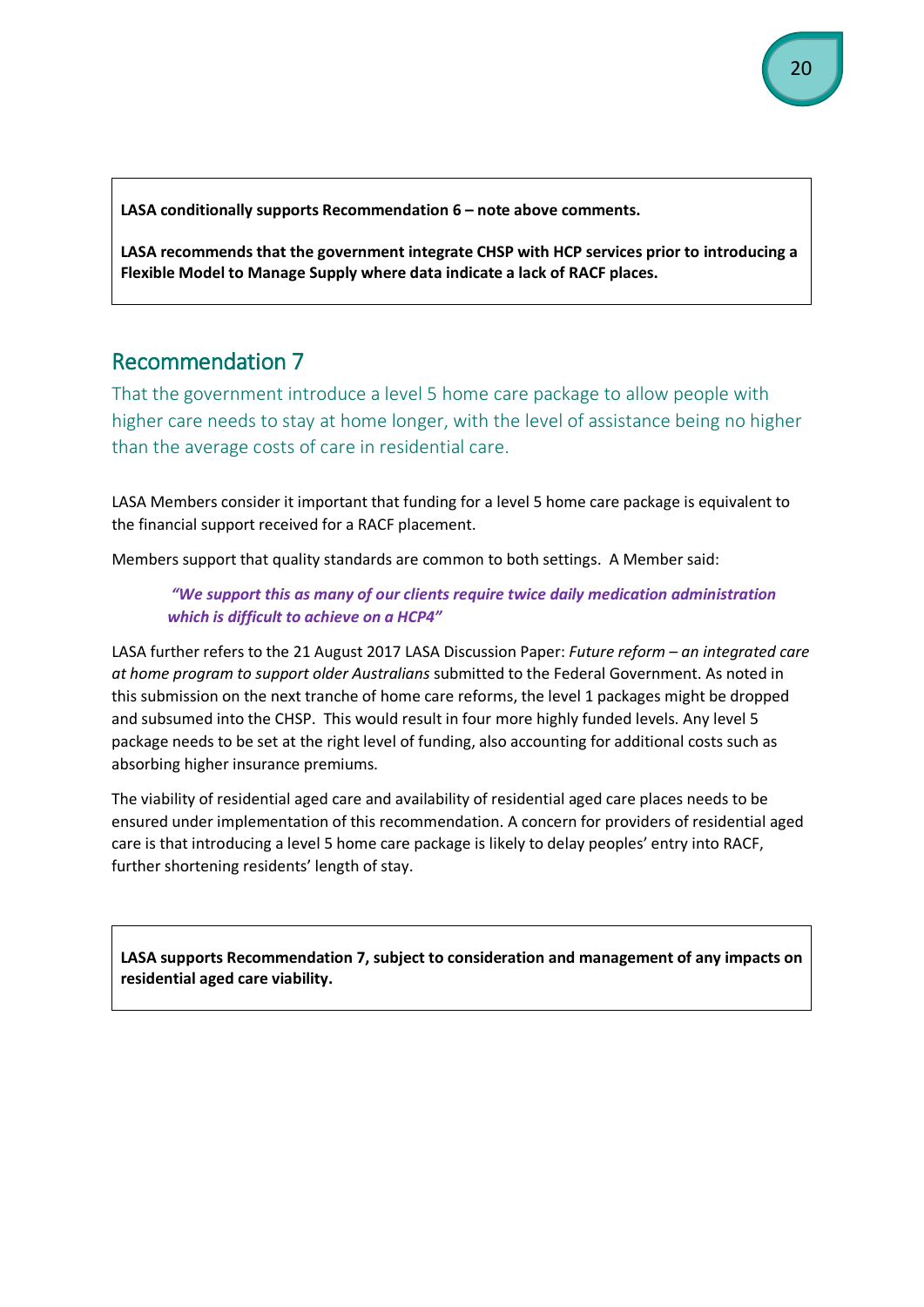That the government:

a) in the short-term, review the existing respite arrangements to ensure that its objectives are being met.

Members observe that education for consumers on their respite options should be made available.

Members have suggested that respite care should be divided into two categories: planned respite and emergency respite. Reserving emergency places should make access to emergency respite easier.

Overall, providers have indicated that respite care is in very short supply.

Any review of existing respite arrangements should consider the increasing number of couples where the carer-partner is also frail aged. The HCP system should allow for joint respite planning for couples with a frail aged carer. The review should further address the current disconnect between the MAC Gateway and the CarerGateway to enable planning for joint respite for frail aged carers and their partners. Members say:

#### *"The rapid increase in frailty of carers is alarming".*

Members suggested the investigation of new options for the delivery of respite care such as:

- 24hour respite at home services
- Urban respite homes accommodating with perhaps 8 consumers on respite with sleepover staff.
- Extended day care through to overnight care with a sleep-over fit-out.

A review of DSS DEX data may provide an insight into the demand and supply of CHSP funded respite services.

#### **LASA supports Recommendation 8a**

**LASA further recommends that the Government include in its review of existing respite arrangements the needs of frail aged carers and investigate the implementation of better respite supports for this emerging carer cohort.**

**Funding for respite care should match demand and the real costs of the provision of best practice care.**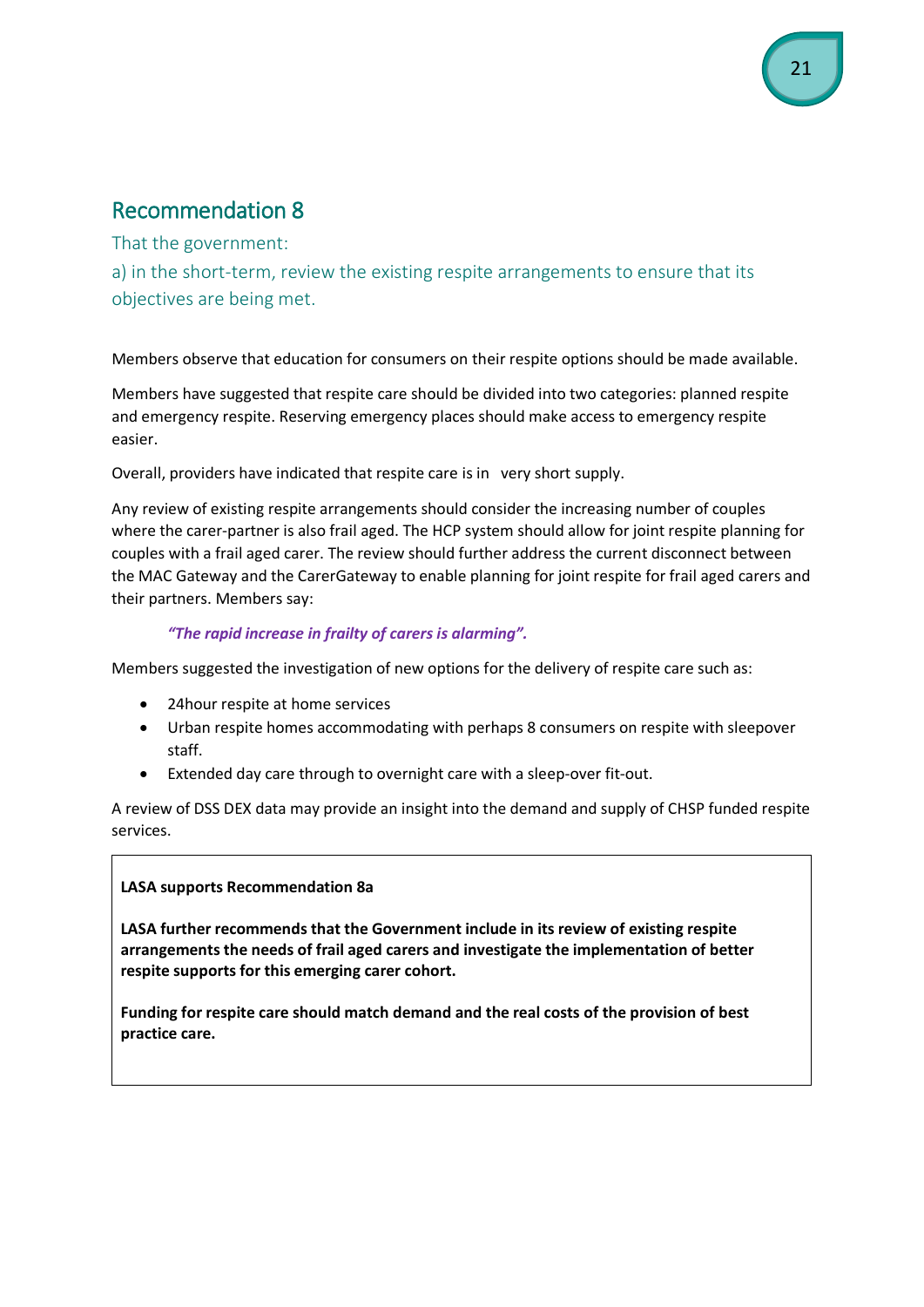b) in the medium term, in discontinuing the Aged Care Approvals Round for residential care (Recommendation 3), review how best to ensure adequate supply and equitable access to residential respite care.

Providers report that the supply of respite beds is scarce and finding a respite care bed is very labour intensive, involving much ringing around. LASA Members who are RACF providers report that current funding arrangements constitute a disincentive to making places available for complex respite care. Members observed:

#### "*The financial risk associated with complex respite is high".*

Thus, for residential aged care providers, the current arrangements for the provision of residential aged care results in a risk/return equation that is too much weighted towards risk. The reasons for this situation are:

- 1. respite care is not funded to include accommodation cost; and
- 2. providing complex respite care to respite residents requiring comprehensive support may result in financial loss.

LASA Members propose following solutions:

- 1. Respite residents with means should contribute towards accommodation as permanent residents do, for example by paying a daily room rate.
- 2. Abolish low care respite but retain high care respite care.
- 3. Some respite placements could be complimented with a restorative/reablement package. Such places would take pressure off the hospital system. Any unused occupancy could be transferred towards such restorative/reablement placements.
- 4. Other funding incentivising the provision of residential respite may lift the attractiveness of providing residential respite.

#### **LASA conditionally supports Recommendation 8b**

**LASA recommends that prior to discontinuing the ACAR the government review the funding for RACF based respite care with view to minimizing the financial risk to providers when offering complex respite care.**

**Further, LASA recommends that some respite places and/or unused occupancy be complimented with a restorative/respite package for older people post discharge from acute hospital care.**

**Funding for respite care should match demand and the real costs of the provision of best practice care.**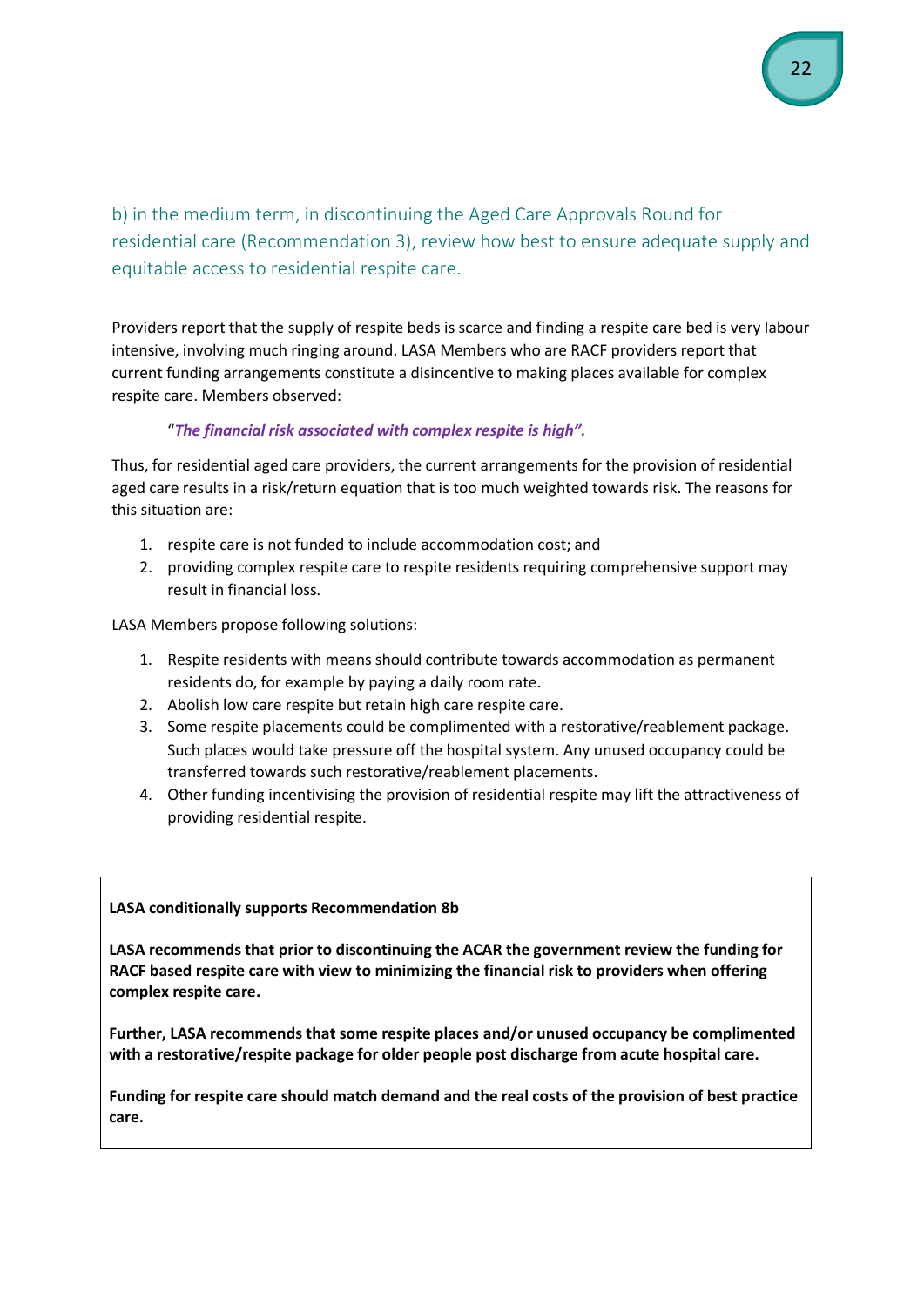That the government change the Aged Care Provision Ratio to the population cohort aged 75 years and over, following achievement of the 125 Ratio in 2021–22, to better meet future demand.

LASA supports this change to the Aged Care Provision Ratio in principle as it reflects the demographic changes observed in the population requiring aged care.

Any risk of under-provision for people under 75 years would need to be managed. There must also be adequate provision ratios for specific groups that age 'early' e.g. Aboriginal people and homeless people.

Further considered should be geographical areas with a high density of older Australians such as the regions to which older Australians like to retire.

#### **LASA supports Recommendation 9 in principle**

**However, LASA recommends that the Federal Government when changing the Aged Care Provision Ratio ensure (1) adequate provision for population cohorts that age early and (2) specifically consider geographical areas with a high population density of older Australians.**

# Recommendation 10

That the government, in implementing Recommendation 9, consider whether a change in the mix of places within the new Ratio is required to better reflect demand, and that it consider further opportunities for removing supply controls.

In line with matching demand for aged care to aged care supply, LASA supports this. LASA Members consider that ongoing, periodic modelling and monitoring of the demand/supply situation would be beneficial for the industry to be well-placed to (1) continue to meet demand and (2) operate a more open market environment.

**LASA supports Recommendation 10 in principle.**

**However, LASA recommends that the Federal Government undertake periodic modelling and monitoring or the demand/supply situation for the industry to be well-placed to (1) continue to meet demand and (2) operate in a more open market environment.**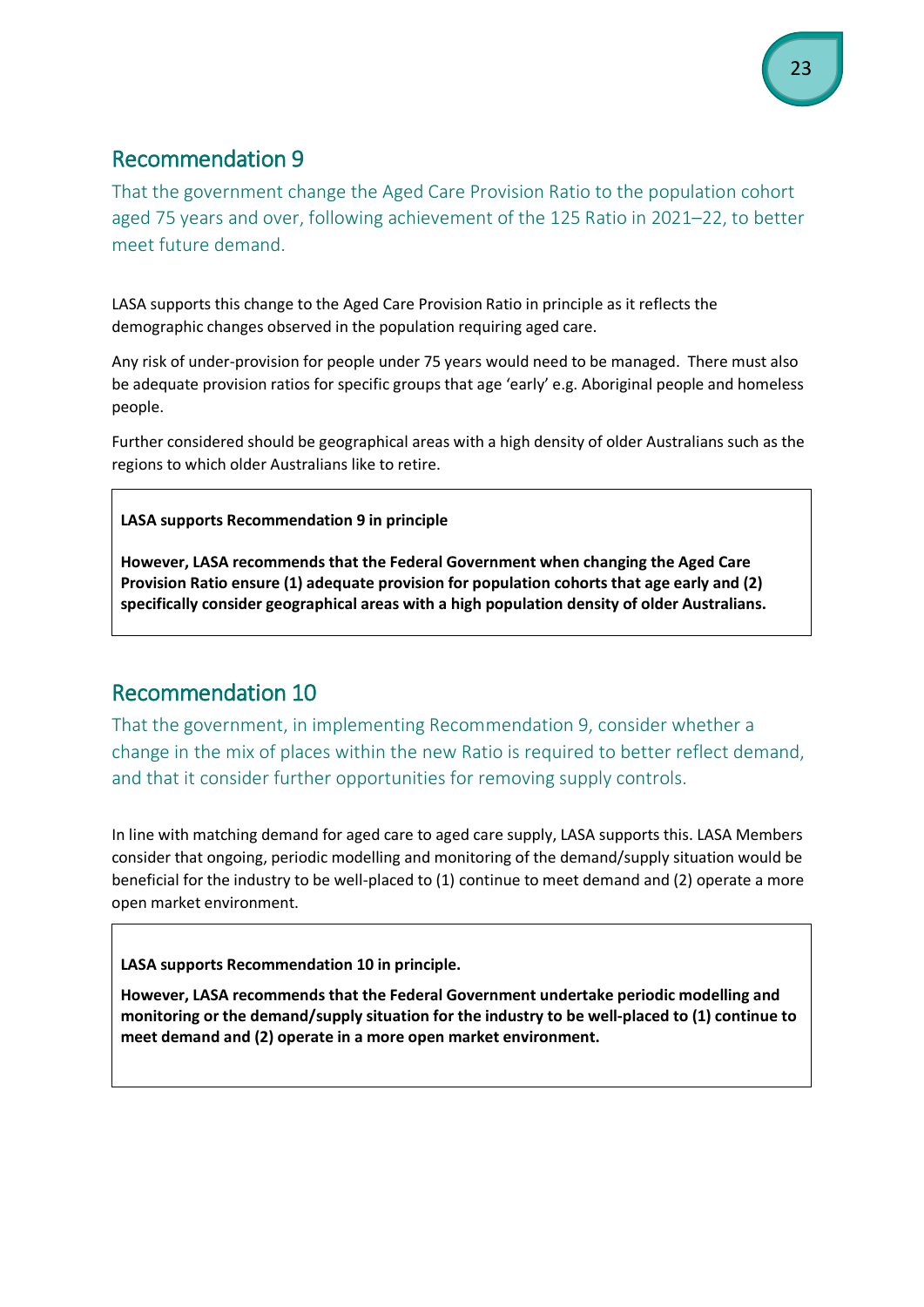That government and providers work together to determine how to ensure comparability of home care pricing for consumers and how best to publish on My Aged Care.

LASA supports Recommendation 11 in principle but acknowledges the existing tensions between (1) providers competing on diverse and innovative offerings and their associated pricing and (2) the clear comparability of care products for consumers. LASA Members also caution that such comparison of pricing does not account for variations in care quality.

Further, not all consumers are responding positively when being asked to select from a wide range of care choices. Consumers can experience having to make a choice as overwhelming and react with distress to this task. A Member said:

#### *"We remain concerned about the risk to older Australians who have insufficient informal carer support to help them navigate the complex system. Consumers struggle to navigate the new world".*

Considering the above drawbacks, LASA Members proposed following ways of supporting price comparisons by consumers in the MAC service finder:

- 1. Simplification should be the key principle in setting parameters for comparison.
- 2. Industry could develop a template of key questions for consumers to ask when choosing a provider.
- 3. Select a number of set comparison items and legislate that providers must provide pricing on these items. These items could be expressed as a percentage of the funding for basic care package components.
- 4. Alternatively, pricing for set items could be expressed as an hourly service rate and the percentage taken for an administration fee.

An unintended consequence of setting a number of comparison items for price comparisons maybe a stifling of innovation in the design of care packages.

Members believe that consumers and their families should be educated about the questions they should be asking providers.

**LASA supports Recommendation 11 in principle.**

**However, LASA recommends that the Federal Government consider developing a simple set of parameters for price comparison for consumers, taking care that the choice of parameters does not stifle innovation.**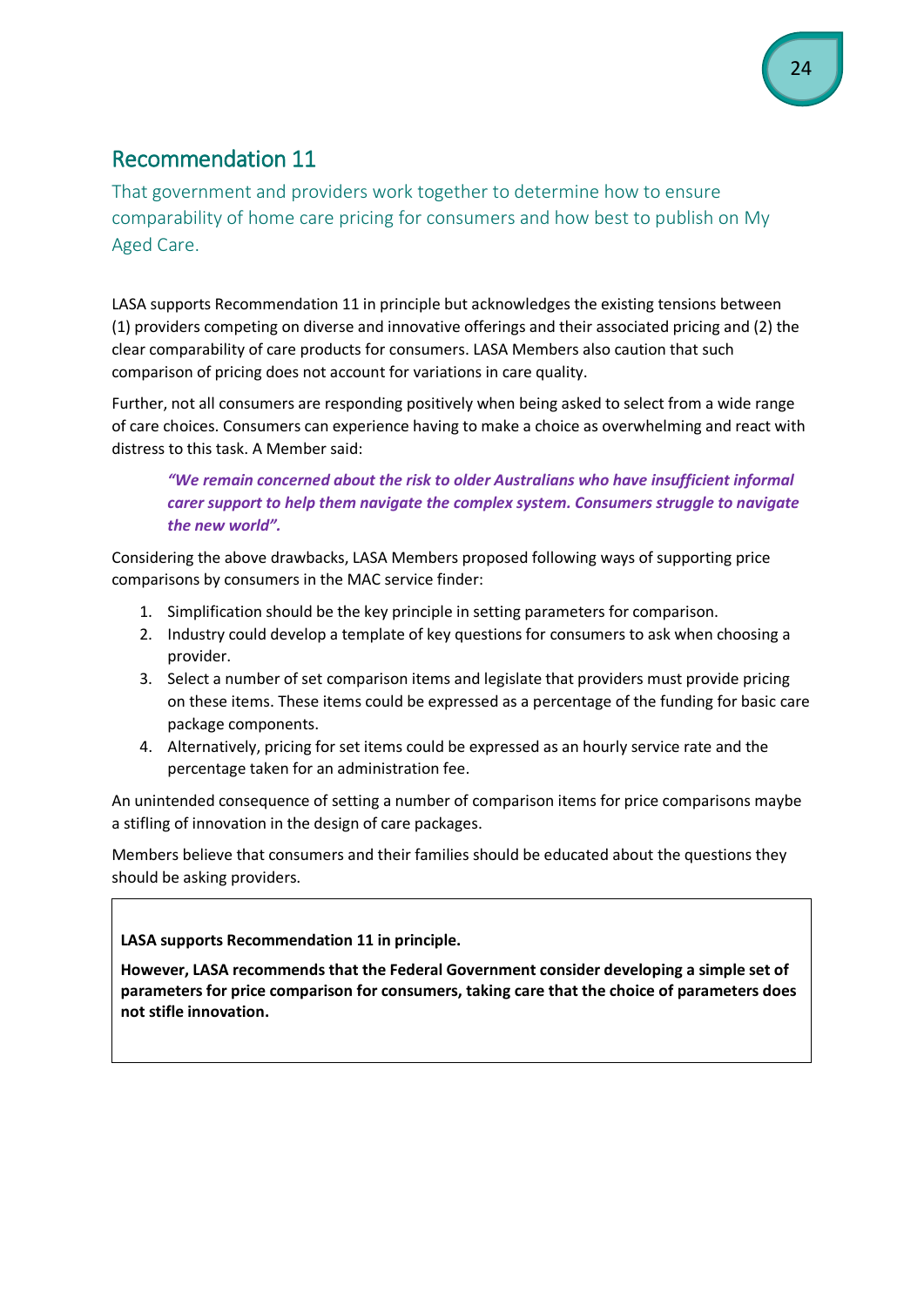That the government should revise the naming and structure of fees to:

a) Rename the 'basic daily fee' as a 'basic care fee' in home care.

b) Require that providers charge the 'basic care fee' in home care.

c) Require that providers charge the income-tested care fee in home care.

d) Make the value of the basic care fee proportionate to the value of the home care package, retaining an upper limit relating to the value of the single aged pension.

a) LASA supports Recommendation 12 a) as an easy to understand term for fees to be paid supports consumer choice.

For b) and c) LASA Members are concerned that many older people would choose to go without services if providers are compelled to charge a basic care fee. For the most vulnerable groups any fee may preclude their access to home care services. Members considered following groups as most vulnerable: homeless people, people suffering domestic violence, drug and alcohol issues or serious and continuing mental illness. A Member said:

#### *"We do not support the mandatory charging of the basic fee as many pensioners on high care packages have very high medication costs, transport costs and rent costs".*

Members consider one advantage of not having to charge the basic care fee that consumers commence services with little or no fee and as care needs increase they start to contribute to cost with experience of the value of care they receive.

However, Members are also concerned about any legal duty of care they may have towards consumers who opt out of the home care system to avoid fees as their contribution increases in line with higher levels of care required.

The Review proposes in section 5.45 to change the daily basic fee to be proportionate to the value of the home care package. In this case the basic care fee for a level 1 package is proposed to be \$1.66 per day. Members are concerned that collecting low consumer fees (such as the level 1 fee above) may cost more than the value of these funds collected.

If charging the fee does not remain discretionary for providers then a simplified and streamlined process for determining financial hardship should be introduced. The form for accessing the financial hardship supplement should be reviewed. Currently the financial hardship application takes too long and requires a degree of financial expertise that many pensioners do not have. Particularly people from the marginalized populations mentioned above are unable to undertake this application process because it is too complex.

LASA Members consider simple claims processes for collecting client contributions and subsidy claims a high priority. Further, they are concerned about a risk of having to manage outstanding debt if consumers cannot afford to pay or fail payment for other reasons. Members propose as one option that providers not be involved in the collection of fees, as it becomes another administrative expense in a tight fiscal environment.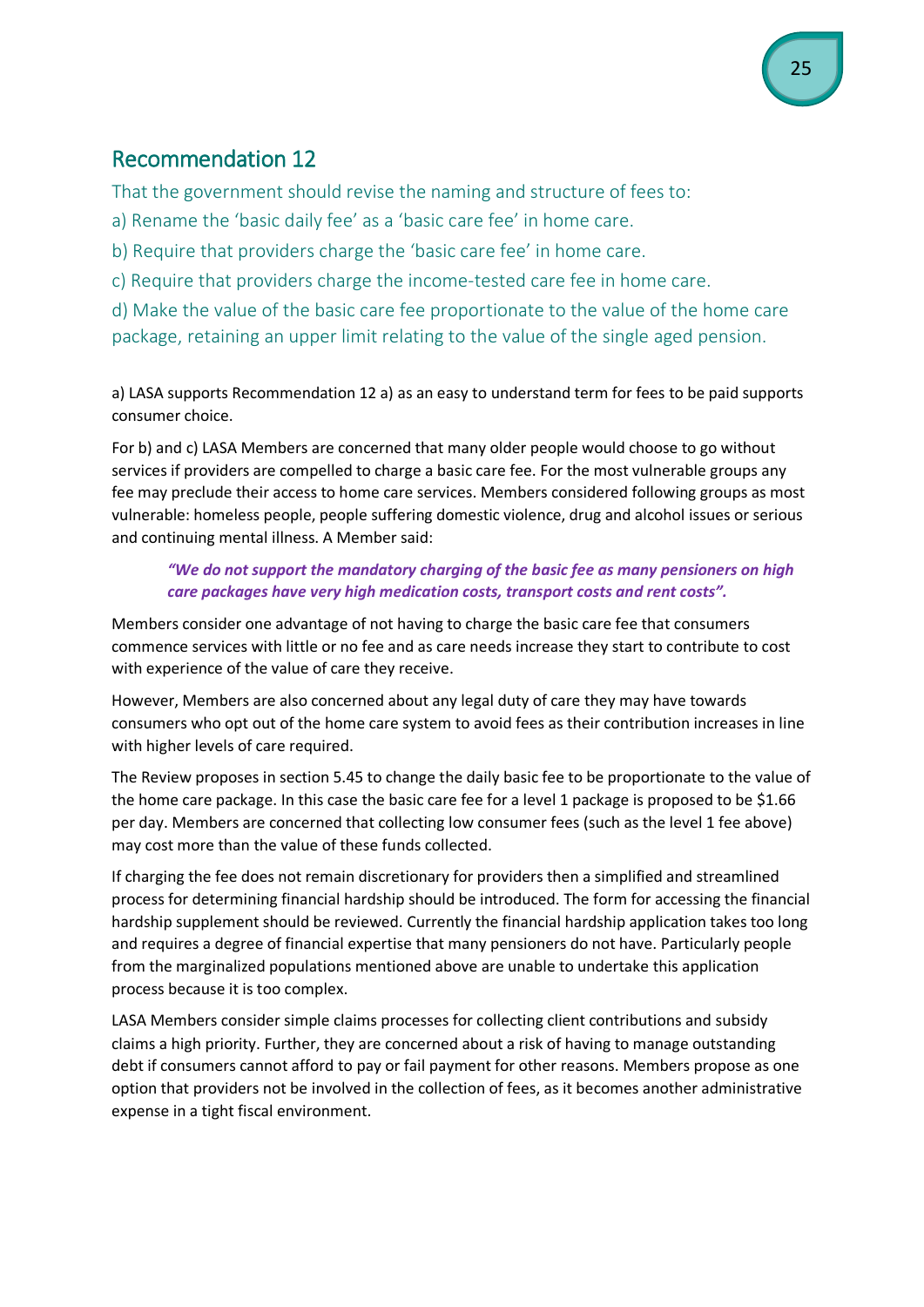LASA supports d) in principle as this arrangement is sensible and fair for the consumer as well as the taxpayer. This arrangement could provide more transparent and seamless messages on the pathway between home care and residential aged care. Modelling of this approach to calculating consumer contributions will be required to understand any financial impacts on Members.

#### **LASA supports Recommendation 12 a.**

#### **LASA does not support Recommendations 12 b and c**

**LASA recommends that providers should have a choice whether they charge the 'basic care fee' or the income-tested care fee in home care.**

**LASA supports Recommendation d but considers that this approach to calculating consumer contributions should be modelled so any financial impact on providers can be understood.**

### Recommendation 13

That the government include the full value of the owner's home in the means test for residential care when there is no protected person in that home.

LASA supports that people with the means to support their aged care should do so. Members contend that there are clearly consumers accessing 'partially supported' resources who have the means to co-contribute at a higher level. The means test should ideally include the former principal place of residence if there is no protected person living there.

LASA Members consider that a longer-term funding sustainability approach is required. Consideration should be given to the negative consequence of excluding the full value of the owner's home from the means test on the future sustainability of the aged care system. Members say:

#### *"Who is going to fund aged care? Where is the money going to come from?"*

Industry and government should work together on this, potentially through the new Department of Prime Minister and Cabinet Taskforce that is looking at age care issues generally.

**LASA supports Recommendation 13**. If the Government is committed to rejecting this, milder alternatives include increasing the current fixed amount of the family home asset that is included in the asset test (linked to property price movements) or resetting the system so that a fixed part of the value of the family home (e.g. equivalent to a small apartment) is not included in the asset test. The value of the home above this limit would be included so that consumers with valuable family homes contribute more.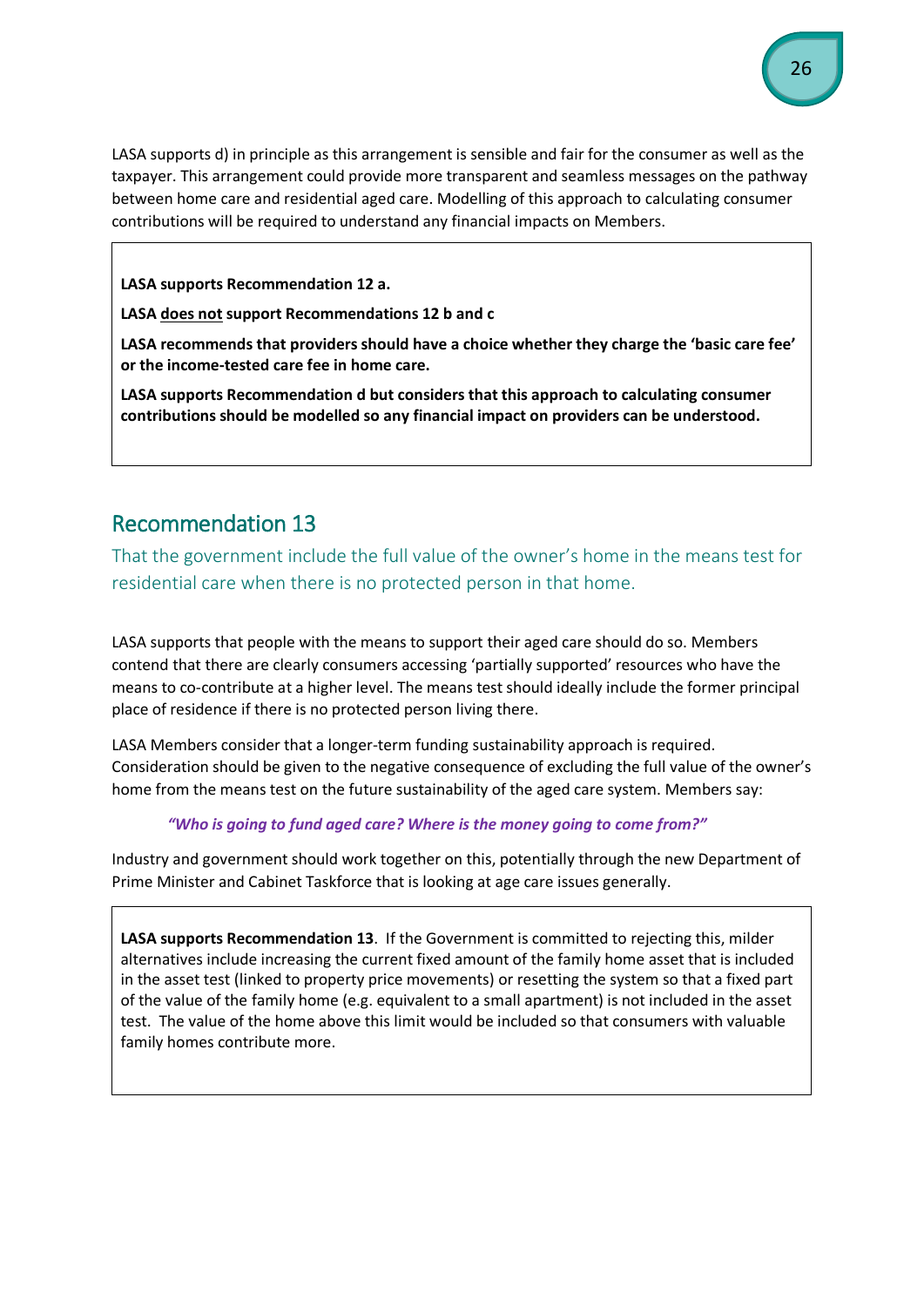That the government:

a) Require that providers charge the minimum basic daily fee in residential care;

b) Retain the cap on the value of the basic daily fee in residential care for low means (fully and partially supported) residents;

c) Allow providers to charge a higher basic daily fee to non-low means residents, with amounts over \$100 to be approved by the Aged Care Pricing Commissioner;

d) Require that the maximum basic daily fee be published on the My Aged Care website, the provider's website and in written materials to be given to prospective residents.

LASA supports the introduction of mechanisms for consumers who can afford to pay to make a greater contribution to their cost of aged care. Operators should be able to charge additional fees consistent with the mix of services chosen by the consumer.

a) LASA supports greater client contributions in principle to facilitate transparency of benefits and costs of clients' services received. However, there may be practical difficulties such as enforcing the payment of client contributions and/or the cost of administering low co-payments.

b) Although more funds are required for the system LASA notes that protections for low means clients are important. For non-low means residents LASA Members support that prices should be set through competition.

c) LASA Members agree that providers should be able to determine the basic daily fee but caution that this requires alignment with Schedule 1 – Care and Services for Residential Care Services. Further, the relationship between the basic daily fee and ACFI needs clarification. Acceptable inclusions of additional services require definition. Members say:

#### "*The current system is not sustainable."*

d) While publication of the basic daily fee may assist some clients, there will be differences in providers' offerings and this may be confusing for prospective clients. (See also LASA Member response to Recommendation 11)

**LASA supports Recommendation 14 a**

**LASA supports Recommendation 14 b**

**LASA supports Recommendation 14 c**

**LASA supports recommendation 14 d**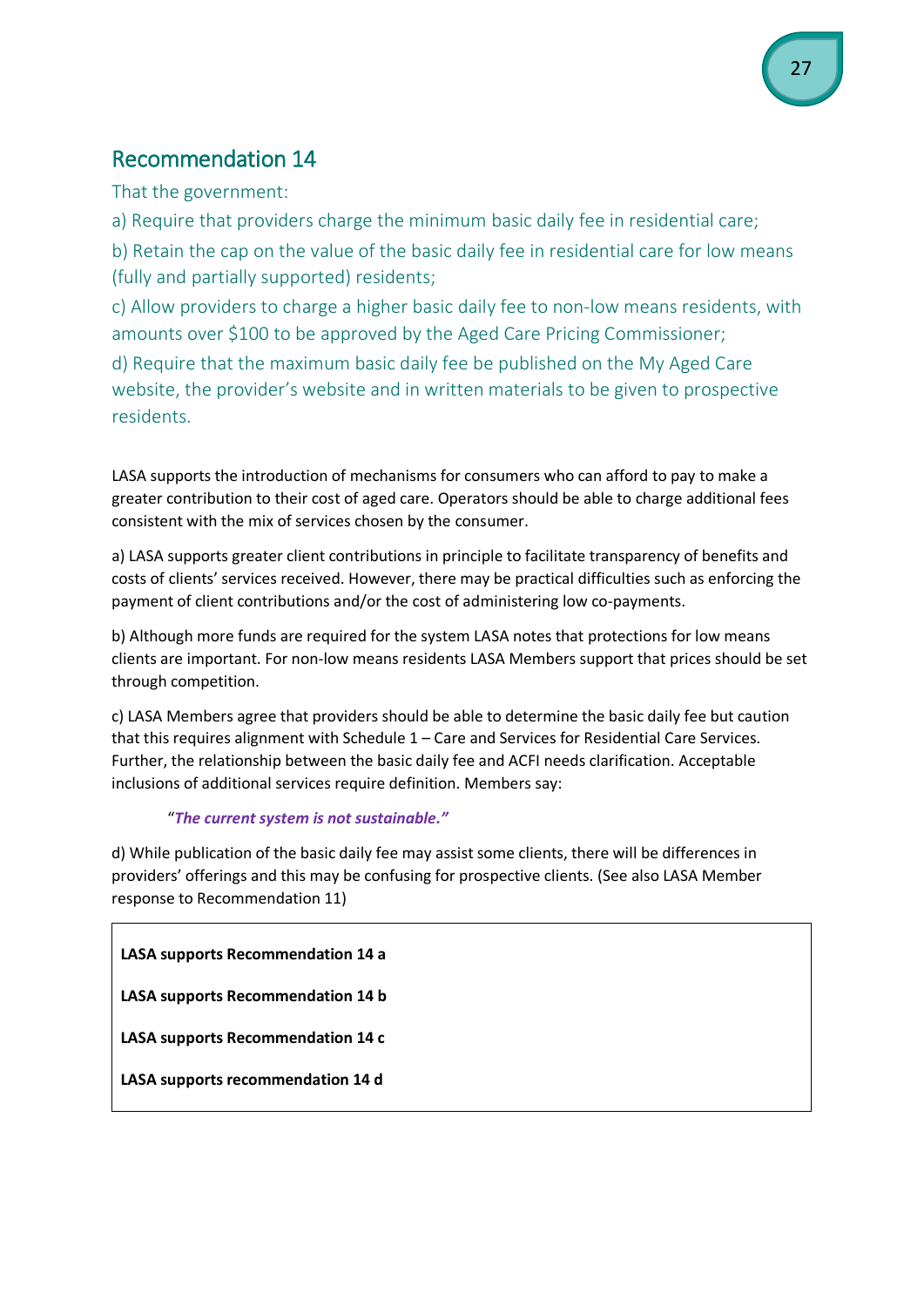That the government abolish the annual and lifetime caps on income-tested care fees in home care and means-tested care fees in residential care.

#### A Member said:

*"Better to make people who can afford to leverage the value of their super or home to pay for their care and relieve pensioners from having to pay daily basic fee."*

LASA Members support abolishing annual and lifetime caps on income-tested care fees in home care and means-tested care fees in residential care. LASA notes that this change would help to direct more funds into the system and improve equity for care recipients.

**LASA supports Recommendation 15. If the Government continues to reject this recommendation, then it is essential that the caps are at least increased, and/or removed for higher income consumers.** 

# Recommendation 16

That the government introduce mandatory consumer contributions for services under the Commonwealth Home Support Program (CHSP). Consumer contributions should be standardized according to an individual's financial capacity.

LASA supports consumers contributing to the cost of care according to a standardized means tests and fee structures. There should be standardized approaches to client contributions across CHSP, Home Care Packages (HCP) and residential care – these should create a consistent understanding and expectation of how clients contribute to their care according to their means. A Member said:

#### *"Agree, CHSP fees must be compulsory for those who can pay and reflect to some degree the true cost of the service"*

A proper CHSP fee system would remove the incentive to use CHSP in preference over HCP. This issue also relates to the second tranche of Home Care reforms and the possible later integration of CHSP and HCP.

LASA pre-budget submission (December 2017) has extensive commentary and recommendations on home care consumer contributions.

#### **LASA supports Recommendation 16**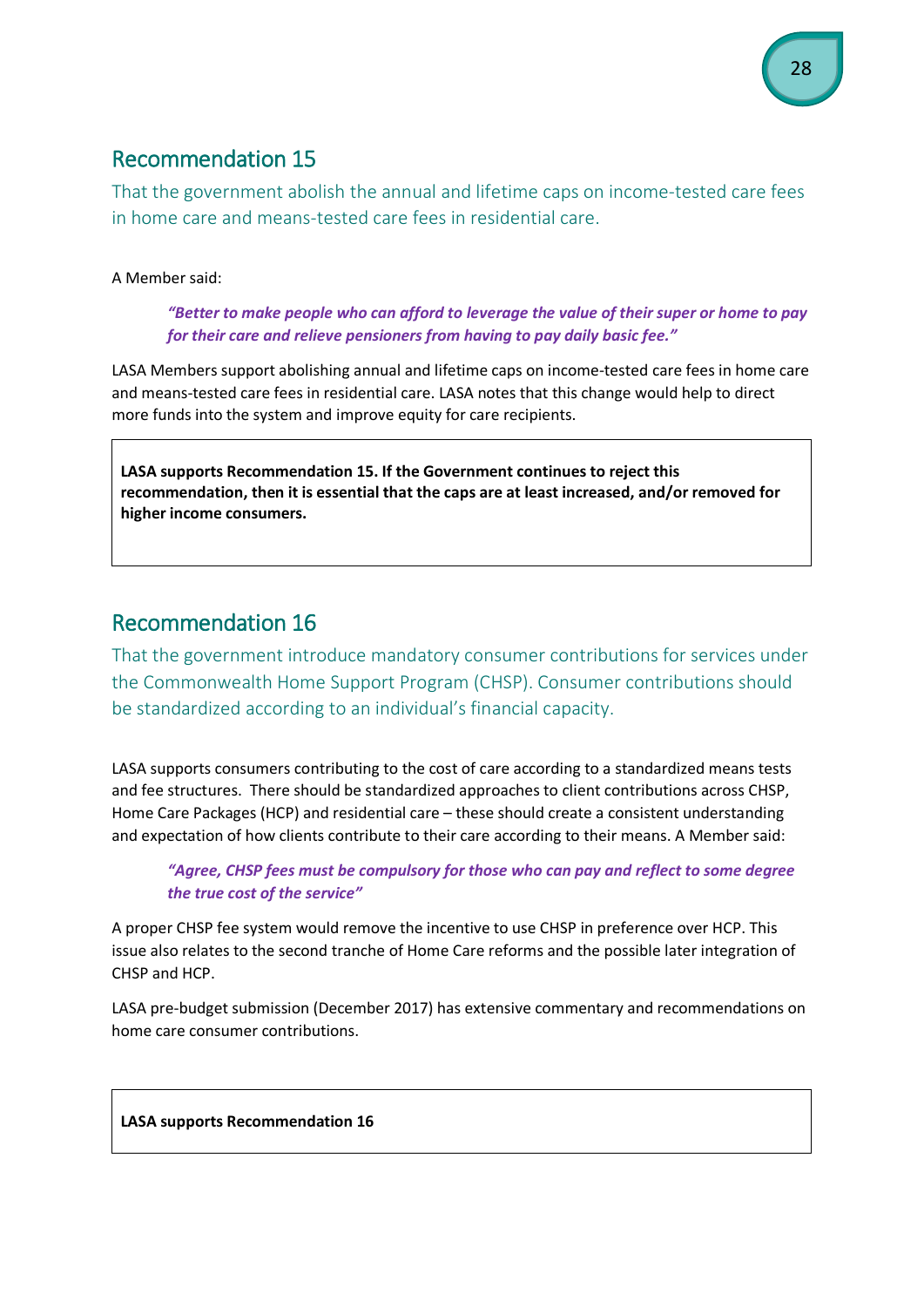That the government inform consumers of the value of the subsidy that is provided for their care.

LASA agrees that consumers should be fully informed about the government subsidies received for the cost of their care. Understanding the government subsidies may assist consumers to adjust their care and lifestyle expectations to the financial support providers receive to deliver services.

**LASA supports Recommendation 17**

# Recommendation 18

That the government improve the transparency of fees for residents by requiring providers to publish information on My Aged Care in a way that assists informed choice by consumers.

LASA Members are anxious to learn more about the details for this requirement, for example, do the fees for bus trips have to be published? Members are further concerned that a requirement to publicly report an extensive range of fees will generate a high workload when updating these fees. A further concern is whether any published misinformation about prices may result in a penalty. A Member said

#### *"A market for private consumer information products is likely to emerge as an extension of MAC".*

Members propose as a method for comparing prices that the government create a standardized care scenario to which providers respond with an itemized quote.

Members note that updating the pricing information on MAC should be made easy to do.

Price comparison products are likely to emerge as demand for aged care services increases.

#### **LASA supports Recommendation 18**

**LASA further recommends that the Federal Government collaborate with the sector to develop tools for the comparison of care fees in the residential care sector on My Aged Care.**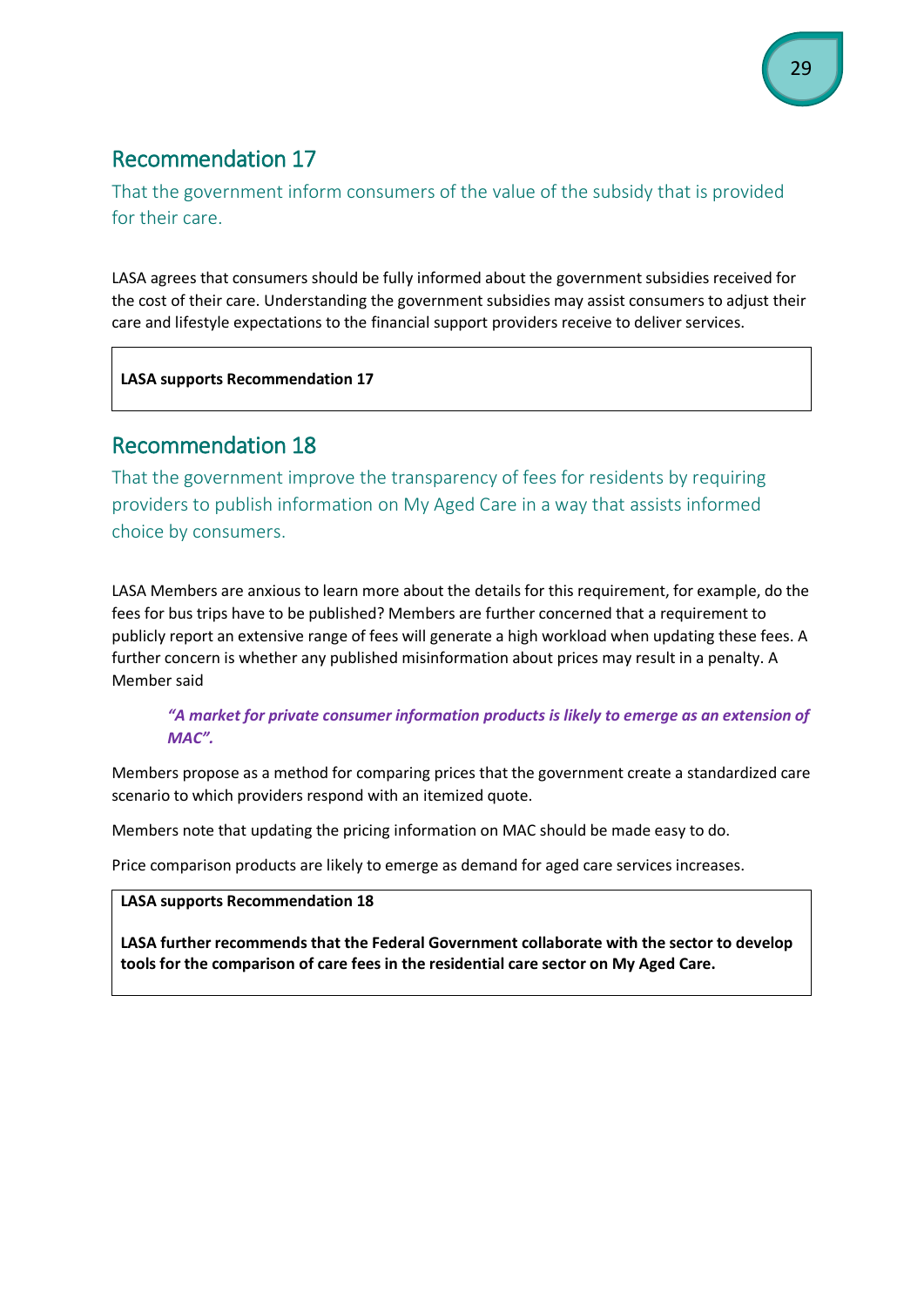That the government retain and reform the role of the Aged Care Pricing Commissioner by:

a) increasing the maximum accommodation payment, above which approval by the Pricing Commissioner must be sought, from a refundable deposit of \$550,000 to \$750,000 (or equivalent daily payment);

b) implement an automatic link between the future maximum accommodation payment and median house prices; and

c) expand the Pricing Commissioner's role to include providing independent assessment of other fees, e.g. additional service fees and uncapped basic daily fees (see Recommendation 8).

LASA considers that prior to any reform the role of the Aged Care Pricing Commissioner should be reviewed and refocussed. Aim of the review should be the identification and removal of any unnecessary impediments to the development of the market for aged care services.

a) Overall LASA supports raising the maximum accommodation payment for which approval by the Commissioner must be sought to \$750,000 as increased capital for development is welcome.

b) Linking the maximum accommodation payment to median house prices may assist to ensure proper funding in some cases. However, it may also result in inequities for regional and remote providers as lower house prices may not translate to lower capital costs for accommodation.

Further, the linkage to median house prices could be problematic as it introduces an element of uncertainty to the maximum accommodation payment, which may impact investment planning. If the government decides to accept this recommendation, then modelling may need to be undertaken in regular intervals to set the right bond limits in regional areas. A Member noted:

### "*It is not an incentive to improve service offerings".*

c) LASA does not support an expansion of the Pricing Commissioner's role, as the market should determine prices with the Government acting as a safety net. LASA Members believe that the central mechanism of the Pricing Commissioner regulating accommodation prices may act as a countervailing force to improving aged care offerings.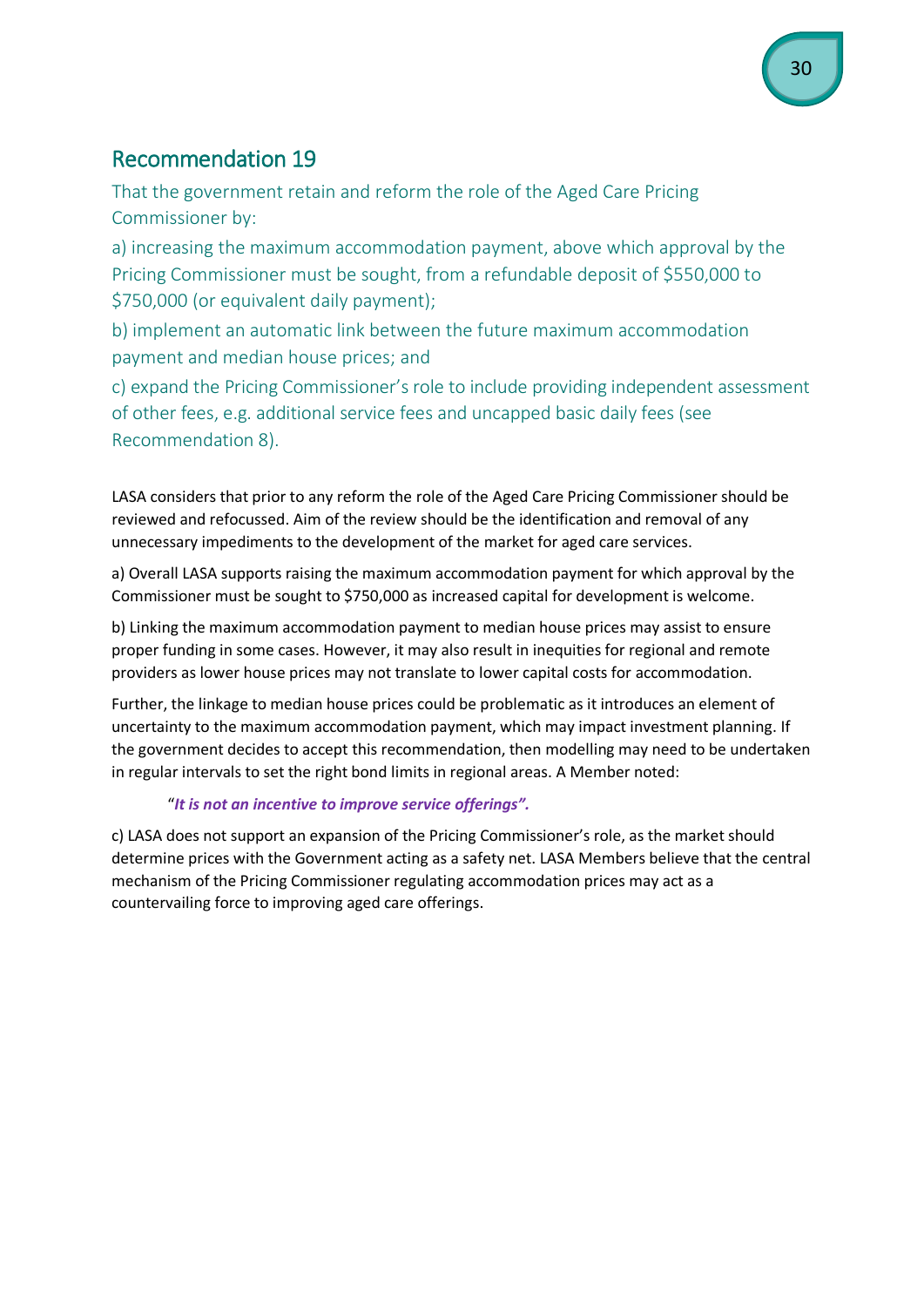**LASA supports Recommendation 19a**

**LASA conditionally supports Recommendation 19b.**

**LASA recommends that regular modelling be undertaken to set the right bond limits in regional areas should the Federal Government introduce Recommendation 19b.**

**LASA does not support Recommendation 19c.**

**Rather, LASA recommends that prices should be determined by the market with the Government acting as a safety net.**

**Further, LASA recommends that the Federal Government discontinue the Aged Care Pricing Commissioner's role, as it constitutes an unnecessary impediment to the development of the aged care market.**

### Recommendation 20

That the government maintain the Bond Guarantee Scheme, but reform it to improve certainty and to ensure that aged care providers make contributions where the benefits outweigh the costs. This would include that the government:

a) announce a date after which it will require that non-government residential aged care providers be levied to recoup all of the costs of default events, where the total amount of those events exceeds, say, \$5 million in any fiscal year

b) introduce a formal process for notifying the sector of defaults that have occurred that exceed that threshold, and the cost of the levy that will be applied

c) declare that the costs to the Scheme of provider insolvency events that were triggered prior to the reform commencement date will not be recouped.

LASA Members are unanimous in their view that the Bond Guarantee Scheme should remain as is. Members consider that government's underwriting of the Scheme enables prospective residents to make lump sum payments with confidence. Members said:

#### *"New prudential and auditing requirements are minimizing the likelihood and severity of risks of default".*

LASA notes that an Ernst and Young Report to government has proposed amendments to the prudential standards. While LASA has some issues with these proposed changes, sensible refinements to the prudential standards could be one way to manage the government's exposure to financial risk under the Bond Guarantee Scheme.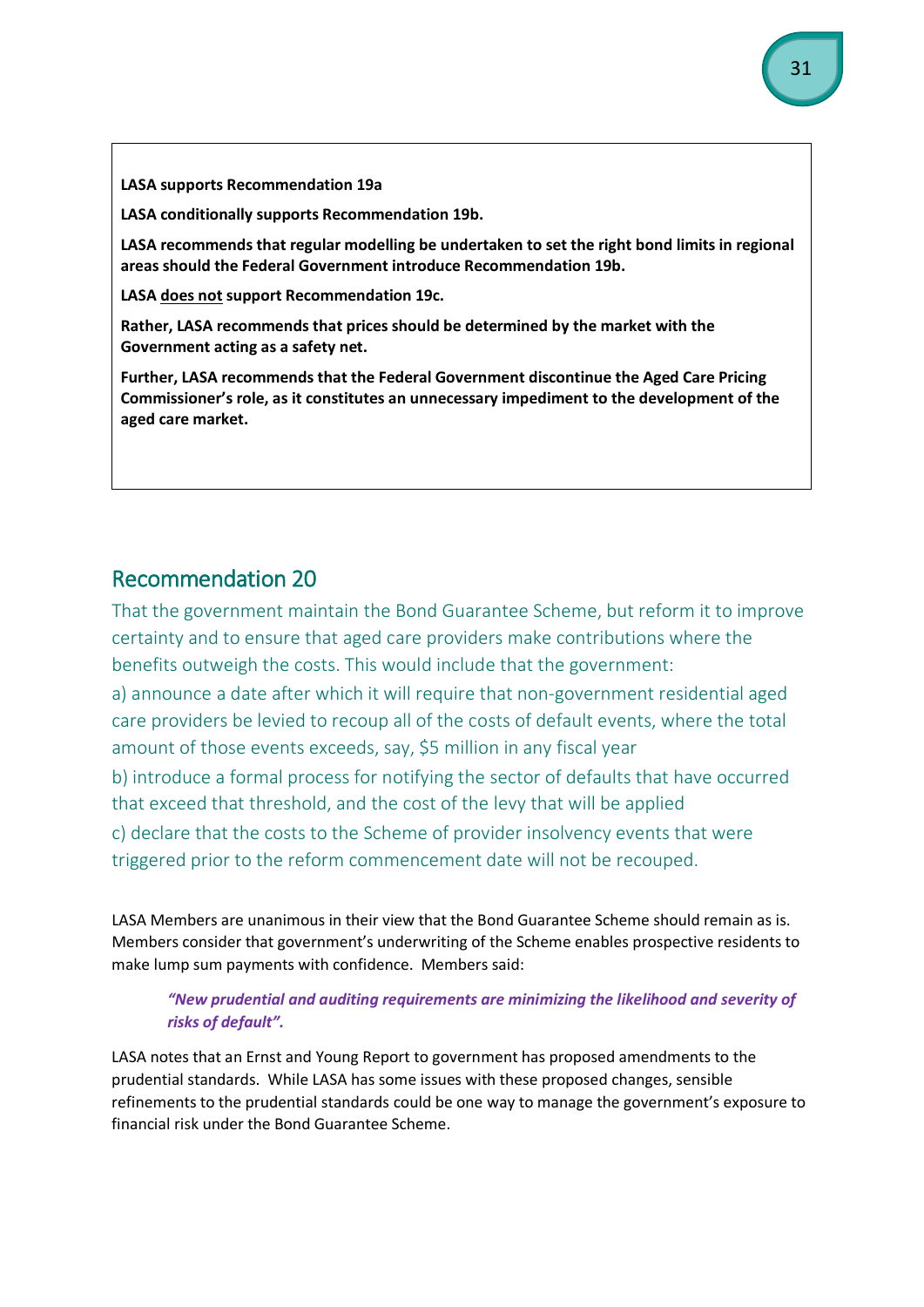**LASA does not support Recommendation 20.** 

**LASA recommends that the Federal Government retain the Bond scheme in place, unchanged.**

# Recommendation 21

That the government reform prudential standards and oversight, taking account of the recommendations in the independent review of prudential standards conducted by Ernst and Young (EY) to:

- correct gaps in prudential information received by the government
- strengthen the standards to improve liquidity, capital adequacy and disclosure requirements
- strengthen governance standards.

LASA supports a prudentially well governed aged care sector but would want Member input on the specific approaches proposed by government.

LASA proposes that the Federal Government's major thrust of prudential reform should include:

- Improved governance and risk management practices
- Provision of some clarity and guidance about minimum level of liquidity
- Tightening of permitted use of financial products
- Enhanced disclosure: e.g. mandatory disclosure of how funds are invested
- Other mandatory disclosures.

Members said:

#### *'More guidance on liquidity levels would be helpful'*

LASA notes that the Prudential Standards Review undertaken by Ernst and Young includes recommendations to allow no new discretionary trusts (Recommendation I1) and to phase out discretionary trusts in a 5-10 year period (Recommendation I2). LASA opposes these recommendations and questions whether there is any real evidence of actual problems with discretionary trusts. In this context, LASA further refers to the low rate of call on the Bond Guarantee Scheme. Further, LASA questions the need for government to intervene in dictating corporate structures in a market-based model, as this appears to be over-reach.

Standard minimum policies and procedures for providers' prudential management endorsed by government would provide clear guidance, greater consistency and minimize subjectivity.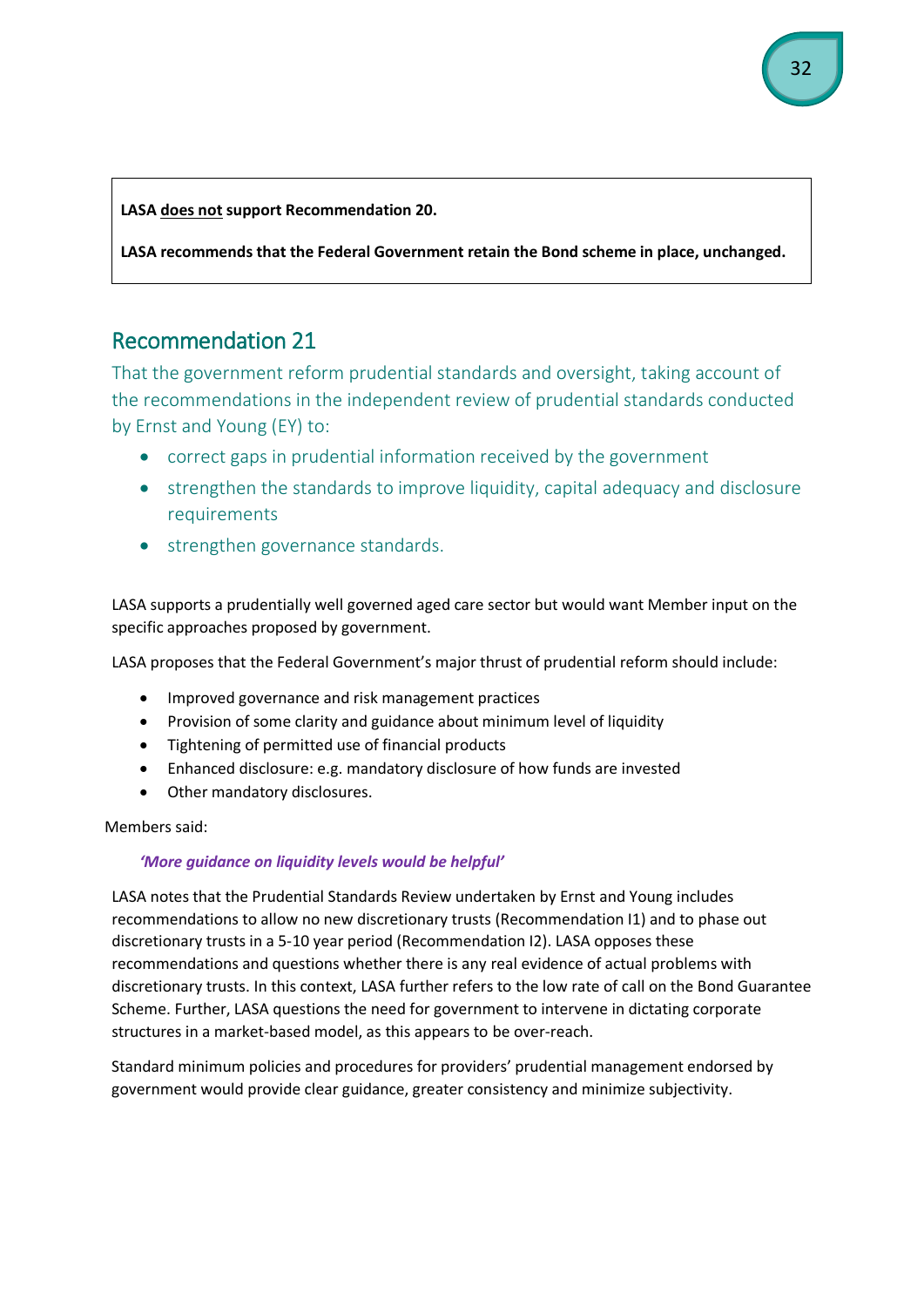**LASA has concerns about Recommendation 21 and Appendix 1 is a more detailed analysis of the Ernst and Young recommendations.** 

**LASA does not support the Recommendations I1 and I2 relating to Discretionary Trusts proposed in the Prudential Standards Review.**

**Further, LASA recommends that the government consider undertaking prudential support that** 

- **includes guidance on minimum policies and procedures for prudential management**
- **improves governance and risk management practices**
- **enhances disclosure of financial information**
- **provides clear guidance on any liquidity levels required.**

# Recommendation 22

That the government improve the functionality and performance of the My Aged Care ICT platform with particular emphasis on improving information-sharing between My Aged Care and other government agency and provider ICT systems.

LASA supports this Recommendation, particularly information sharing between: AACQA and ACCC; Centrelink and the Electronic Health Record.

LASA welcomes improvements to the functionality of My Aged Care. However, My Aged Care as a single, ICT based Gateway constitutes an access barrier for those consumers who have no internet access or little or no computer skills. A Member said:

#### *"This will work for families who are computer savvy but so many of our pensioner clients do not have computers".*

LASA welcomes the work currently underway to improve My Aged Care including the \$20 million funding announced by Minister Wyatt to enhance the My Aged Care information system, especially for rural, regional and remote clients.

#### **LASA supports Recommendation 22**

**Further, LASA recommends that the Federal Government maintain access to the My Aged Care gateway for people unable to use the ICT platform, for example through the existing 1800 phone number.**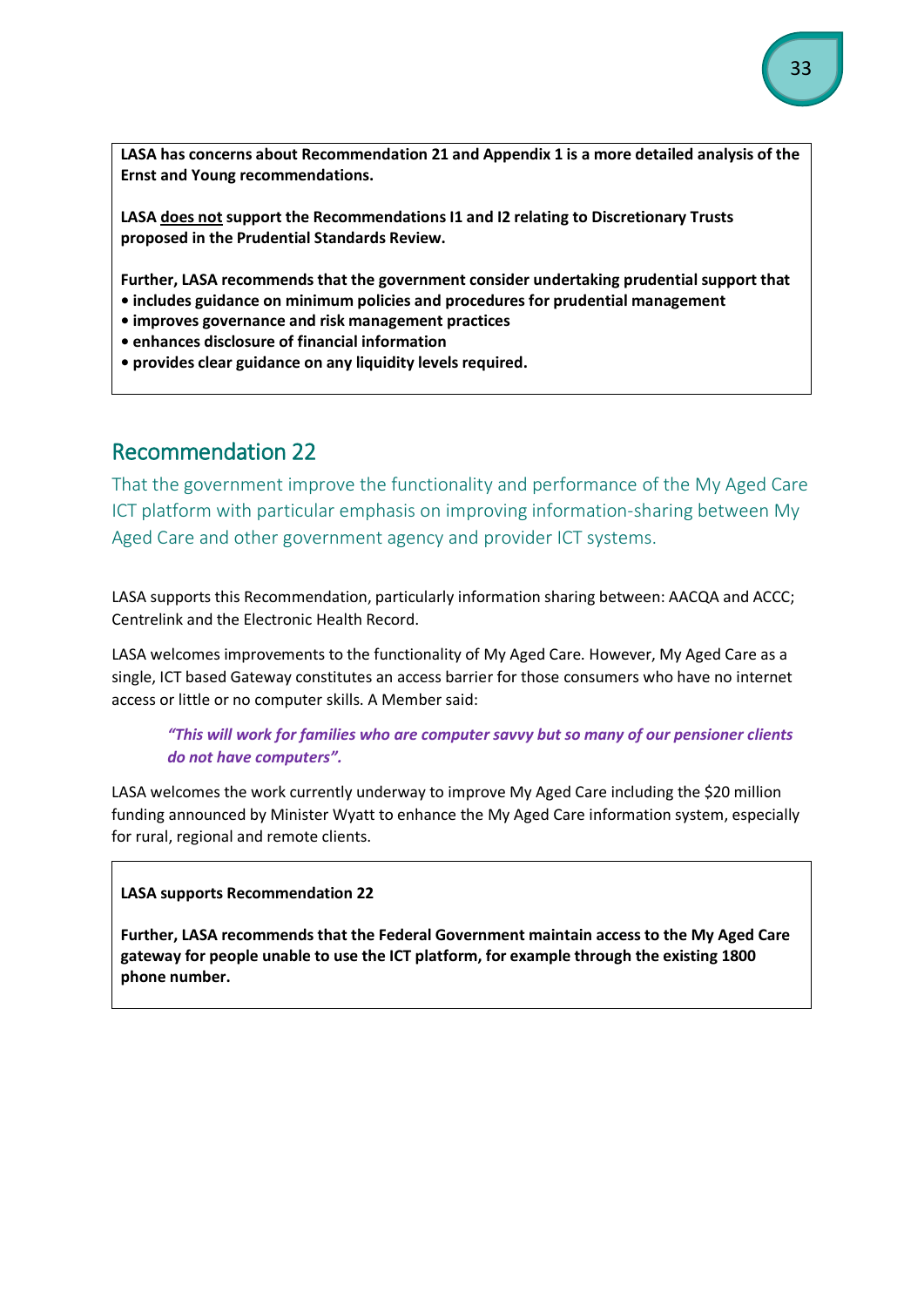That the government introduce aged care system navigator and outreach services to assist consumers who have difficulty engaging through the existing channels to effectively engage with My Aged Care. The services should be funded by the government and not be delivered by the government or aged care providers.

LASA supports such an initiative in particular as it may assist vulnerable consumers e.g. the homeless. Further, this recommendation aligns with the Roadmap by enabling consumer choice.

**LASA supports Recommendation 23 in principle, but more need to be done to reduce the complexity of the system, rather than adding more complexity and cost.**

# Recommendation 24

That the government invest in regular advertising and awareness activities for My Aged Care, to explain the process for accessing government-funded aged care services.

LASA is pleased to note the advertising of the My Aged Care currently being undertaken. LASA Members propose that the advertising of My Aged Care should also specifically target health professionals in the primary health care sector. It could also more effectively target consumers, carers and providers.

#### **LASA supports Recommendation 24**

**Further, LASA recommends that regular advertising for My Aged Care target the primary health care sector in particular.**

### Recommendation 25

That the government continues to improve the My Aged Care website for consumers and providers by making the design and layout easier to use and providing information in more accessible, plain-English formats.

LASA endorses government actions supportive of consumer choice.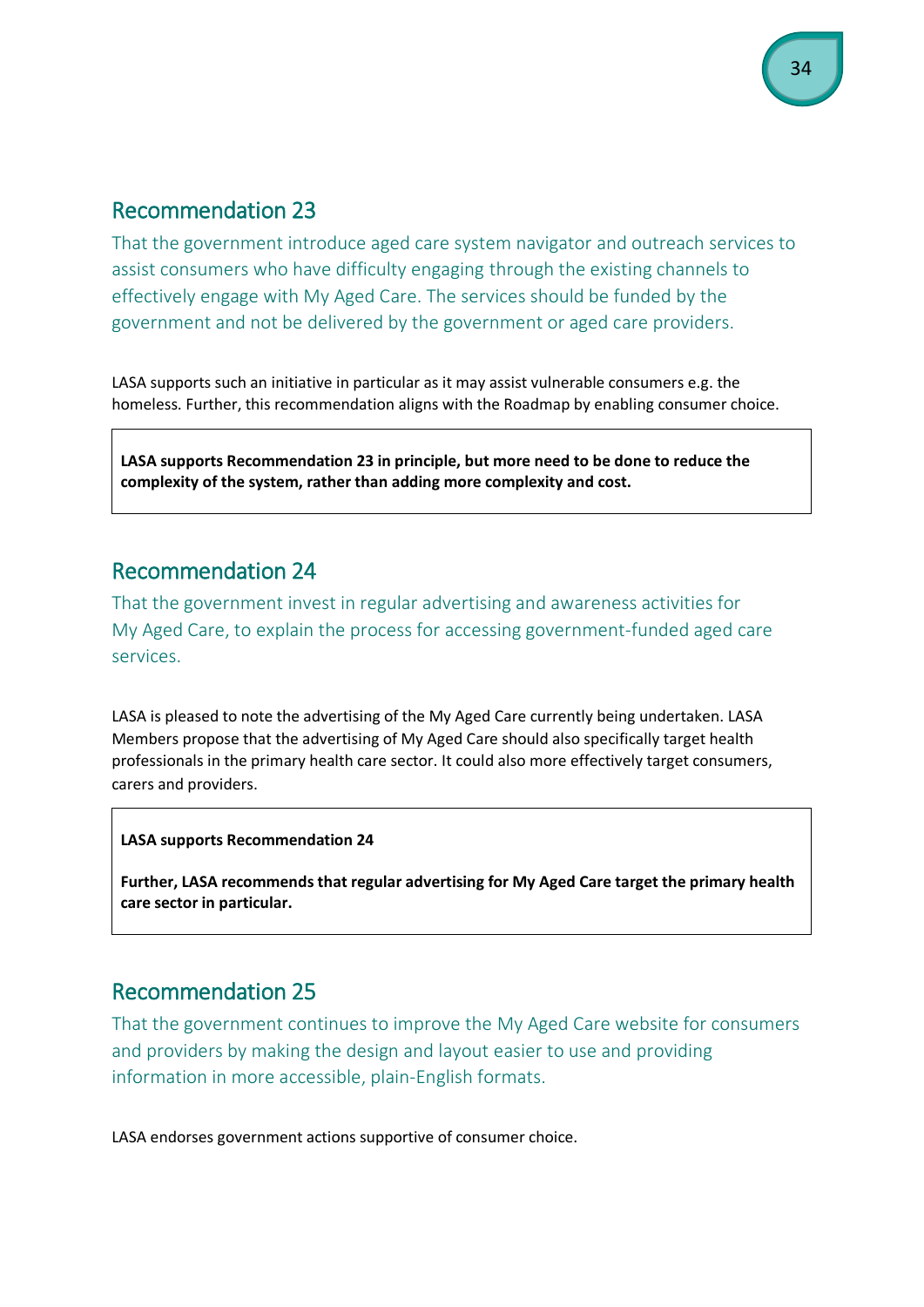**LASA supports Recommendation 25**

### Recommendation 26

That the government trial a simplified My Aged Care assessment process for consumers seeking a short-term single, simple service.

LASA Members support direct referrals to specific CHSP services. Direct referrals should be guided by clear rules and supported by training and appropriate ICT infrastructure for referral, receipt and client registration processes.

#### **LASA supports Recommendation 26**

**LASA recommends that direct referrals to CHSP be guided by clear rules and supported by training and appropriate ICT infrastructure.**

# Recommendation 27

That the government integrate the RAS and ACAT assessment workforces.

LASA Members support the integration of the RAS and ACAT assessment workforces as efficiencies may be achieved. They also believe that such integration would provide the government with an opportunity to fundamentally review the model of assessment for aged care.

A LASA Member proposes an alternative model of assessment, which includes a re-ablement component. The inclusion of an enablement component allows the rating of clients' assessed needs to not only move up the scale, but also down as their needs reduce following re-ablement. This model should also include an exit from the system if and when the client no longer requires support.

LASA Members express concern about the potential conflict of interest if providers of aged care also undertake assessment services for aged care, such as RAS assessments. Assessors employed by an organisation also offering aged care may use the assessment as an opportunity to attract consumers to the aged care services their employer provides.

**LASA supports Recommendation 27**

**Further, LASA recommends that the Federal Government, on integrating the RAS and ACAT assessment workforces, fundamentally review the model of assessment for aged care. This review should consider the inclusion of a re-ablement component in the model of assessment.**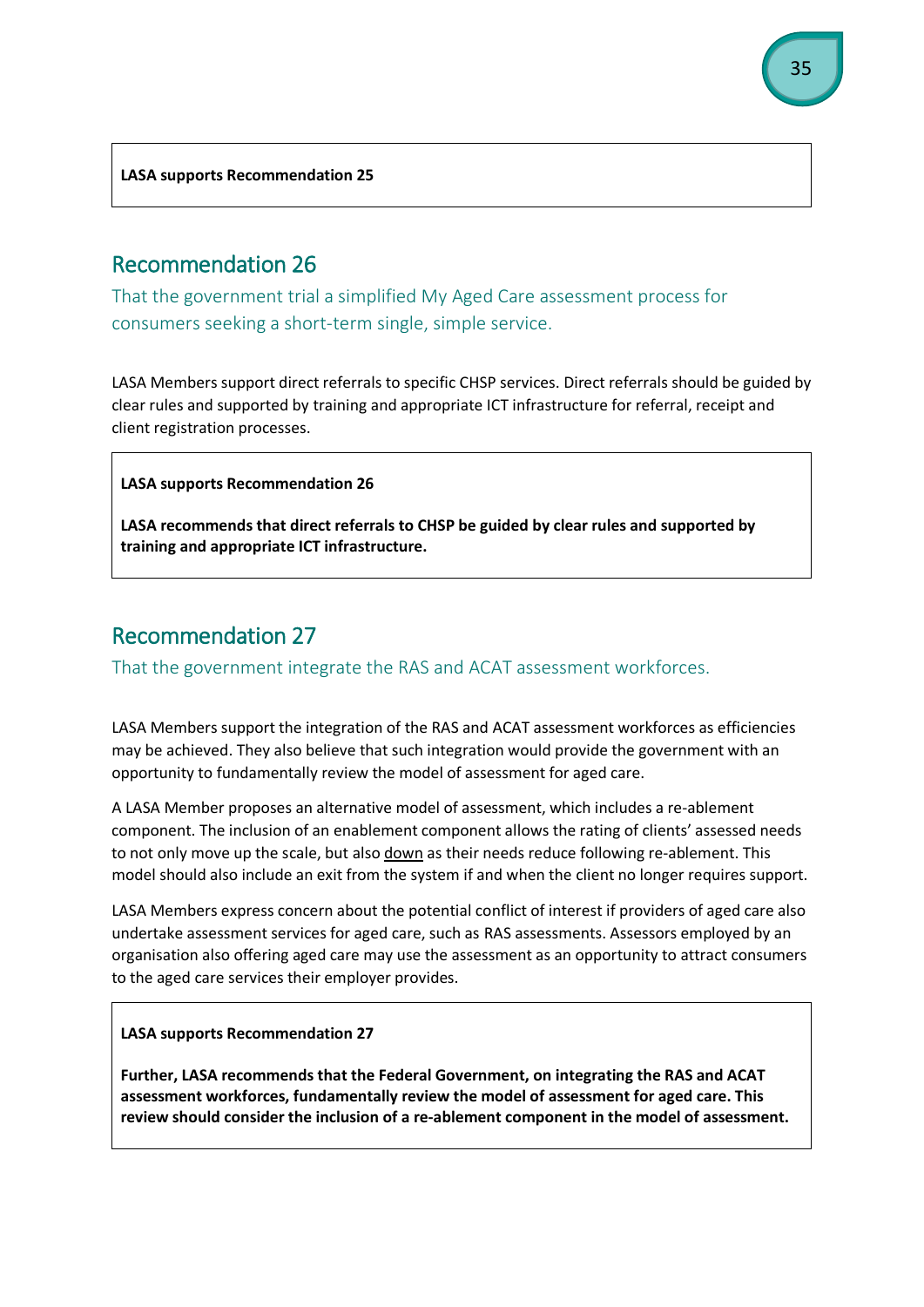That, following review of ACFI, the government integrate residential aged care funding assessment with the combined RAS and ACAT functions, independent of aged care providers.

LASA **does not** agree with the introduction of external assessment into residential aged care. LASA considers sufficient safeguards for government to be in place through the established auditing processes<sup>[3](#page-35-0)</sup>. Members said:

#### "*Timeframes do not support engagement of an independent ACFI assessment workforce".*

LASA Members consider external assessments to have the propensity to be untimely and inaccurate, posing significant clinical and financial risks for the reasons listed below:

- Assessments conducted during quick assessor visits may be clinically inaccurate because of the limited time spent observing the resident.
- Clinically inaccurate assessments commit providers to delivering poor quality care, as payments do not support residents' actual care requirements.
- Potentially much costly time may be spent disputing inaccurate assessments to gain the funding required to meet residents' cost of care.
- Delayed assessments mean delayed payments.
- Providers cannot be assured of external assessors' competence, nor the government's ability to deliver a reliable assessment service.

Members said:

#### "*Assessments should be completed in real time with funding flowing immediately".*

LASA believes that evidence-based assessments by facility staff with good knowledge of the resident completed in real time, is best to ensure residents' quality of care.

Providers consider it essential that they have certainty on how the system will work into the future.

#### **LASA does not support Recommendation 28**

**LASA recommends that the Federal Government retain the current practice that providers of residential aged care undertake their residents' ACFI assessment.** 

<span id="page-35-0"></span> <sup>3</sup> LASA refers to its document entitled *Member feedback 'Alternative aged care assessment, classification system and funding models'* August 2017 provided to DoH to give Members' wider view of aged care assessment and funding. <https://lasa.asn.au/wp-content/uploads/2017/06/15-8-17-LASA-Member-Feedbackto-UoW-report-final-final.pdf>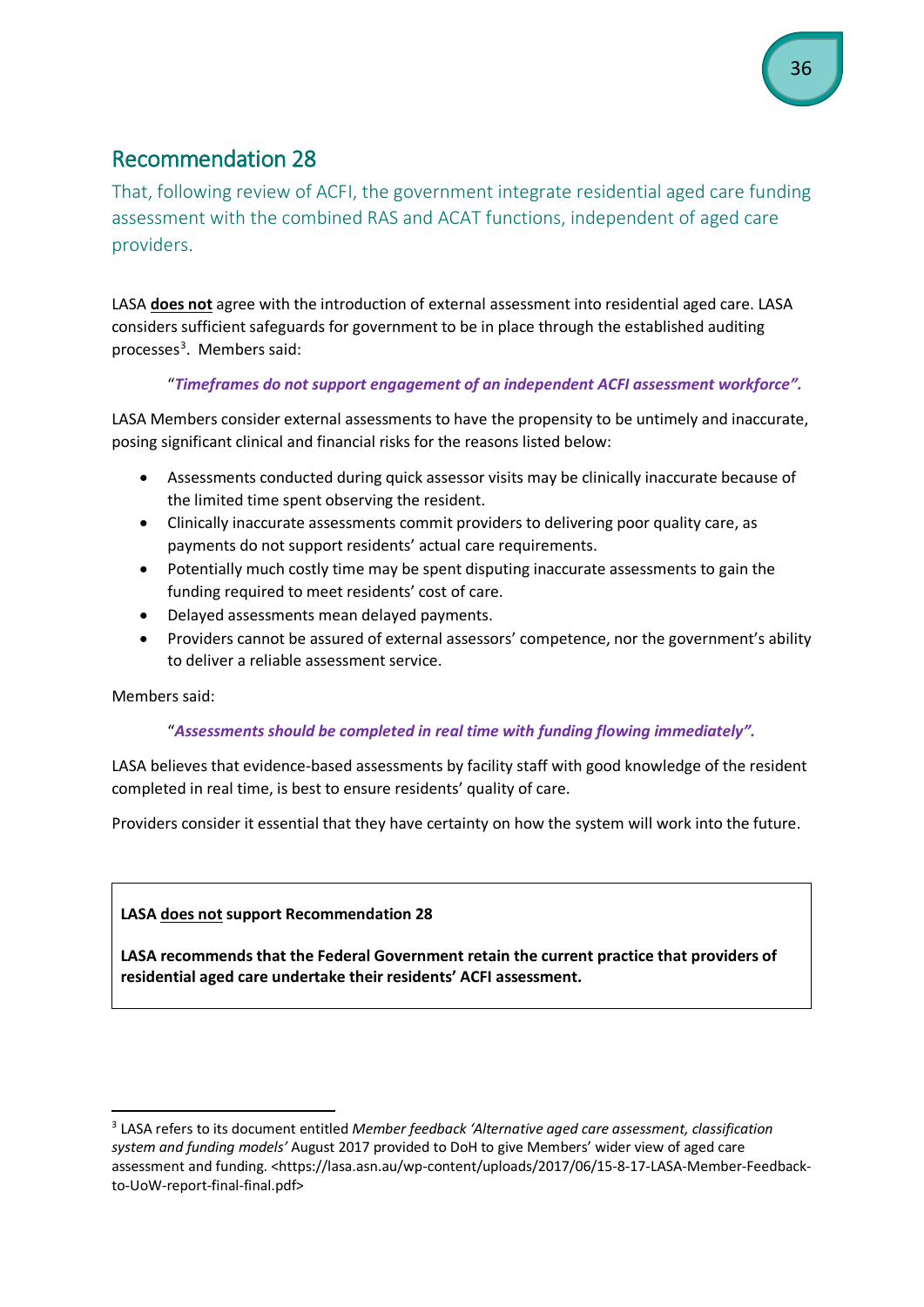That the government and providers work to improve access to wellness and reablement activities to provide greater choice and better support for consumers to live independently, including by:

• increasing access to short-term reablement supports and/or episodic care, rather than the provision of ongoing care, including an increased focus on the use of assistive technology

LASA considers that reablement funding should be evidence-based so sufficient hours of therapy are made available to ensure the older person can improve rather than just maintain function. LASA notes that evidence about the effectiveness of reablement is available<sup>[4](#page-36-0)</sup>. Research using service data may yield insight into the extend of therapeutic intervention required to reable the older person. A Member said:

#### *"To date some minimal therapy is available for clients however, it is usually enough for maintenance rather than reablement".*

LASA supports improved access to short-term wellness and reablement services and acknowledges that these services offer providers opportunities to innovate.

The full promise of assistive technologies is still evolving and major upfront investment in ICT infrastructure is required. At this point in time, the labour-saving potential of assistive technology in the delivery of direct care appears to be greatest for the home care sector. Remote monitoring of vital signs and video conferencing between service providers and care recipients can significantly cut carer travel time. However, consumers may not have the technology readiness yet.

In residential care, assistive devices may save more on carer skill than carer time. For example, wearable devices monitoring residents' hydration status save the skill to assess hydration but not the time required to encourage and or assist a resident to drink the fluid necessary.

Monitoring through motion sensor technology can alert staff when residents with a high risk of falling move from their chair or bed. However sufficient numbers of carers need to be available to provide a timely response to the alarm raised to prevent a fall or other injury<sup>[5](#page-36-1)</sup>.

LASA Members are monitoring developments in assistive technology but remain unconvinced that true returns on investment are realisable at this point of technological development.

LASA believes that government could support the process of adopting assistive technologies for example through funding cost-benefit studies. Such studies would address providers' information deficit when considering the cost of purchasing and implementing such technology.

<span id="page-36-0"></span> <sup>4</sup> Hardy, S.E. & Gill, T.M. 2004 Recovery from disability among community-dwelling older persons. JAMA vol. 291, no. 13, pp.1596-1602.

Lewin, G.F, Alfonso, H.S., Alan, J.J. 2013 Evidence for the long term cost effectiveness of home care reablement programs. Clinical Interventions in Ageing vol.8 pp.1273-1281.

<span id="page-36-1"></span><sup>5</sup> <http://www.icarehealth.com.au/blog/assistive-technology-improve-dementia-care/>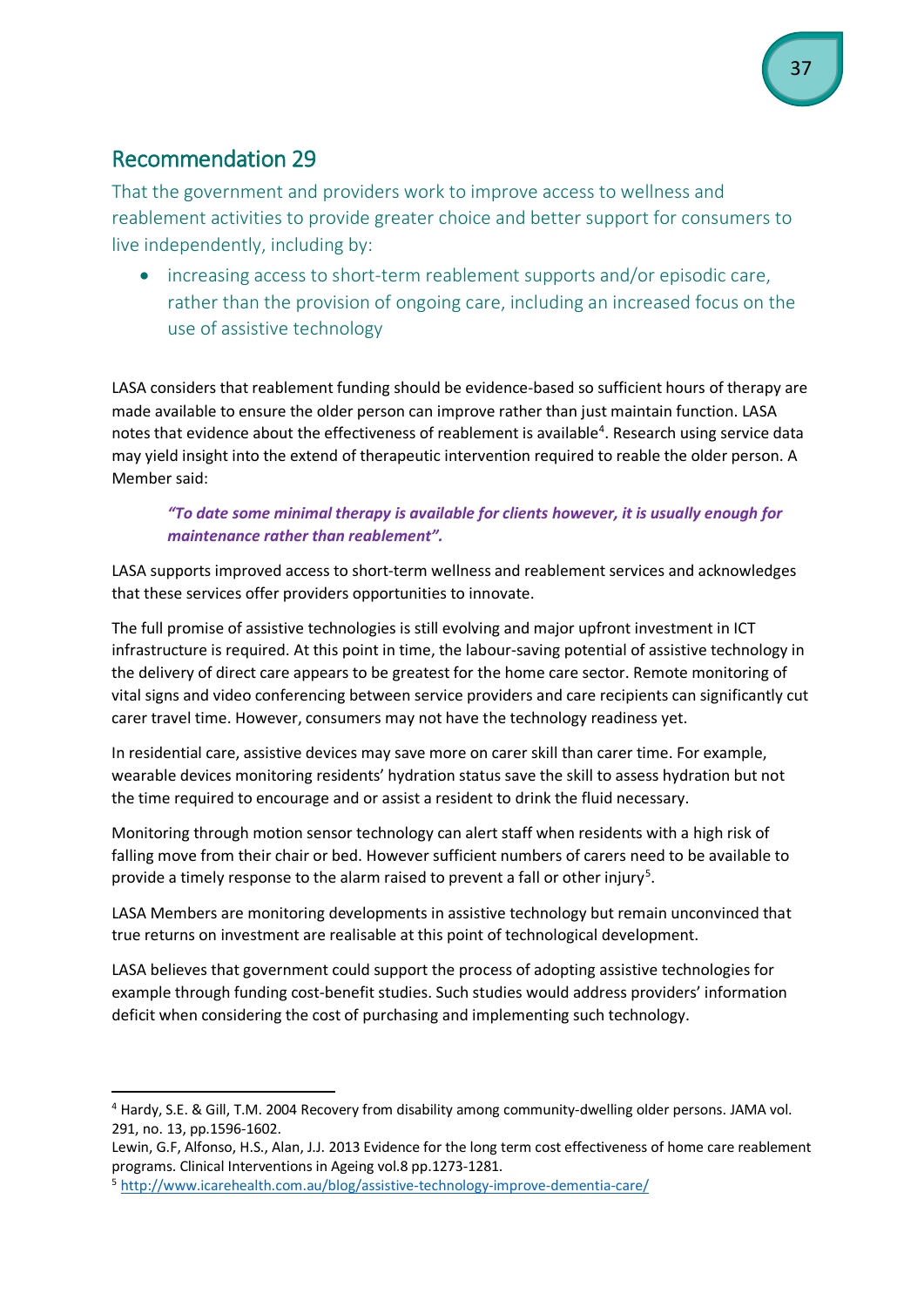• enabling better integration with other available support systems such as the health care system and community-based support

The Review raises the issue of integrating wellness and reablement services delivered by aged care services with other support systems such as the health care system and community-based support. But the Review does not discuss how to achieve this integration. Members need to understand how their service delivery fits into the overall scheme of health care delivery, particularly within the primary health care sector.

• supporting staff and consumers to better understand and access information about wellness, reablement and restorative care

LASA Members consider the introduction of reablement and wellness approaches to constitute a major change in the philosophy and practice of aged care. For this reason, LASA advocates for (1) a stepwise process of implementation and (2) appropriate consumer assessment\* and (3) government support for providers to train staff in the reablement and wellness approach. Further, health professionals the primary health care system should also receive education in the wellness and reablement approach, so they become an educational resource to consumers.

• providing aged care assessors with training on wellness, reablement and restorative care.

LASA supports that assessors be well trained in wellness, reablement and restorative care as accurate assessment is essential to the delivery of quality services.

\*(see also LASA response to Recommendation 27 above)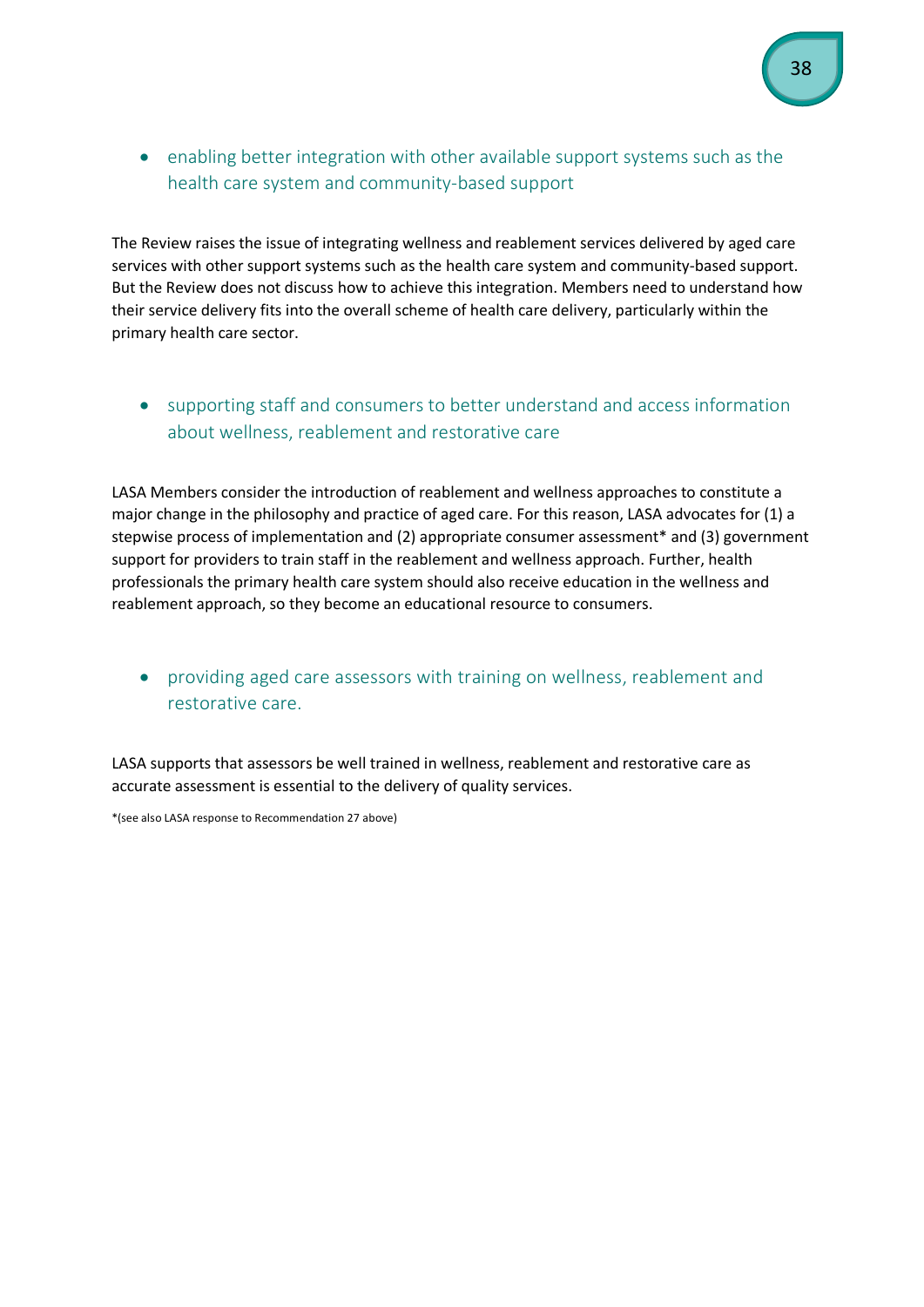**LASA supports Recommendation 29.**

**Further, LASA recommends that the government also**

- **undertake steps to establish evidence-based funding for wellness and reablement services;**
- **support cost-benefit studies for assistive technologies;**
- **phase in wellness and reablement services in a stepwise process; and**
- **financially support aged care staff's education and training needs in wellness and reablement**
- **facilitate education about the wellness and reablement approach to health professionals working in the wider primary health care system.**

# Recommendation 30

That the government immediately review the National Screening and Assessment Form.

LASA supports any steps that would contribute to improving the quality of assessments of consumers' care needs. Evidence, quality and red-tape considerations should be built into the review of the National Screening and Assessment Form as in LASA's view assessments should be evidence-based, of good quality, efficient and effective.

**LASA supports Recommendation 30**

**Further, LASA recommends that the Federal Government in reviewing the National Screening and Assessment Form include considerations of evidence, quality and red tape reduction.**

# Recommendation 31

The government expand the NATSIFACP to better support Aboriginal and Torres Strait Islander people.

LASA supports this Recommendation in principle. LASA supports that Indigenous consumers can access the aged care they need closer to home. However, it is important that these funds are well targeted and that outcomes are monitored.

**LASA supports Recommendation 31**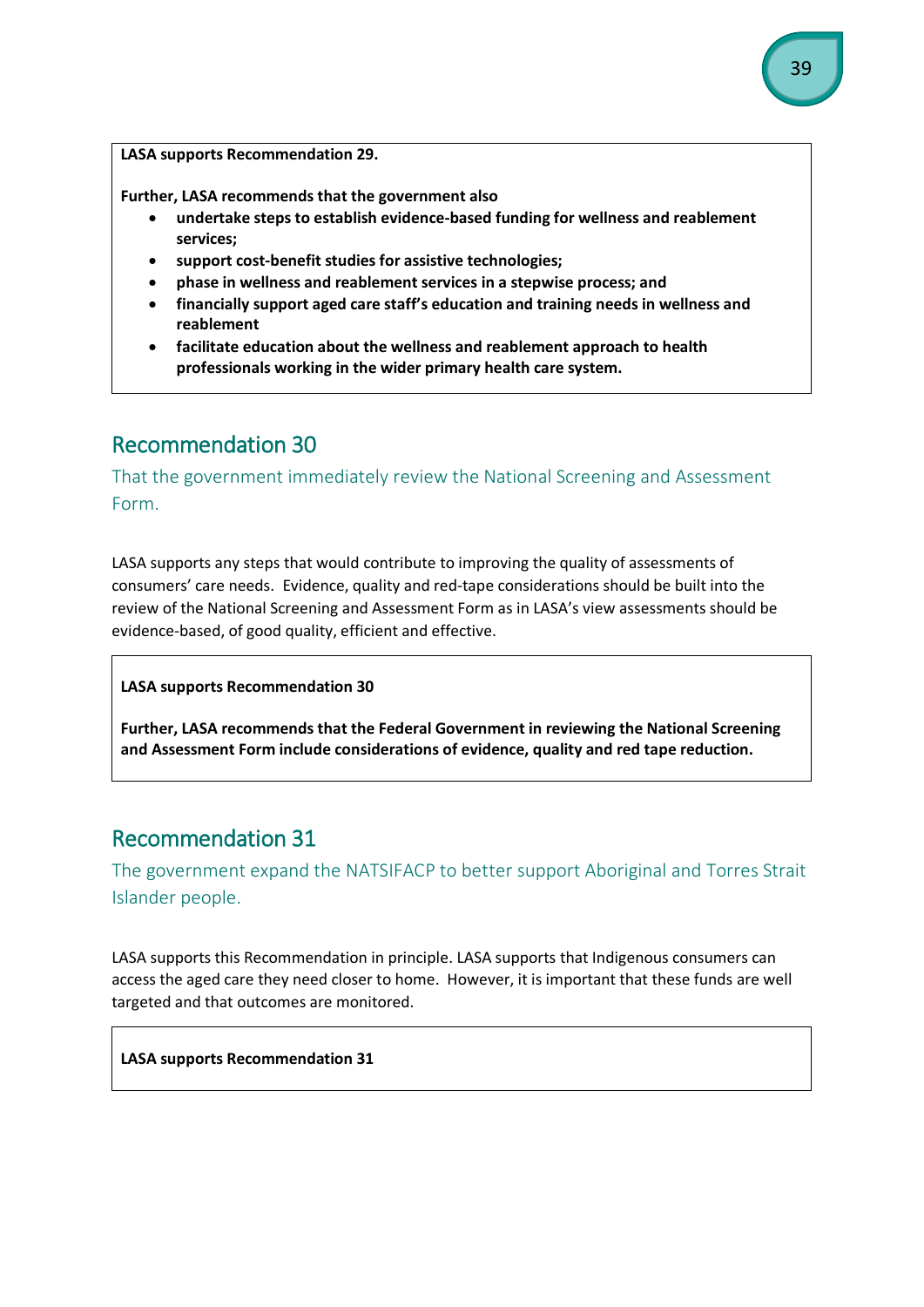That the government engage with state and territory governments and service providers to review the Multi-Purpose Services (MPS) Program to better align its service delivery model with mainstream aged care programs, where appropriate, to ensure greater consistency of services for aged care consumers and providers, and to consider the location of services to ensure that MPS funding is properly targeted.

In a market-based aged care system, LASA considers a degree of competition between Multi-Purpose Services and mainstream aged care services to be healthy in principle. However, Multi-Purpose Services should be delivering their services under funding arrangements, rules and regulations similar to those of mainstream services.

#### **LASA conditionally supports Recommendation 32**

**Further, LASA recommends that MPS funding arrangements and other pertinent rules and regulations be reviewed so MPS providers deliver their services under similar conditions to other aged care providers.**

# Recommendation 33

That the government review whether further ways of assisting in the delivery of improved services to homeless people are needed in the context of reform to home care and residential care.

The Aged Care Roadmap includes equity of access as one of the key features for the aged care system. LASA considers that providers delivering services to homeless people require better financial support for their work. Additional support is required because homeless people tend to have poor health and age early, have little or no financial or other material resources and often lack family support. Further, LASA supports that funding models be devised that support providers to deliver outreach services to homeless people.

#### **LASA supports Recommendation 33**

**Further, LASA recommends that funding models be devised that support providers to deliver outreach services to homeless people.**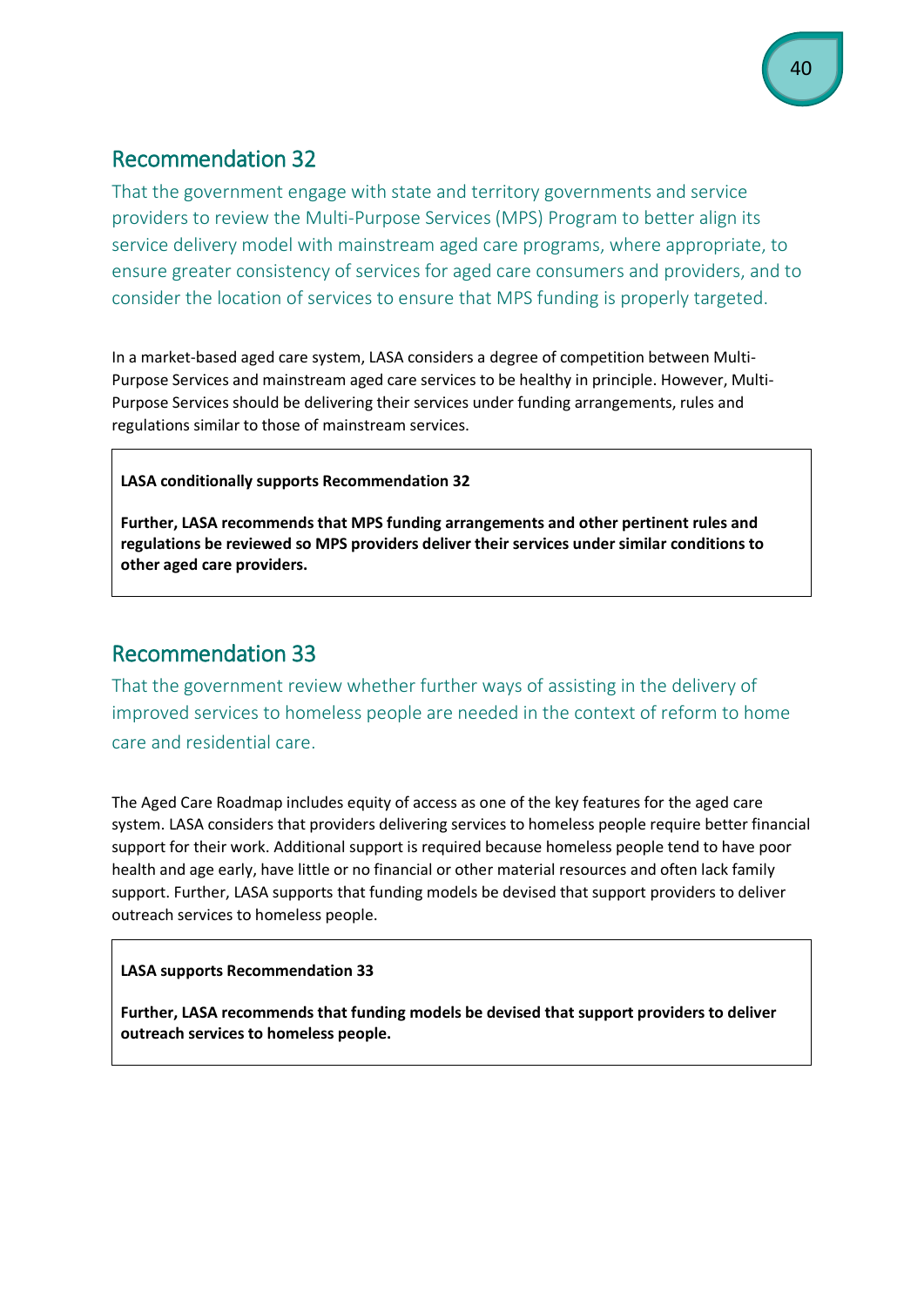That the Australian, state and territory governments work together to resolve current issues with the provision of aids and equipment for older people.

Some consumers receiving reablement services may require easy access to subsidized aids and equipment. LASA considers that it should be made easy for people to access the aids and equipment required to support their reablement effort.

**LASA supports Recommendation 34**

# Recommendation 35

That the government give consumers the opportunity to identify as belonging to a population group with special needs as part of their client record.

Being able to identify as belonging to a special needs group supports consumer choice when selecting services.

**LASA supports Recommendation 35**

# Recommendation 36

That the government enhance the capacity of My Aged Care to provide information that meets consumers' special needs by:

- a) allowing 'pre-qualified' providers to indicate that they have expertise in delivering services to particular population groups; and
- b) adding a search function on My Aged Care to allow consumers to search providers by population group.

LASA supports this recommendation as it enhances access to and choice of 'special needs' services for people belonging to special population groups. Members have advised LASA that people belonging to some 'special needs groups' in addition to information about 'special needs providers' also require access to a process of supported consumer choice.

LASA Members consider that business planning to meet the requirements of 'special needs groups' would have to rely on detailed data about these groups' demand for activities and supports.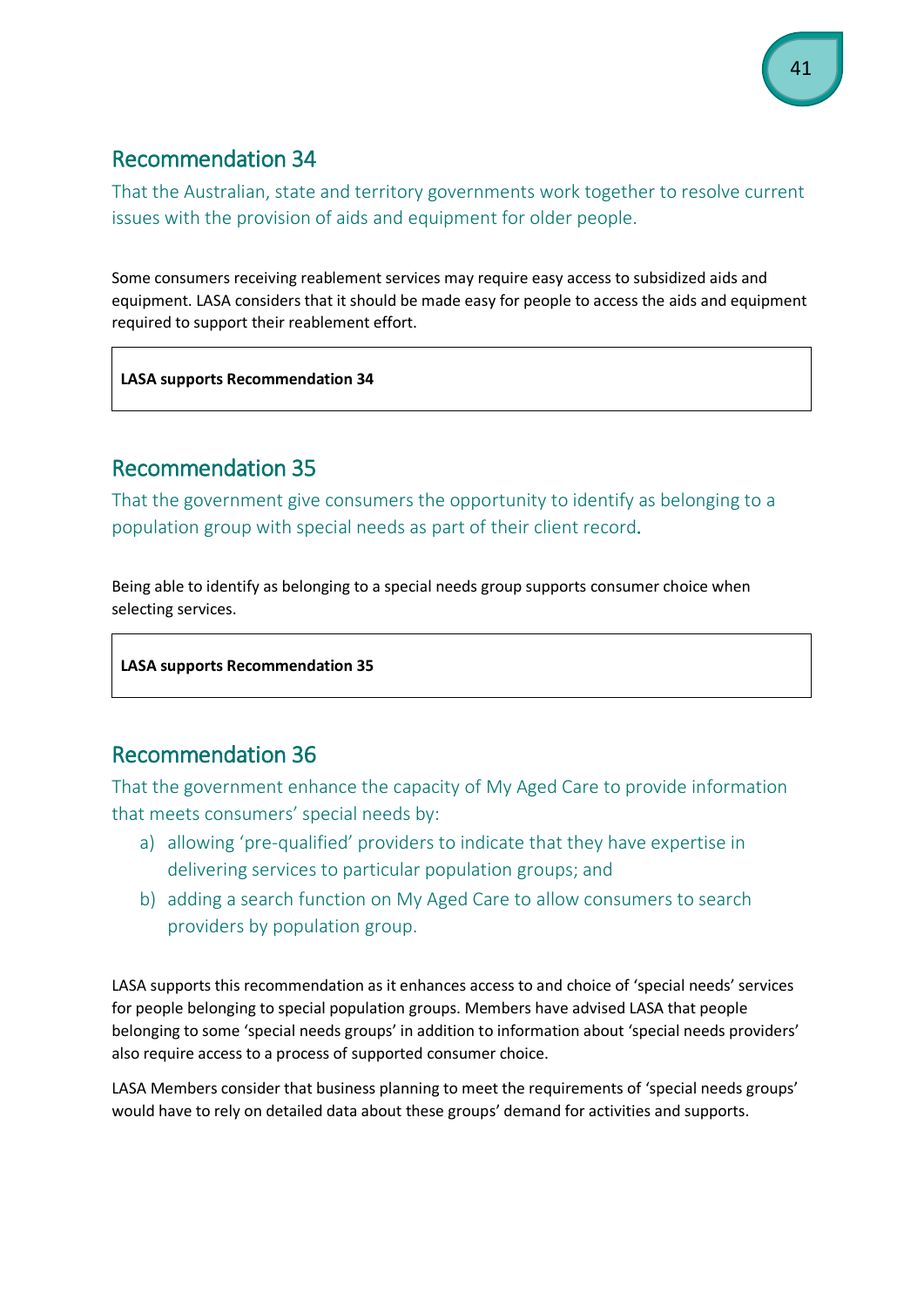#### **LASA supports Recommendation 36**

# Recommendation 37

That the aged care sector, in collaboration with the vocational education and training, and tertiary education sectors, should act to ensure education and training is responsive to the sector's needs including:

- a) identifying the scope of training required for on the-job training, continuing professional development, and specialised training
- b) exploring a range of options to deliver what is required, e.g. partnerships, cooperative models or arrangements with existing non-aged-care training providers
- c) promoting and encouraging ageing and aged care as a specialisation in nursing education
- d) making effective use of allied health workers.

LASA notes that the Aged Care Workforce Strategy Taskforce (the Taskforce) commenced work in November 2017. Much of Recommendation 37 falls into the remit of this Taskforce.

LASA convened a National Workforce Forum for its Members in November 2017 and LASA's response to Recommendation 37 is informed by Members' discussions at the Forum.

Members consider that the training of aged care workers is currently inadequate and that improvements in training is of highest priority.

For a) and b) Members considered that industry needs to work with the training sectors from VET through to universities to explore options

- to lift the standard of training and education and
- for new modes of delivery.

Aged care staff should be upskilled at every level and remunerated accordingly.

c) Providers believe that the nursing model for aged care being taught should be re-focussed from clinical care to ageing well. New models of care delivery should be relationship-based rather than task-focussed. Funding for the aged care sector needs to be sufficient to reward aged care skills.

d) LASA supports the effective use of allied health professionals in aged care.

Recommendation 15 in LASA's 2018-19 pre-Budget submission (December 2017) also covers workforce matters.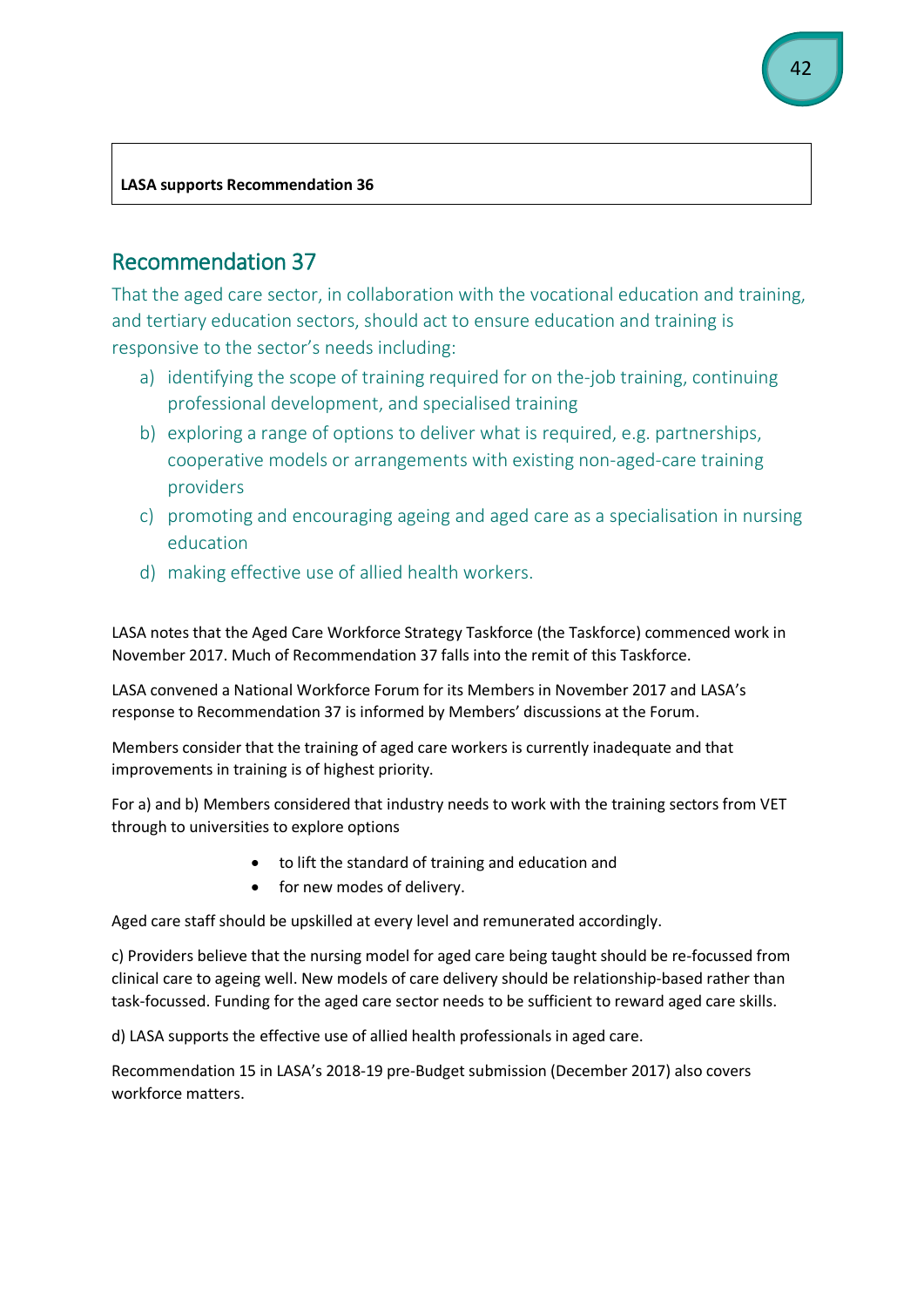

That the aged care sector, in developing a workforce strategy, ensure that the strategy:

- a) reflects that primary responsibility for workforce rests with providers, with government providing support
- b) draws on engagement with relevant sector and interest groups to ensure that all workforce groups are included
- c) results in actions that can be sustained by the sector, including particular focus on the areas of pay, education and training, developing retention, recruitment and workforce growth, improving the sector's image, and considering crosssectoral workforce linkages.
- a) LASA continues to see a role for government in considering the workforce in the development of policies and programs. Government regulation of education and design of the education market are critical in this area.
- b) LASA supports that the Taskforce engages widely with all stakeholders.
- c) LASA notes that as providers are not operating in a true market and are constrained by government funding, this limits their ability to attract and retain suitable labour. See also Recommendation 37 c above.

The negative perception of the sector was identified as an issue of very high priority by members at the LASA National Workforce Forum. To make sustainable changes to perceptions, LASA considers that cultural change within the sector and supports such as better training are required.